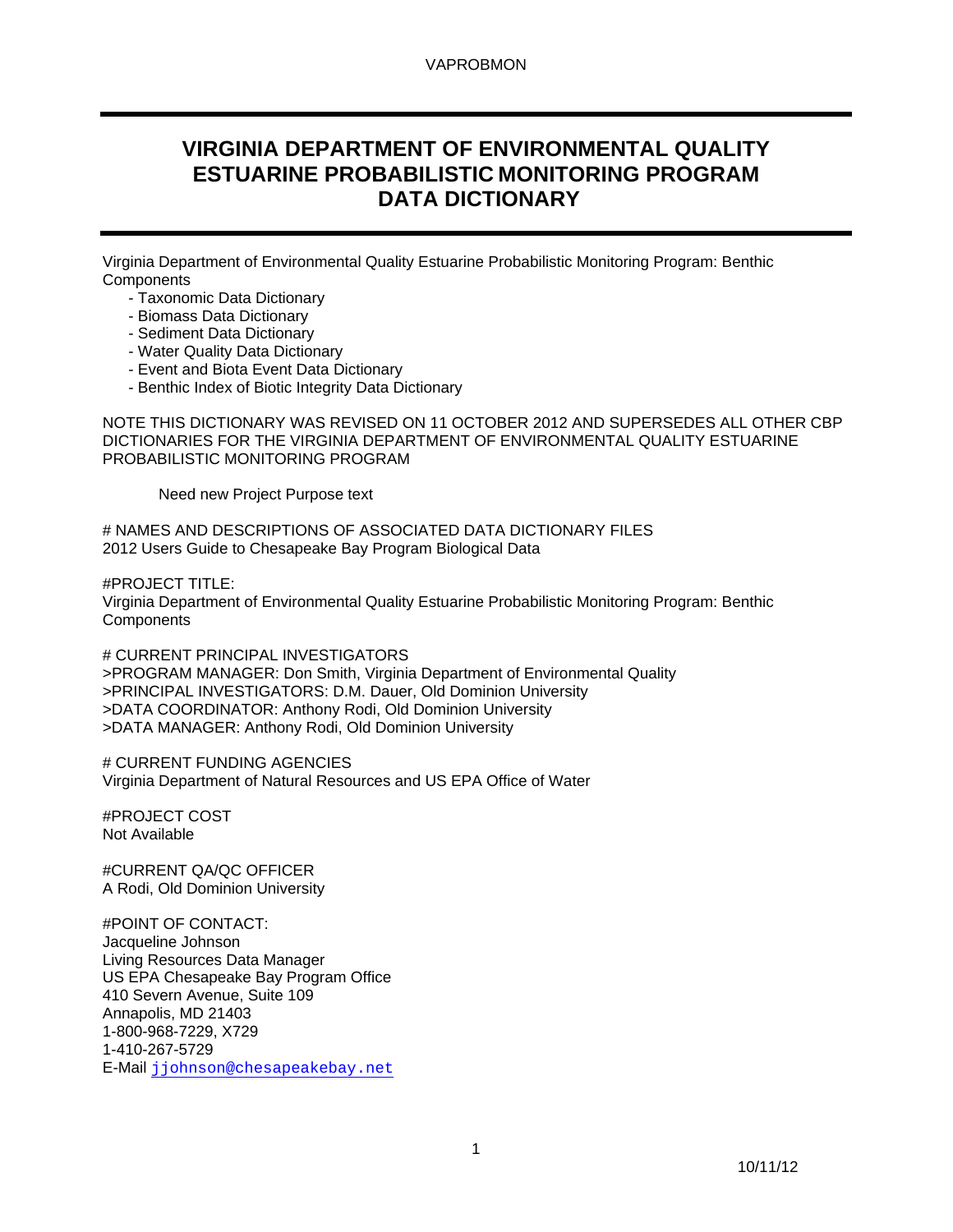#LOCATION OF STUDY Chesapeake Bay and tidal tributaries in the state of Virginia

#DATE INTERVALS 07/06/2005-12/31/2011

#### #ABSTRACT

The Virginia Department of Environmental Quality (DEQ) united its National Coastal Assessment Program (NCA) with its Chesapeake Bay Probabilistic Benthic Monitoring (CBP-PBM) Program beginning in the summer of 2005. The primary motivations for this decision were two-fold. First, the probable reduction of federal grant support for the NCA Program after the summer of 2004 would require considerable restructuring of the of DEQ's estuarine probabilistic monitoring to continue with a comprehensive program in the future. Second, the current CBP-PBM Program has not provided sufficient data for the assessment of minor tidal tributary segments using the recently approved Benthic Index of Biotic Integrity (B-IBI) assessment method. A formal assessment methodology, using the standardized Chesapeake Bay Benthic IBI, was approved by the States of Virginia and Maryland, the Interstate Chesapeake Bay Program, and EPA Region 3 for the 2004 305(b) assessment.

The sharing of objectives and resources among these two monitoring activities will provide a number of advantages to both monitoring programs and to the assessment process.

#### 1. Chesapeake Bay Program

a. Increase the number of B-IBI samples for the characterization of the minor tidal tributaries (at no extra resource expenditure).

b. Associate the B-IBI data with other elements of the Sediment Quality Triad (SQT) -toxicity and chemical contaminants.

c. Associate the B-IBI data with additional water column parameters – nutrients,chlorophyll, bacteria, clean metals, PAR and field parameter profiles – not collected during CBP probabilistic B-IBI sampling.

2. Estuarine ProbMon (NCA) Program (under reduced resources in 2005 and beyond)

a. Provide a second screening element to the SQT (B-IBI + toxicity tests) prior to investing resources in the (relatively expensive) chemical analyses of sediment metals and organic contaminants, in the event that resources limit the number of chemical analyses that can be performed.

b. Adding B-IBI data at these sites would relax the necessity of performing toxicity tests on two species to single species tests at each site, thus reducing per site resource requirements. c. Provide a possible increase in the annual number of probabilistic sites (current  $N = 35$ ) in minor tidal tributaries within the CB drainage.

3. 305(b) Assessment

a. Association of the B-IBI evaluation with the toxicity test and chemical results, as well as the water column data, would provide the basis for a more robust "weight of evidence" assessment, even if a single probabilistic site were to be sampled within aminor tributary segment.

### #STATION NAMES AND DESCRIPTIONS

>EPA-National Coast Assessment sampling was conducted during the 2005-2006 time frames. Sampling for this program used randomly selected Chesapeake Bay Program monitoring sites plus a number of additional sites. The additional sites were selected probabilistically, using the EMAP random tessellation stratified survey design. Rather than being completely random, the nested hexagon design assures that chance spatial groupings of nearby stations don't occur. The two DEQ-specified strata in our program include (1) Atlantic Coastal estuarine waters (Chincoteague to Back Bay) and (2) only 'minor tidal tributaries' within the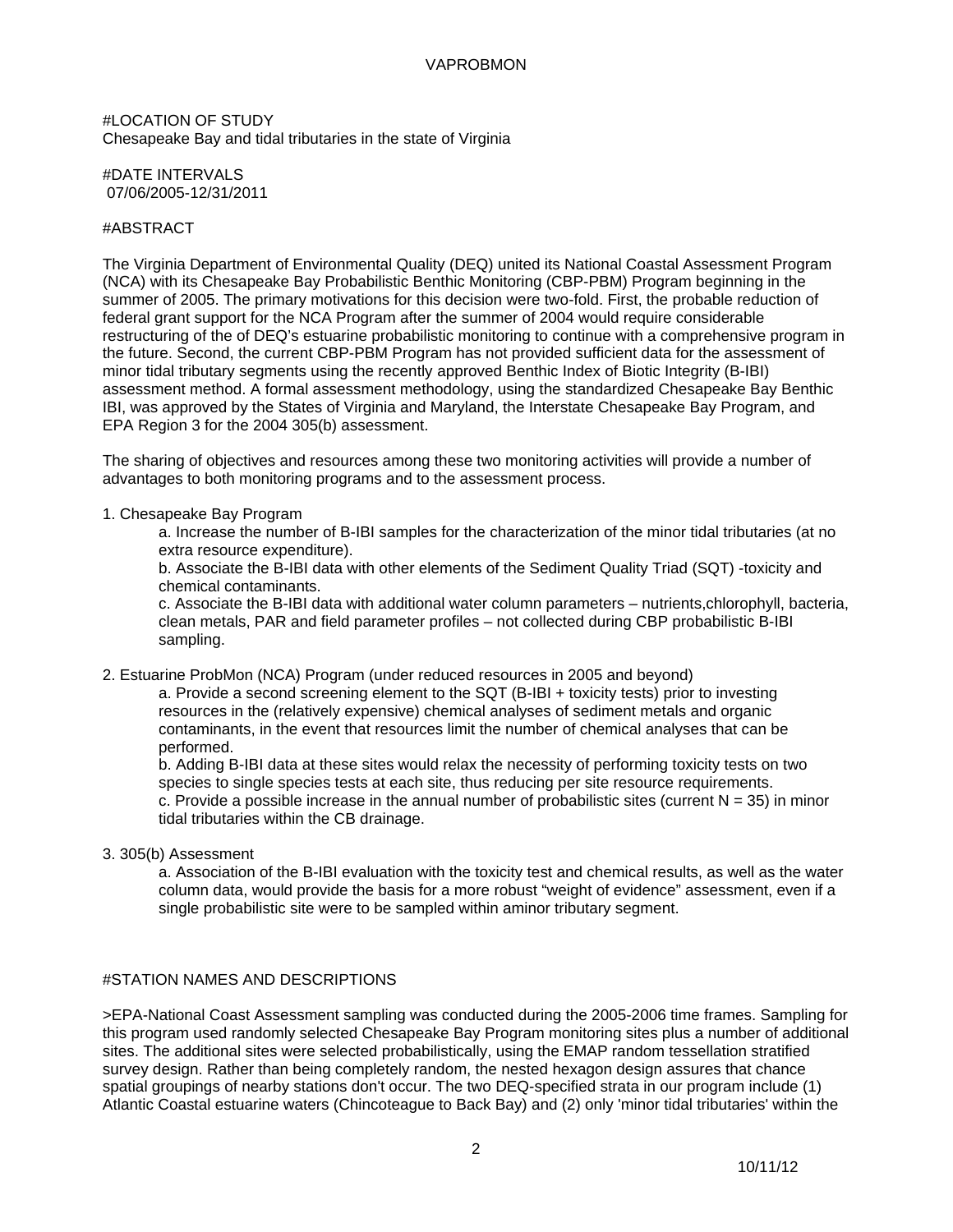Bay drainage - to exclude the mainstem Bay, Rappahannock, York and James. Major 'embayments', such as Mobjack Bay, Fleets Bay and Ingram Bay are included, as are tidal embayments on the Virginia side of the Potomac. We weight our total site distribution to receive 30% on the Atlantic side and 70% within the Bay drainage. Other than that, the distribution within the Bay drainage is completely un-weighted, all minor tidal tributary waters within the Bay drainage have an equal chance of being selected.

#### >VADEQ Estuarine Probabilistic Monitoring

#### #STATION NAMES, AND POSITIONS

>EPA-National Coast Assessment Samples (NCA). The EPA National Coastal Assesment program piggybacked sampling with the on going Chesapeake Bay Program monitoring from 2005-2008. Please note that between 2005-2006 the following stations have both CBP and NCA names. Co-listed stations, random CBP sites also collected as part of the NCA, were selected using standard CBP protocol for random site selection. Non-Colisted sites were selected using NCA's protocol described above. All sites where data was collected as part of NCA have additional water quality (Nutrients, chlorophyll) and toxicity data collected synchronously. These data sets will have data for stations by the NCA names. This ancillary data can be obtained by contacting

Henry Walker

USEPA Environmental Effects Research Laboratory Atlantic Ecology Division/ORD 27 Tarzwell Drive Narragansett, RI 02882 401-782-3134 walker.henry@epa.gov

|                     |                 |                         | Co-listed   | Sampling |
|---------------------|-----------------|-------------------------|-------------|----------|
| <b>EPA/NCA Name</b> | <b>CBP Name</b> | <b>Stream Name</b>      | <b>Site</b> | Year     |
| VA05-0001A          | 12J51           | Chickahominy River      | Yes         | 2005     |
| VA05-0002A          | 12M52           | Chesapeake Bay Mainstem | Yes         | 2005     |
| VA05-0003A          | 12J50           | Lower James River       | Yes         | 2005     |
| VA05-0004A          | 12Y52           | Pamunkey River          | Yes         | 2005     |
| VA05-0008A          | 12Y51           | York River              | Yes         | 2005     |
| VA05-0010A          | 12M53           | Chesapeake Bay Mainstem | Yes         | 2005     |
| VA05-0011A          | 12M56           | Chesapeake Bay Mainstem | Yes         | 2005     |
| VA05-0015A          | 12M55           | Chesapeake Bay Mainstem | Yes         | 2005     |
| VA05-0018B          | 12M50           | Chesapeake Bay Mainstem | Yes         | 2005     |
| VA05-0021A          | 12M51           | Chesapeake Bay Mainstem | Yes         | 2005     |
| VA05-0022A          | 12R51           | Rappahannock River      | Yes         | 2005     |
| VA05-0024A          | 12M54           | Chesapeake Bay Mainstem | Yes         | 2005     |
| VA05-0025A          | 12M57           | Chesapeake Bay Mainstem | Yes         | 2005     |
| VA05-0026A          | 12M62           | <b>Ware River</b>       | Yes         | 2005     |
| VA05-0029A          | 12R50           | <b>Corrotoman River</b> | Yes         | 2005     |
| VA05-0030A          | 12M59           | Pocomoke Sound          | Yes         | 2005     |
| VA05-0037A          | 12M58           | Chesapeake Bay Mainstem | Yes         | 2005     |
| VA05-0041A          | 12M60           | Lynnhaven Bay           | Yes         | 2005     |
|                     |                 | Chesapeake Bay Mainstem | Yes         | 2005     |
| VA05-0044A          | 12Y50           | <b>York River</b>       |             |          |
| VA05-0046A          | 12M63           | Piankatank River        | Yes         | 2005     |
| VA05-0050A          | 12R52           | Rappahannock River      | Yes         | 2005     |
| VA06-0059A          | 13J51           | <b>Elizabeth River</b>  | Yes         | 2006     |
| VA06-0067A          | 13J52           | Lower James River       | Yes         | 2006     |
| VA06-0081A          | 13J53           | Chickahominy River      | Yes         | 2006     |
| VA06-0089A          | 13J54           | <b>Appomattox River</b> | Yes         | 2006     |
| VA06-0077A          | 13J55           | Lower James River       | Yes         | 2006     |
| VA06-0053A          | 13M51           | Chesapeake Bay Mainstem | Yes         | 2006     |
| VA06-0055A          | 13M52           | Chesapeake Bay Mainstem | Yes         | 2006     |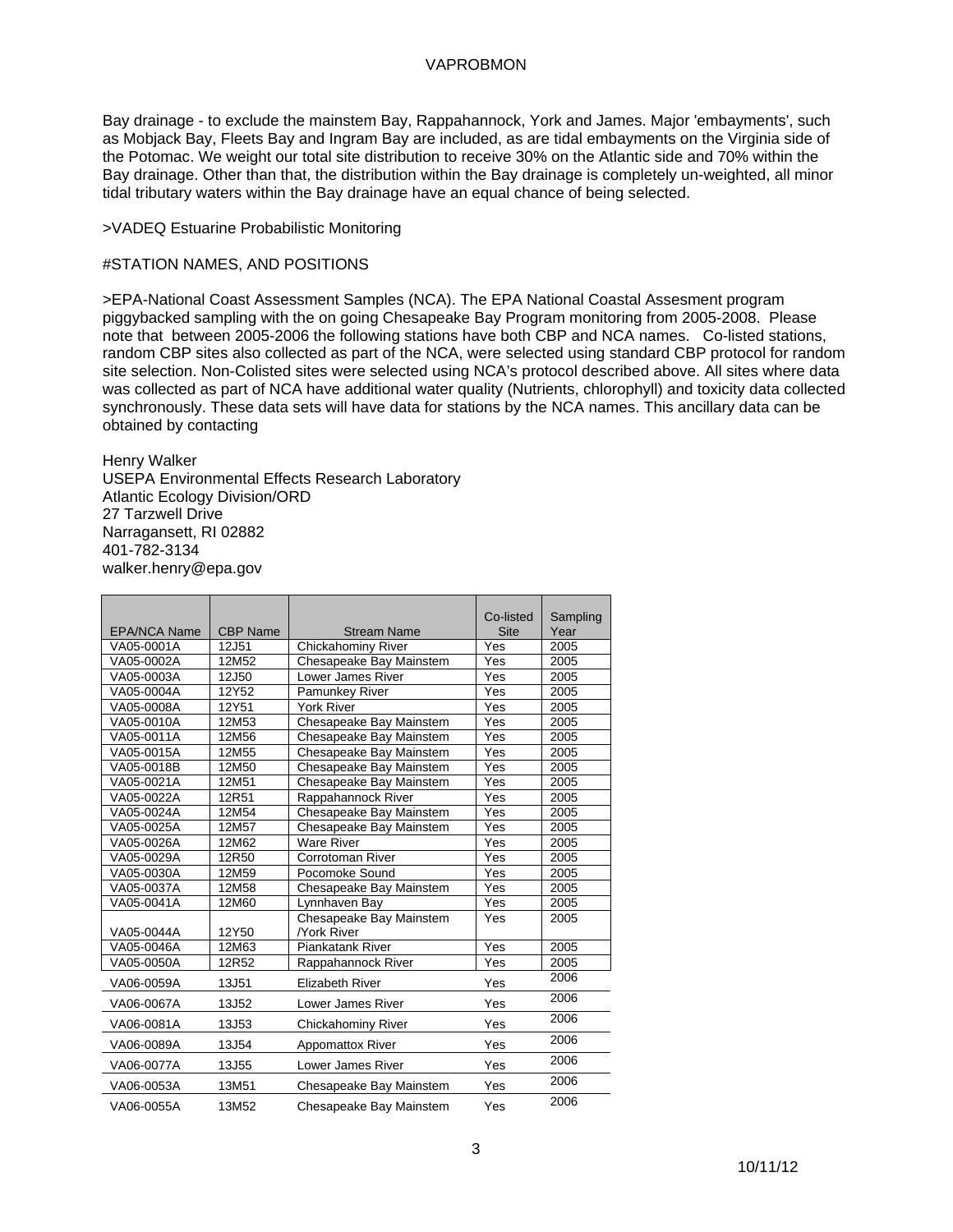| <b>EPA/NCA Name</b> | <b>CBP Name</b> | <b>Stream Name</b>          | Co-listed<br>Site | Sampling<br>Year |
|---------------------|-----------------|-----------------------------|-------------------|------------------|
| VA06-0058A          | 13M53           | Chesapeake Bay Mainstem     | Yes               | 2006             |
| VA06-0069A          | 13M54           | Chesapeake Bay Mainstem     | Yes               | 2006             |
| VA06-0071A          | 13M55           | Chesapeake Bay Mainstem     | Yes               | 2006             |
| VA06-0073A          | 13M56           | Chesapeake Bay Mainstem     | Yes               | 2006             |
| VA06-0084A          | 13M57           | Chesapeake Bay Mainstem     | Yes               | 2006             |
| VA06-0092A          | 13M58           | Mobjack Bay                 | Yes               | 2006             |
| VA06-0100A          | 13M59           | Chesapeake Bay Mainstem     | Yes               | 2006             |
| VA06-0080A          | 13M60           | <b>Piankatank River</b>     | Yes               | 2006             |
| VA06-0090A          | 13M61           | Northwest Branch            | Yes               | 2006             |
| VA06-0060A          | 13R51           | Rappahannock River          | Yes               | 2006             |
| VA06-0076A          | 13R52           | Rappahannock River          | Yes               | 2006             |
| VA06-0098A          | 13R54           | Rappahannock River          | Yes               | 2006             |
| VA06-0052B          | 13C76           | Mockhorn Island Area        | Yes               | 2006             |
| VA06-0054A          | 13C77           | Chincoteague Bay            | Yes               | 2006             |
| VA06-0056A          | 13C78           | <b>Burtons Bay</b>          | Yes               | 2006             |
| VA06-0057C          | 13C79           | Hog Island Bay              | Yes               | 2006             |
| VA06-0063A          | 13C80           | Back Bay                    | Yes               | 2006             |
| VA06-0068A          | 13C81           | Magothy Bay                 | Yes               | 2006             |
| VA06-0070A          | 13C82           | Chincoteague Bay            | Yes               | 2006             |
| VA06-0072B          | 13C83           | Chincoteague Bay            | Yes               | 2006             |
| VA06-0075A          | 13C84           | Back Bay                    | Yes               | 2006             |
| VA06-0079A          | 13C85           | Back Bay                    | Yes               | 2006             |
| VA06-0087A          | 13C86           | Icw canal                   | Yes               | 2006             |
| VA06-0094A          | 13C87           | Chincoteague Bay            | Yes               | 2006             |
| VA06-0095A          | 13C88           | Hog Island Bay              | Yes               | 2006             |
| VA06-0096C          | 13C89           | Metompkin Bay               | Yes               | 2006             |
| VA06-0097A          | 13C90           | Sand Channel                | Yes               | 2006             |
| VA06-0051A          | 13J76           | Lower James River           | Yes               | 2006             |
| VA06-0061A          | 13J77           | Lower James River           | Yes               | 2006             |
| VA06-0065A          | 13J78           | Upper James River           | Yes               | 2006             |
| VA06-0066A          | 13J79           | Lower James River           | Yes               | 2006             |
| VA06-0082A          | 13J80           | Warwick River               | Yes               | 2006             |
| VA06-0083A          | 13J81           | Upper James River           | Yes               | 2006             |
| VA06-0085A          | 13J82           | Lower James River           | Yes               | 2006             |
| VA06-0091A          | 13J83           | Albermarle-Chesapeake Canal | Yes               | 2006             |
| VA06-0099A          | 13J84           | Lower James River           | Yes               | 2006             |
| VA06-0093A          | 13M76           | Piankatank River            | Yes               | 2006             |
| VA06-0064A          | 13R76           | Rappahannock River<br>Yes   |                   | 2006             |
| VA06-0074A          | 13R77           | Rappahannock River          | Yes               | 2006             |
| VA06-0088A          | 13R78           | Rappahannock River          | Yes               | 2006             |
| VA06-0062A          | 13Y76           | York River                  | Yes               | 2006             |
| VA06-0078A          | 13Y77           | <b>York River</b>           | Yes               | 2006             |
| VA06-0086A          | 13Y78           | York River                  | Yes               | 2006             |

>The Virginia Estuarine Probabilistic Monitoring Program evolved out of the EPA National Coastal Assesment program. The goal of this program was to provide sufficient probabilistic benthic samples to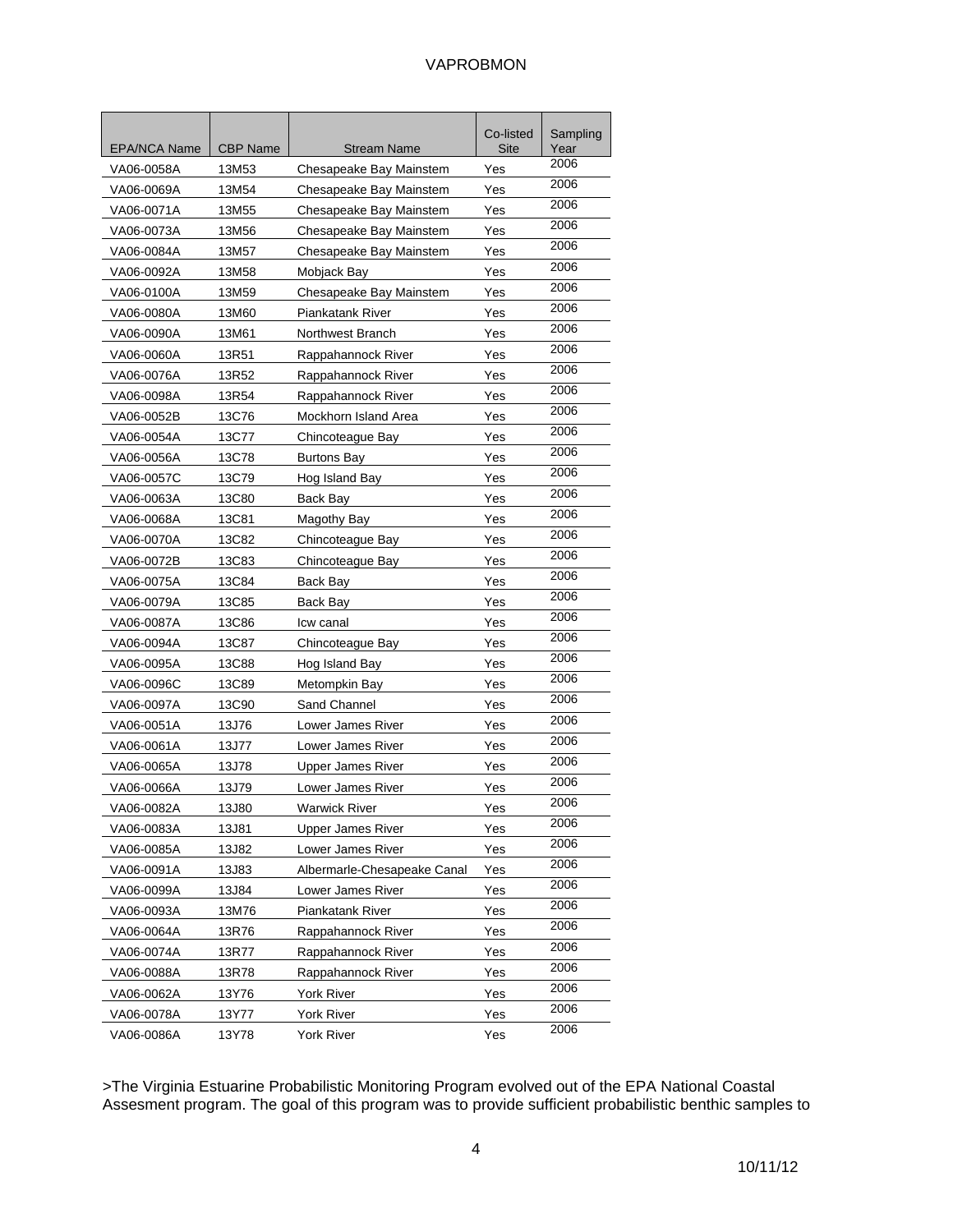complete the 'aquatic life use' assessment in smaller estuarine segments which have previously had insufficient data available for the 305(b) assessment.

|           | <b>STATION</b> |           | LATITUDE LONGITUDE | <b>BASIN</b>                  |
|-----------|----------------|-----------|--------------------|-------------------------------|
|           | VA07-0001      | 37.471333 |                    | -75.808194 ATLANTIC OCEAN     |
|           | VA07-0002      | 37.306972 |                    | -75.804194 ATLANTIC OCEAN     |
|           | VA07-0003      | 38.001667 |                    | -75.333306 ATLANTIC OCEAN     |
|           | VA07-0004      | 37.987528 |                    | -75.322472 ATLANTIC OCEAN     |
|           | VA07-0005      | 37.356611 |                    | -75.744028 ATLANTIC OCEAN     |
|           | VA07-0006      | 36.694167 |                    | -75.956056 ATLANTIC OCEAN     |
|           | VA07-0007      | 38.003222 |                    | -75.303361 ATLANTIC OCEAN     |
|           | VA07-0008      | 36.67275  |                    | -75.946111 ATLANTIC OCEAN     |
|           | VA07-0009      | 37.389667 |                    | -75.763639 ATLANTIC OCEAN     |
|           | VA07-0010      | 37.600833 |                    | -75.684611 ATLANTIC OCEAN     |
|           | VA07-0011      | 37.962333 |                    | -75.425528 ATLANTIC OCEAN     |
|           | VA07-0012      | 36.61025  |                    | -75.932194 ATLANTIC OCEAN     |
|           | VA07-0013      | 37.170528 |                    | -75.936944 ATLANTIC OCEAN     |
|           | VA07-0014      | 37.906278 |                    | -75.411778 CHESAPEAKE BAY     |
|           | VA07-0015      | 37.974889 |                    | -75.348361 ATLANTIC OCEAN     |
|           | VA07-0016      | 38.65308  |                    | -77.139648 POTOMAC RIVER      |
|           | VA07-0017      | 37.65419  |                    | -76.51259 RAPPAHANNOCK RIVER  |
|           |                |           |                    |                               |
|           | VA07-0018      | 37.38885  |                    | -76.46073 CHESAPEAKE BAY      |
|           | VA07-0019      | 37.2515   |                    | -76.893431 JAMES RIVER        |
|           | VA07-0020      | 37.922211 |                    | -76.387631 POTOMAC RIVER      |
|           | VA07-0021      | 37.549889 |                    | -75.882528 CHESAPEAKE BAY     |
| VA07-0022 |                | 37.78698  |                    | -76.31944 CHESAPEAKE BAY      |
| VA07-0023 |                | 37.188389 |                    | -76.427333 CHESAPEAKE BAY     |
|           | VA07-0024      | 37.980761 |                    | -76.810831 RAPPAHANNOCK RIVER |
|           | VA07-0025      | 37.48903  |                    | -76.31957 ATLANTIC OCEAN      |
|           | VA07-0026      | 37.951861 |                    | -75.695278 CHESAPEAKE BAY     |
|           | VA07-0027      | 36.835806 |                    | -76.254672 JAMES RIVER        |
|           | VA07-0028      | 37.41166  |                    | -76.6599 YORK RIVER           |
|           | VA07-0029      | 37.41835  |                    | -76.26245 ATLANTIC OCEAN      |
|           | VA07-0030      | 38.2133   |                    | -76.97538 POTOMAC RIVER       |
|           | VA07-0031      | 36.849917 |                    | -76.528778 JAMES RIVER        |
|           | VA07-0032      | 38.61561  |                    | -77.24305 POTOMAC RIVER       |
|           | VA07-0033      | 37.84725  |                    | -76.365919 CHESAPEAKE BAY     |
|           | VA07-0034      | 37.67761  |                    | -76.31049 CHESAPEAKE BAY      |
|           | VA07-0035      | 37.29295  |                    | -76.866411 JAMES RIVER        |
|           | VA07-0036      | 38.01297  |                    | -76.54111 POTOMAC RIVER       |
|           | VA07-0037      | 37.275861 |                    | -76.021778 CHESAPEAKE BAY     |
|           | VA07-0038      | 37.894583 |                    | -75.715083 CHESAPEAKE BAY     |
|           | VA07-0039      | 37.31215  |                    | -76.433586 CHESAPEAKE BAY     |
|           |                |           |                    |                               |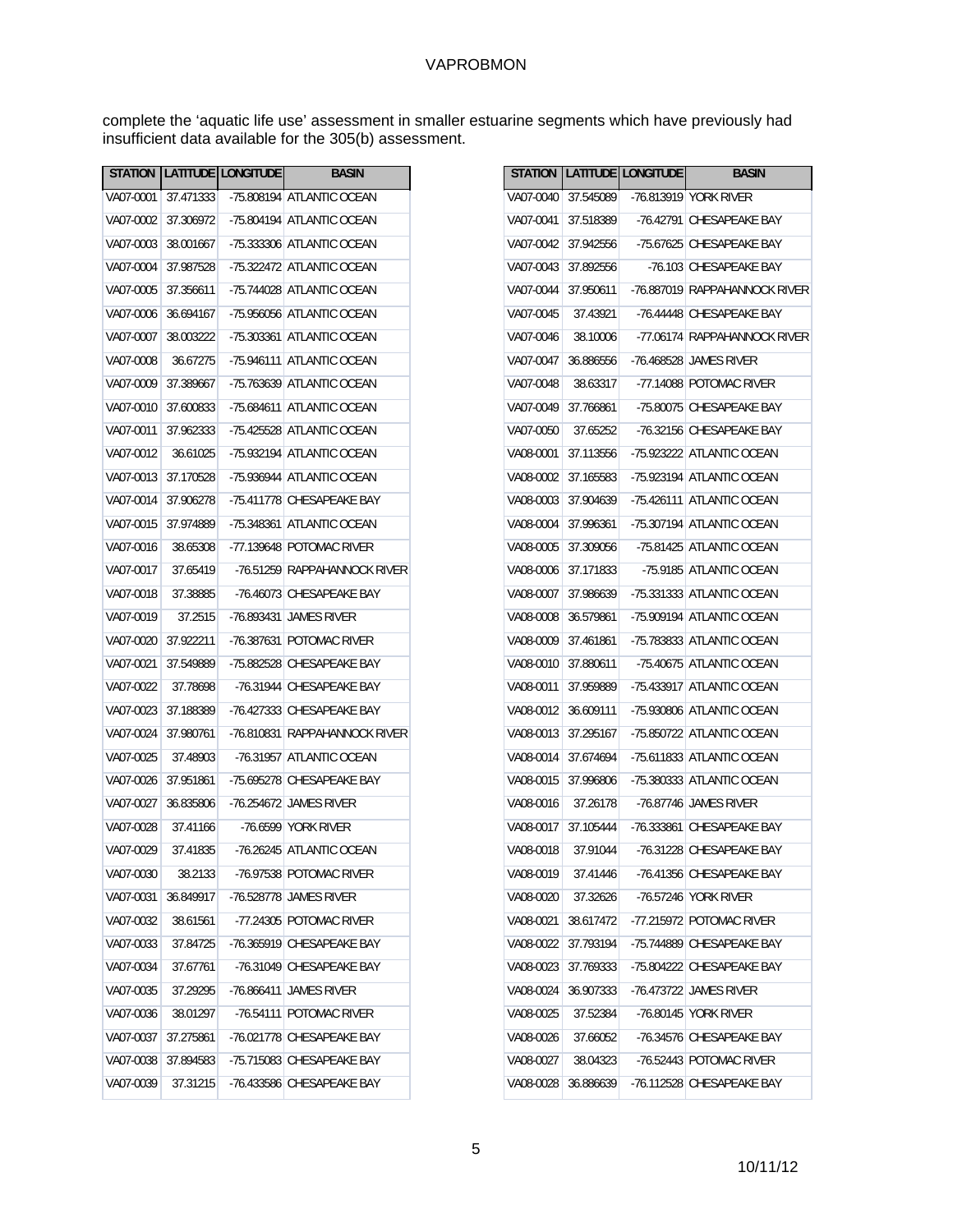| <b>STATION</b> |                       | LATITUDE LONGITUDE | <b>BASIN</b>                                     |
|----------------|-----------------------|--------------------|--------------------------------------------------|
|                | VA08-0029   37.714483 |                    | -76.46785 RAPPAHANNOCK RIVER                     |
|                | VA08-0030 37.50176    |                    | -76.32493 CHESAPEAKE BAY                         |
|                |                       |                    | VA08-0031   38.20877   -76.96667   POTOMAC RIVER |
| VA08-0032      | 37.36074              |                    | -76.90704   JAMES RIVER                          |
| VA08-0033      |                       |                    | 37.087389 -76.335306 CHESAPEAKE BAY              |
| VA08-0034      | 37.947278             |                    | -75.68125   CHESAPEAKE BAY                       |
| VA08-0035      | 37.38536              |                    | -76.33508 CHESAPEAKE BAY                         |
| VA08-0036      | 37.016306             |                    | -76.311167 JAMES RIVER                           |
| VA08-0037      | 38.683167             |                    | -77.169528 POTOMAC RIVER                         |
| VA08-0038      | 37.84359              |                    | -76.28253   CHESAPEAKE BAY                       |
| VA08-0039      | 37.668722             |                    | -75.8335 CHESAPEAKE BAY                          |
| VA08-0040      | 36.872306             |                    | -76.336028 JAMES RIVER                           |
| VA08-0041      | 37.58125              |                    | -77.01707 YORK RIVER                             |
|                | VA08-0042 37.69487    |                    | -76.31234   CHESAPEAKE BAY                       |
|                | VA08-0043 37.99625    |                    | -76.46968 POTOMAC RIVER                          |
| VA08-0044      |                       |                    | 37.112111 -76.368306 CHESAPEAKE BAY              |
|                | VA08-0045 37.78647    |                    | -76.59683 RAPPAHANNOCK RIVER                     |
|                | VA08-0046 37.45974    |                    | -76.26958 CHESAPEAKE BAY                         |
| VA08-0047 L    | 38.275944             |                    | -77.001639 POTOMAC RIVER                         |
| VA08-0048      | 37.20774              |                    | -77.01867 JAMES RIVER                            |
| VA08-0049      | 36.561444             |                    | -76.037556 JAMES RIVER                           |
| VA08-0050      | 37.882472             |                    | -75.698306 CHESAPEAKE BAY                        |
| VA09-0002      | 38.0055               |                    | -75.299278 CHESAPEAKE BAY                        |
| VA09-0003      | 37.987194             |                    | -75.404333 CHESAPEAKE BAY                        |
| VA09-0004      | 37.200056             |                    | -75.910083 ATLANTIC OCEAN                        |
| VA09-0006      | 37.9885               |                    | -75.352278 CHESAPEAKE BAY                        |
| VA09-0007      | 37.153278             |                    | -75.930083 ATLANTIC OCEAN                        |
| VA09-0008      |                       |                    | 37.199167 -75.926667 ATLANTIC OCEAN              |
| VA09-0010      | 37.891167             |                    | -75.410139 CHESAPEAKE BAY                        |
| VA09-0011      | 37.5945               |                    | -75.626917 ATLANTIC OCEAN                        |
| VA09-0012      | 37.384028             |                    | -75.754444 ATLANTIC OCEAN                        |
| VA09-0014      | 37.989222             |                    | -75.373556 CHESAPEAKE BAY                        |
| VA09-0015      | 37.105333             |                    | -75.929583 ATLANTIC OCEAN                        |
| VA09-0017      | 37.229111             |                    | -76.705444 JAMES RIVER                           |
| VA09-0018      | 37.682917             |                    | -76.915111 YORK RIVER                            |
| VA09-0019      | 37.814111             |                    | -76.304528 CHESAPEAKE BAY                        |
| VA09-0020      | 36.83                 |                    | -76.398222 ELIZABETH RIVER                       |
| VA09-0021      | 38.604111             |                    | -77.227861 POTOMAC RIVER                         |
| VA09-0022      | 37.821944             |                    | -76.584889 RAPPAHANNOCK RIVER                    |
| VA09-0023      | 37.616917             |                    | -75.884972 CHESAPEAKE BAY                        |
| VA09-0024      | 37.180972             |                    | -76.434556 CHESAPEAKE BAY                        |
| VA09-0025      | 38.302667             |                    | -77.062583 POTOMAC RIVER                         |

| <b>STATION</b> |           | LATITUDE LONGITUDE   | <b>BASIN</b>                        |
|----------------|-----------|----------------------|-------------------------------------|
| VA09-0026      | 37.984083 |                      | -76.500556 POTOMAC RIVER            |
| VA09-0027      |           |                      | 37.353806 -76.445056 CHESAPEAKE BAY |
| VA09-0028      |           |                      | 36.892111 -76.078833 CHESAPEAKE BAY |
| VA09-0029      |           |                      | 37.788306 -75.749889 CHESAPEAKE BAY |
| VA09-0030      |           |                      | 38.208611 -76.955694 POTOMAC RIVER  |
| VA09-0031      |           |                      | 37.501306 -76.314833 ATLANTIC OCEAN |
| VA09-0033      | 36.934972 |                      | -76.491111 JAMES RIVER              |
| VA09-0034      |           |                      | 37.871167 -76.412361 CHESAPEAKE BAY |
| VA09-0035      | 37.837889 |                      | -76.317083 CHESAPEAKE BAY           |
| VA09-0036      | 36.807528 |                      | -76.55975 JAMES RIVER               |
| VA09-0037      | 38.63225  |                      | -77.236 POTOMAC RIVER               |
| VA09-0038      | 37.5595   |                      | -76.857833 YORK RIVER               |
| VA09-0039      | 37.482056 |                      | -76.272444 ATLANTIC OCEAN           |
| VA09-0040      | 37.152667 |                      | -76.37425 CHESAPEAKE BAY            |
| VA09-0041      | 37.87975  |                      | -76.274944 CHESAPEAKE BAY           |
| VA09-0042      | 38.057    |                      | -76.559361 POTOMAC RIVER            |
| VA09-0043      | 37.357889 |                      | -76.407861 CHESAPEAKE BAY           |
| VA09-0044      | 36.865944 |                      | -76.012944 CHESAPEAKE BAY           |
| VA09-0045      | 37.8525   |                      | -75.671667 CHESAPEAKE BAY           |
| VA09-0046      | 37.658056 |                      | -76.4045 RAPPAHANNOCK RIVER         |
| VA09-0047      | 37.541611 |                      | -76.337583 ATLANTIC OCEAN           |
| VA09-0048      |           | 36.890083 -76.291944 | <b>JAMES RIVER</b>                  |
| VA09-0049      | 37.298861 |                      | -77.355028 JAMES RIVER              |
| VA09-0050      | 37.651333 |                      | -76.494556 RAPPAHANNOCK RIVER       |
| NC10-1491      | 37.292998 |                      | -76.893119 JAMES RIVER              |
| NC10-1492      | 37.9426   |                      | -75.6426 CHESAPEAKE BAY             |
| NC10-1493      | 37.381492 |                      | -76.010076 CHESAPEAKE BAY           |
| NC10-1497      |           |                      | 37.625195 -76.206706 CHESAPEAKE BAY |
| NC10-1500      | 37.678774 |                      | -76.26171 CHESAPEAKE BAY            |
| NC10-1502      | 36.890729 |                      | -76.070741 CHESAPEAKE BAY           |
| NC10-1504      | 37.398645 |                      | -76.166005 CHESAPEAKE BAY           |
| NC10-1506      | 36.954903 |                      | -76.273423 JAMES RIVER              |
| NC10-1511      | 37.620313 |                      | -76.079036 CHESAPEAKE BAY           |
| NC10-1512      | 36.769025 |                      | -76.296674 ELIZABETH RIVER          |
| NC10-1518      | 37.579874 |                      | -76.38591 RAPPAHANNOCK RIVER        |
| NC10-1520      | 37.595558 | $-75.93731$          | CHESAPEAKE BAY                      |
| NC10-1524      | 37.115139 |                      | -76.001908 CHESAPEAKE BAY           |
| NC10-1526      | 37.444198 |                      | -76.240961 CHESAPEAKE BAY           |
| NC10-1528      | 36.899612 |                      | -76.458729 JAMES RIVER              |
| NC10-1532      | 37.160072 |                      | -76.302152 CHESAPEAKE BAY           |
| NC10-1533      | 37.23978  |                      | -76.043326 CHESAPEAKE BAY           |
| NC10-1534      | 36.880434 |                      | -76.335006 ELIZABETH RIVER          |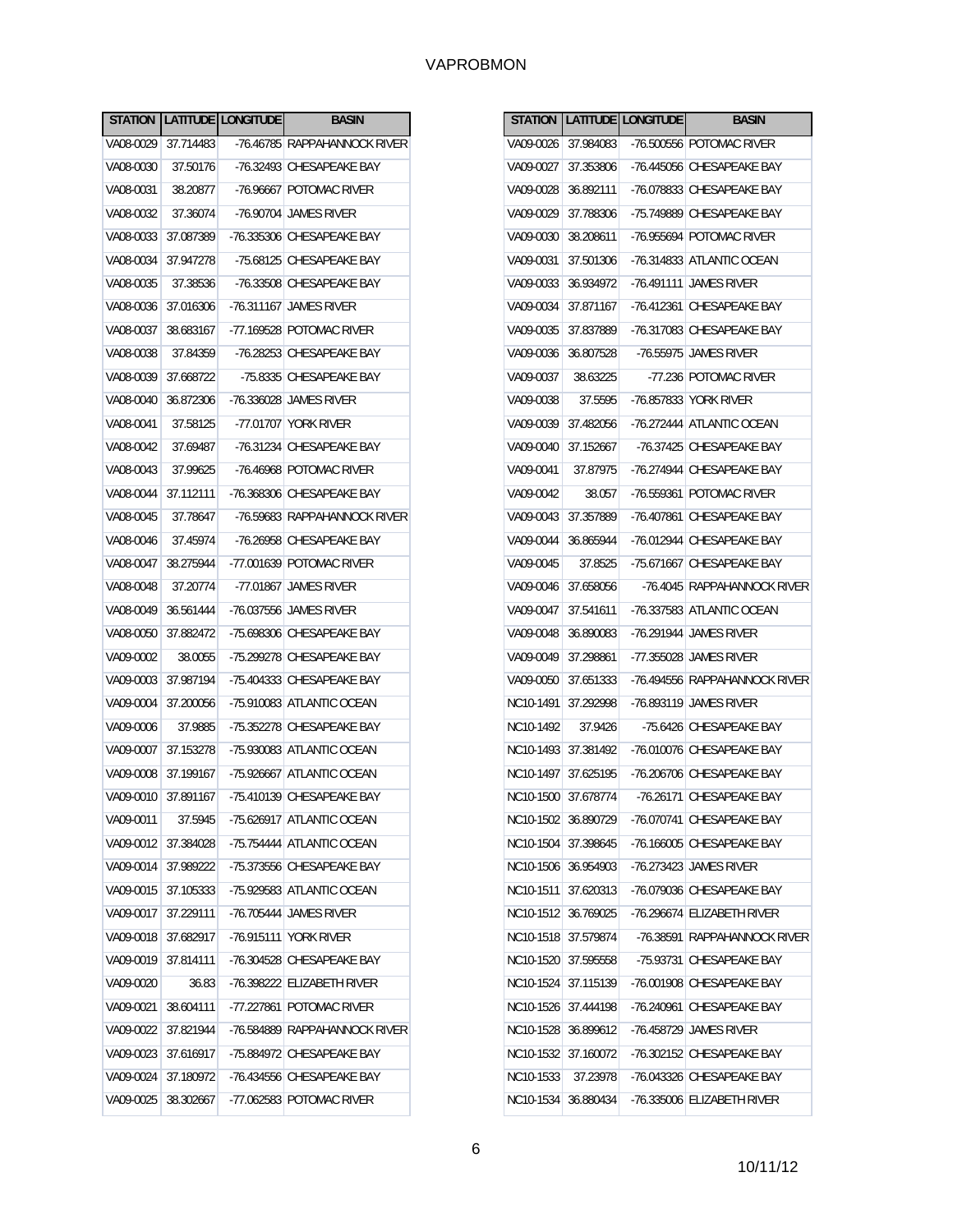|           |         | STATION   LATITUDE   LONGITUDE | <b>BASIN</b>                                 |
|-----------|---------|--------------------------------|----------------------------------------------|
|           |         |                                | NC10-1535 37.293182 76.327659 CHESAPEAKE BAY |
|           |         |                                | NC10-1536 37.262276 -76.981807 JAMES RIVER   |
| NC10-1637 |         |                                | 37.364572 -75.723302 ATLANTIC OCEAN          |
| NC10-2496 |         |                                | 37.363803 -77.268424 JAMES RIVER             |
| RE-1491   |         |                                | 37.292998 -76.893119 JAMES RIVER             |
| RE-1492   | 37.9426 |                                | -75.6426 CHESAPEAKE BAY                      |
| VA11-002  | 37.9566 |                                | -75.3229 ATLANTIC OCEAN                      |
| VA11-003  | 37.2822 |                                | -75.8989 ATLANTIC OCEAN                      |
| VA11-007  | 37.182  |                                | -75.9123 ATLANTIC OCEAN                      |
| VA11-008  | 36.5861 |                                | -75.9117 ATLANTIC OCEAN                      |
| VA11-009  | 37.6706 |                                | -75.6175 ATLANTIC OCEAN                      |
| VA11-010  | 37.9636 |                                | -75.3853 ATLANTIC OCEAN                      |
| VA11-012  | 36.5896 |                                | -75.9748 ATLANTIC OCEAN                      |
| VA11-013  | 37.9986 |                                | -75.3614 ATLANTIC OCEAN                      |
| VA11-015  | 37.4988 |                                | -75.7102 ATLANTIC OCEAN                      |
| VA11-017  | 37.1045 |                                | -76.3063 CHESAPEAKE BAY                      |
| VA11-019  | 37.433  |                                | -76.6745 YORK RIVER                          |
| VA11-020  | 37.2927 |                                | -76.8709 JAMES RIVER                         |
| VA11-022  | 37.449  |                                | -76.2693 CHESAPEAKE BAY                      |
| VA11-023  | 37.6691 |                                | -76.4802 RAPPAHANNOCK RIVER                  |
| VA11-025  | 37.3952 |                                | -75.9849 CHESAPEAKE BAY                      |
| VA11-028  | 36.8865 |                                | -76.4802 JAMES RIVER                         |
| VA11-029  | 38.3748 |                                | -76.3387 CHESAPEAKE BAY                      |
| VA11-030  | 37.9898 |                                | -76.4945 POTOMAC RIVER                       |
| VA11-032  | 37.3091 |                                | -77.327   JAMES RIVER                        |
| VA11-033  | 37.2071 |                                | -76.4215 CHESAPEAKE BAY                      |
| VA11-034  | 37.5067 |                                | -76.3506 CHESAPEAKE BAY                      |
| VA11-035  | 37.5582 |                                | -76.5562 CHESAPEAKE BAY                      |
| VA11-037  | 38.4085 |                                | -77.3366 ATLANTIC OCEAN                      |

| <b>STATION</b> |         | LATITUDE LONGITUDE | <b>BASIN</b>                |
|----------------|---------|--------------------|-----------------------------|
| VA11-038       | 37.6108 | $-76.3575$         | RAPPAHANNOCK RIVER          |
| VA11-039       | 37.8605 |                    | -76.3773 CHESAPEAKE BAY     |
| VA11-040       | 36.8575 |                    | -76.3491   JAMES RIVER      |
| VA11-042       | 37.8117 |                    | -76.3042 CHESAPEAKE BAY     |
| VA11-043       | 37.9487 |                    | -75.6772 CHESAPEAKE BAY     |
| VA11-044       | 36.9019 |                    | -76.457 JAMES RIVER         |
| VA11-045       | 37.3229 |                    | -76.4309 CHESAPEAKE BAY     |
| VA11-046       | 38.1616 |                    | -76.7704 POTOMAC RIVER      |
| VA11-047       | 37.8876 |                    | -76.2821 CHESAPEAKE BAY     |
| VA11-049       | 37.3219 |                    | -76.452 CHESAPEAKE BAY      |
| VA11-051       | 36.6078 |                    | -75.9724 ATLANTIC OCEAN     |
| VA11-053       | 37.9861 |                    | -75.4079 ATLANTIC OCEAN     |
| VA11-060       | 37.5916 |                    | -75.6381 ATLANTIC OCEAN     |
| VA11-066       | 37.4848 |                    | -75.6788 ATLANTIC OCEAN     |
| VA11-067       | 36.5522 |                    | -75.907 ATLANTIC OCEAN      |
| VA11-069       | 37.9668 |                    | -75.416 ATLANTIC OCEAN      |
| VA11-111       | 37.7403 |                    | -76.6206 RAPPAHANNOCK RIVER |
| VA11-112       | 36.8654 |                    | -76.0088 CHESAPEAKE BAY     |
| VA11-113       | 38.2424 |                    | -77.2931 RAPPAHANNOCK RIVER |
| VA11-115       | 37.3999 |                    | -76.8953 JAMES RIVER        |
| VA11-116       | 36.8853 |                    | -76.2743   JAMES RIVER      |
| VA11-117       | 37.671  |                    | -75.8595 CHESAPEAKE BAY     |
| VA11-119       | 37.7945 |                    | -75.7153 CHESAPEAKE BAY     |
| VA11-136       | 37.072  |                    | -76.3474 CHESAPEAKE BAY     |
| VA11-157       | 37.7269 |                    | -75.818 CHESAPEAKE BAY      |
| VA11-190       | 37.6572 |                    | -76.8802 CHESAPEAKE BAY     |
| VA11-215       | 38.2311 |                    | -76.9654 POTOMAC RIVER      |

# # METHODOLOGY DESCRIBING CHAIN OF CUSTODY FOR LAB SAMPLES

 All sample residues for benthic community analyses are washed into pre-labeled cloth bags. Each bag label consists of a code that identifies the sample as collected (1) from one of the tributaries or main bay, (2) the collection site with in the tributary or mainstem and (3) the replicate number. All samples from a particular tributary or mainstem are placed in to a 5 gallon bucket pre-labeled with a tributary or mainstem code. After each sampling station is completed the bucket is sealed. After all stations of each tributary or the mainstem are sampled the bucket is sealed and stored below deck until off loaded at the end of the cruise. Achieved samples are handled as above except that all archived samples are placed into a separate 5 gallon bucket that is pre-labeled to record the date of the cruise. Cruise dates are not indicated on the prelabeled bags for buckets for the non-achieved replicates. All replicates from one cruise are completely analyzed prior to the next cruise and the pre-labeled bags are reused.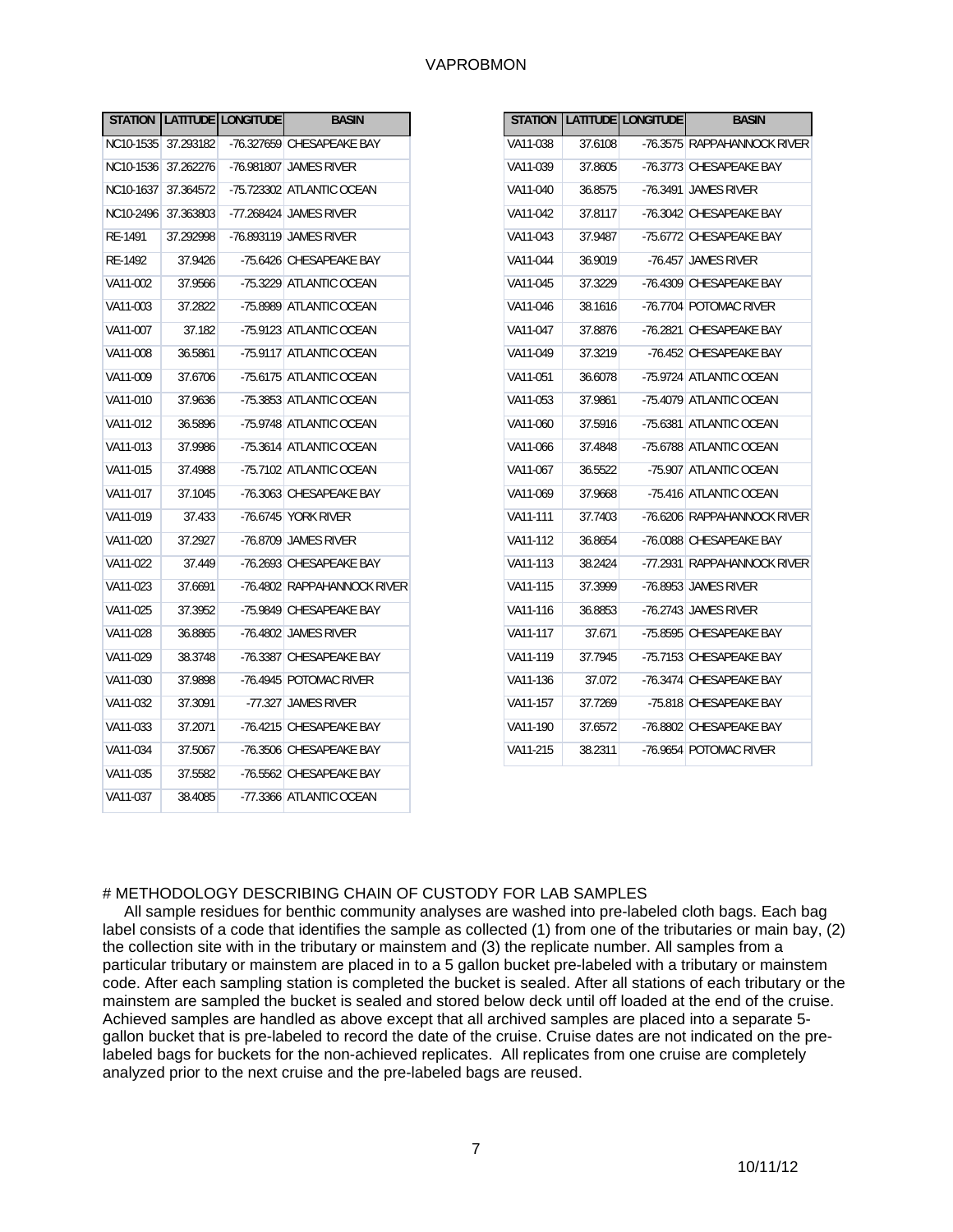Sediment samples for particle size and total volatile solids analysis are placed into pre-labeled plastic bags that use the same labels as above. New pre- labeled bags are used for each cruise. All sediment samples are analyzed prior the next cruise. The chief scientist is responsible for ensuring that all samples are placed into the proper pre-labeled bags, into the proper pre-labeled sealed buckets and securely stored on shipboard. On return of the vessel to the dock the chief scientist is responsible for the loading of all samples onto the trucks, the transportation of the samples to the lab, and storage of samples upon arrival at the lab.

 Water quality measurements of bottom salinity, temperature, and dissolved oxygen are collected prior to sediment sample collection. The chief scientist is responsible for ensuring that all sample information is recorded correctly on to field data sheets. On return of the vessel to the dock the chief scientist is responsible for the loading of all samples and field log onto the trucks the transportation of the samples to the lab and storage of samples upon arrival at the lab.

#### # BIOLOGICAL ENUMERATION TECHNIQUES

 In the lab, field samples are rinsed in fresh water and emptied onto a 0.5mm sieve. For course sediments an elutriation technique is used to wash out and concentrate small organisms. All macro benthic specimens are removed and placed into pre-labeled vials containing 70% Isopropyl alcohol. Organisms are then sorted using a dissecting microscope. All specimens are then identified to the lowest practical taxonomic level. Identification was aided by stereoscopic zoom dissecting microscopes, fiber optic illuminators, magnifying lamps and a phase contrast compound microscope.

# #FORMULAS AND CALCULATIONS

 Multiplication of organism count per taxon by gear conversion factor will give concentration of organisms per area value.

### #INDEX OF BIOTIC INTEGRETY CALCULATIONS

All Chesapeake Bay Index of Biotic Integrity Data has been calculated using the protocol described in

Alden, R. W., III, D. M. Dauer, J. A. Ranasinghe, L. C. Scott, and R. J. Llansó. 2002. Statistical verification of the Chesapeake Bay Benthic Index of Biotic Integrity. Environmetrics, 13:473-498.

#### Further details can be found at

http://www.chesapeakebay.odu.edu/Reports/Benthic/BIBIcalc.pdf

### # BIOLOGICAL VARIABLE QA/QC PLAN FOR PROJECT

 At each station, three replicate box core samples were collected and processed individually. At least 5% of all samples identified by each technician are reworked by the Benthic Ecology Lab manager for quality control of taxonomic identification, enumeration, and biomass estimation. If error exceeds 5%, as second sample is QC'd; if the second QC fails, all samples previously sorted by that technician are resorted. A discrepancy of less than 0.1% in ash free weight calculations is considered acceptable. The personnel sorting and identifying each sample are recorded on lab data sheets.

#### # VARIABLE NAMES, MEASUREMENT UNITS, AND DESCRIPTIONS

#### >PARAMETER: COUNT (# of a benthic taxon per sample)

 -COLLECTION METHODS: Each station had two petite ponar grabs taken and composited into one sample. The combined sample had a surface area of 500 square cm. collected. Any grab which appeared disturbed, was discarded. Samples are transferred in to a 0.5 mm sieve bucket. The bottom of the bucket is immersed in a 30-gallon trash can filled with water and shaken and swirled to suspend large material allowing silt and fine sand to pass through the sieve. The residual material is washed into the pre-labeled cloth sample bags. Samples are relaxed for 15 minutes in an Isopropyl alcohol solution. Samples are then fixed in a 10 % buffered ambient water-formalin solution. A 1% solution of rose Bengal stain is premixed into the formalin solution.

-SAMPLE PRESERVATIVES: 10% buffeted formalin in ambient seawater, rose Bengal, isopropyl alcohol -SAMPLE STORAGE ENVIRONMENT: Cloth bag in sealed plastic bucket, held at room temperature.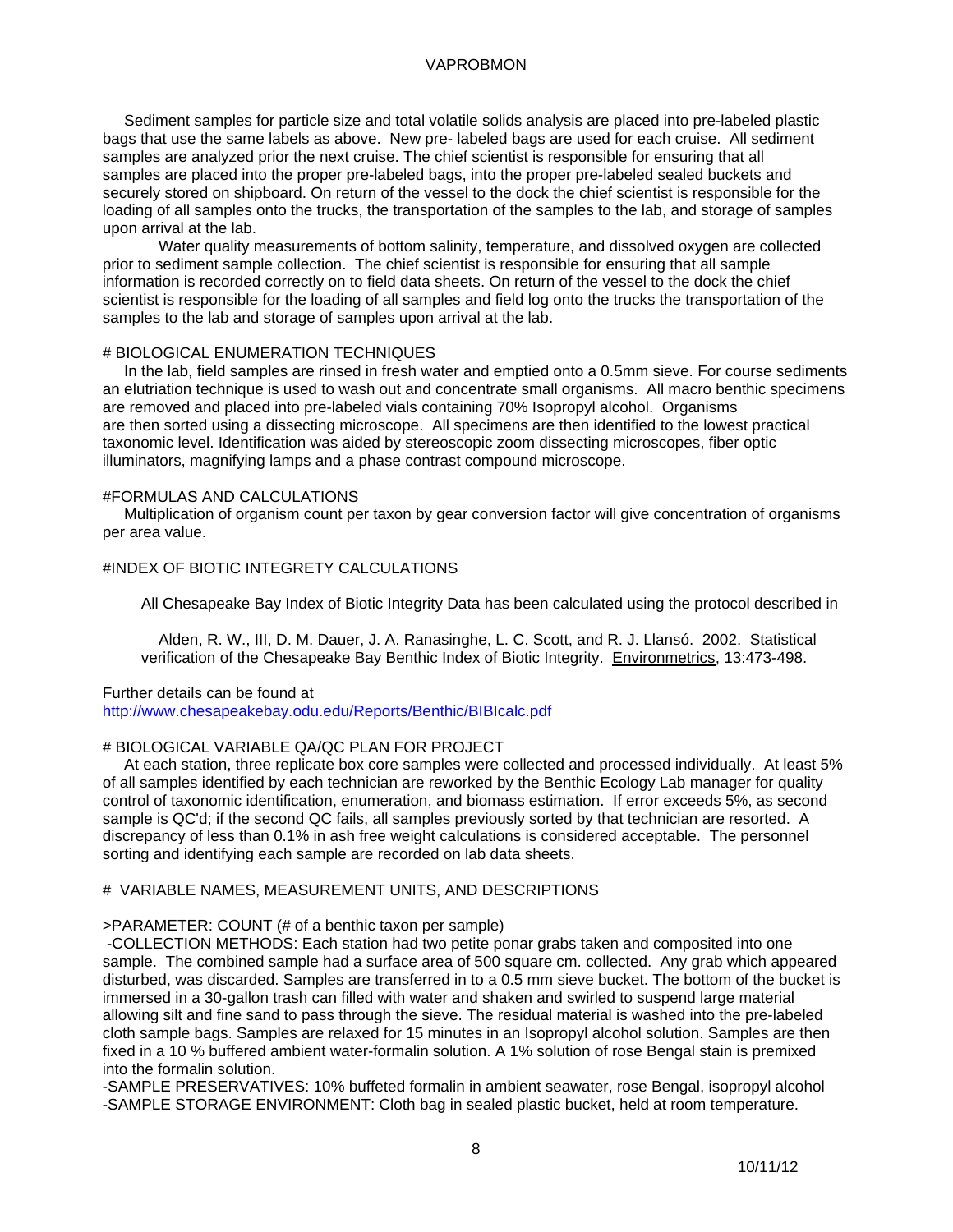-TIME IN STORAGE: Until commencement of processing, no longer than 90 days.

-LAB TECHNIQUES WITH REFERENCES:

Each sample was sorted separately and the individuals identifier to the lowest practical taxon and enumerated.

>PARAMETER: AFDW (taxon ash free dry weight)

-COLLECTION METHODS: Each station had two petite ponar grabs taken and composited into one sample. The combined sample had a surface area of 500 square cm. collected. Any grab which appeared disturbed, was discarded. Samples are transferred in to a 0.5 mm sieve bucket. The bottom of the bucket is immersed in a 30-gallon trash can filled with water and shaken and swirled to suspend large material allowing silt and fine sand to pass through the sieve. The residual material is washed into the pre-labeled cloth sample bags. Samples are relaxed for 15 minutes in an Isopropyl alcohol solution. Samples are then fixed in a 10 % buffered ambient water-formalin solution. A 1% solution of rose Bengal stain is premixed into the formalin solution.

-SAMPLE PRESERVATIVES: 10% buffered formalin with rose Bengal, Isopropyl alcohol -SAMPLE STORAGE ENVIRONMENT: Cloth bag inside a plastic bucket, at room temp -TIME IN STORAGE: Until commencement of processing, no more than 90 days.

-LABORATORY TECHNIQUES WITH REFERENCES:

 Sorted detritus-free samples are processed. Dried samples are ignited in a muffle furnace (550 C) for approximately eight hours. Samples are removed to a desiccator and weighed when cool. Weights are reported by species.

>PARAMETER: LATITUDE (decimal degrees-NAD83) and LONGITUDE (decimal degrees-NAD83) -COLLECTION METHODS: GPS, NAD83 coordinates

-SAMPLE PRESERVATIVES: None

-SAMPLE STORAGE ENVIRONMENT: None

-TIME IN STORAGE: None

-LAB TECHNIQUES WITH REFERENCES: Random station positions are the actual GPS coordinates for each sampling event.

>PARAMETER: SAND (Sand content, %)

-COLLECTION METHODS: The second grab sample has a 60 ml sediment sample taken from the top 2 centimeters and the remainder is discarded.

-SAMPLE PRESERVATIVES: Frozen

-SAMPLE STORAGE ENVIRONMENT: Frozen

-TIME IN STORAGE: Until thawed for analysis, no more than 30 days.

-LAB TECHNIQUES WITH REFERENCES:

 For each sample 15 ml of sediment is placed on a 63 um sieve. De-ionized water is used to pass file particles through sieve. The material remaining on the sieve is the sand fraction. The sample is rinsed onto a dish and dried in the drying oven for 12 hours. The material is placed into a nested sieve series (2000,1000,500,250,125,63 um and a solid pad) and placed on a vibra-pad for 10 minutes. Materials retained in each sieve are then weighed and recorded for parameter calculations.

>PARAMETER: SAMPLE\_DEPTH (Sample Depth, meters)

-COLLECTION METHODS: A Ship depth meter was used to determine sample depths, only bottom samples taken.

-SAMPLE PRESERVATIVES: N/A -SAMPLE STORAGE ENVIRONMENT: N/A -TIME IN STORAGE: N/A

-LAB TECHNIQUES WITH REFERENCES: N/A

>PARAMETER: DO, (Dissolved Oxygen, ppm) -COLLECTION METHODS: A YSI model 33 CTD is used for data collection. -SAMPLE PRESERVATIVES: N/A -SAMPLE STORAGE ENVIRONMENT: N/A -TIME IN STORAGE: N/A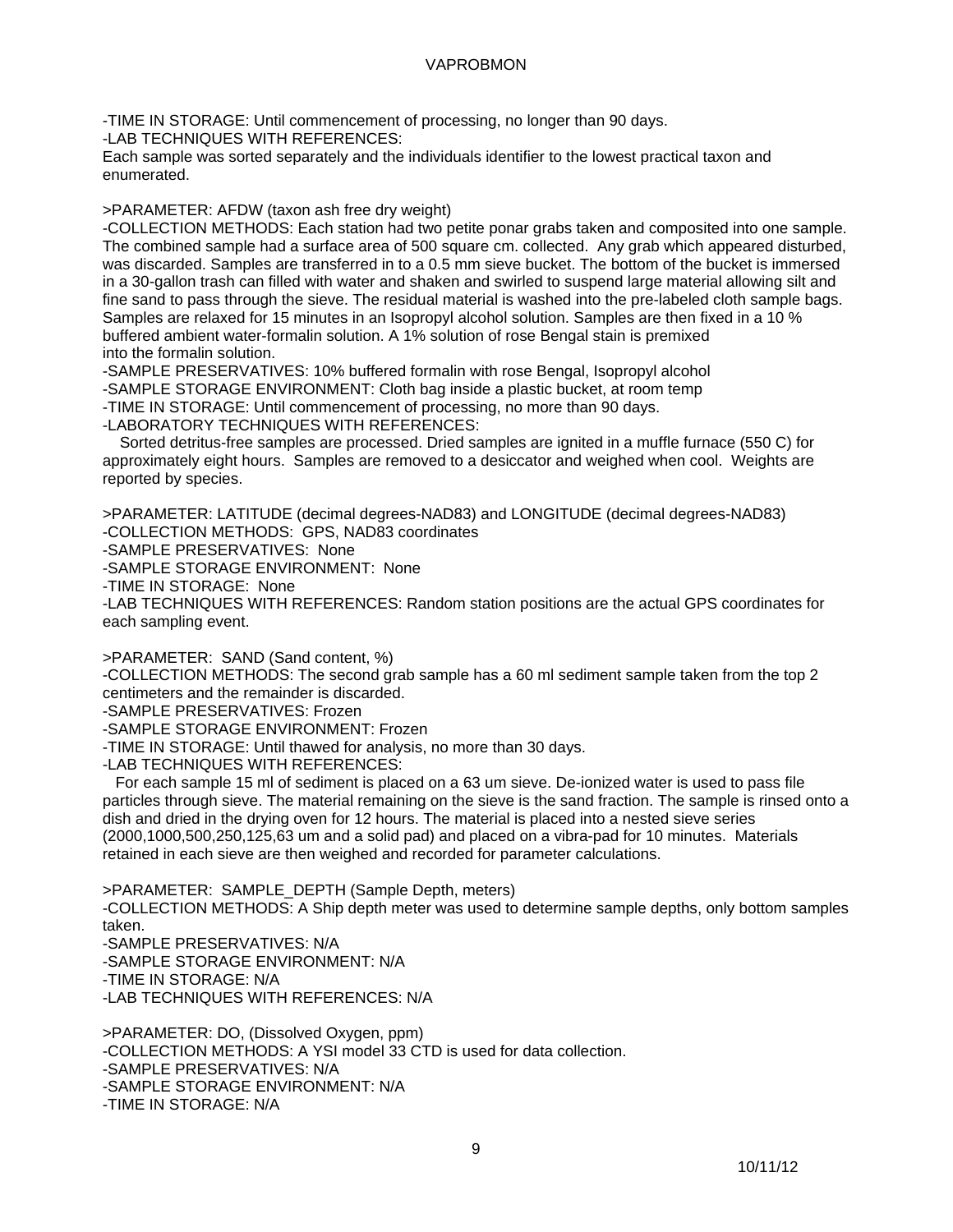-LAB TECHNIQUES WITH REFERENCES: N/A

>PARAMETER: SALINTY (Salinity, PSU) -COLLECTION METHODS: AYSI model 33 CTD is used for data collection. -SAMPLE PRESERVATIVES: N/A -SAMPLE STORAGE ENVIRONMENT: N/A -TIME IN STORAGE: N/A -LAB TECHNIQUES WITH REFERENCES: N/A

>PARAMETER: SILTCLAY (Silt-Clay content, %), SILT (Silt content, %) -COLLECTION METHODS: The second grab sample has a 60 ml sediment sample taken from the top 2 centimeters and the remainder is discarded. -SAMPLE PRESERVATIVES: Frozen

-SAMPLE STORAGE ENVIRONMENT: Frozen

-TIME IN STORAGE: Until thawed for analysis, no more than 30 days.

-LAB TECHNIQUES WITH REFERENCES:

 For each sample 15 ml of sediment is placed on a 63 um sieve. Deionized water is used to pass file particles through sieve. The resultant water contains the silt-clay fraction. The water silt mixture poured into a one liter graduated cylinder and is brought up to a volume of one liter. The sample is mixed, and five 20 ml samples are drawn at timed intervals. The first sample is drawn immediately at depths of 20 cm below the surface and placed in a pre-weighed beaker. The remaining four samples are taken at 10 cm below water surface at times of one-minute min, 7 minutes and 44 seconds, 31 minutes and two hours and three minutes. All samples are placed in pre-weighted beakers. The water in the beakers is allowed to evaporate in a drying oven. Weights are recorded and parameters are calculated.

>PARAMETER: TOTAL\_DEPTH (Total Depth, meters) -COLLECTION METHODS: YSI CTD or Ships depth meter -SAMPLE PRESERVATIVES: None -SAMPLE STORAGE ENVIRONMENT: None -TIME IN STORAGE: None -LAB TECHNIQUES WITH REFERENCES: Water column salinity, temperature and depth is recorded prior to benthic sampling.

>PARAMETER: WTEMP (Temperature, centigrade) -COLLECTION METHODS: A YSI model 33 CTD was used for data collection. -SAMPLE PRESERVATIVES: N/A -SAMPLE STORAGE ENVIRONMENT: N/A -TIME IN STORAGE: N/A -LAB TECHNIQUES WITH REFERENCES: N/A

>DATA ENTRY METHOD: Raw data files are created by an in-house data entry program entitled Benthic. The program has numerous steps in the program to insure data verification. Data sets are then transported to the Old Dominion University mainframe. Hard copies of the data sets on the main frame are then compared to field sheets for errors. Project files are then converted into SAS data sets.

>DATA VERIFICATION: Visually verified twice and checked by computer programs.

# SPECIES IN HOUSE CODE AND SCIENTIFIC NAME Old Dominion University Benthic Species Codes

> IN HOUSE SPECIES LIST

The current list of IN HOUSE codes and Latin Names used by Old Dominion University are as follows:

| <b>SI</b><br>$\sim$ $\sim$ $\sim$ |                         | <b>TAR</b><br>ווכ                                                       | $\sim$ $\sim$ $\sim$ | <b>PART</b><br>- P L<br>-                                           | $\overline{\phantom{a}}$<br>IJN |
|-----------------------------------|-------------------------|-------------------------------------------------------------------------|----------------------|---------------------------------------------------------------------|---------------------------------|
|                                   | יוחג<br><b>JMB</b><br>к | 1007<br>$\sim$<br>$\overline{\phantom{a}}$<br>1663<br>.xv<br><u>ົບບ</u> |                      | $\cdots$<br>SPIC<br><b>DVC</b><br>JPRI<br>)NI<br><b>IAP</b><br>MAL/ | " ነስስአ4 .                       |

10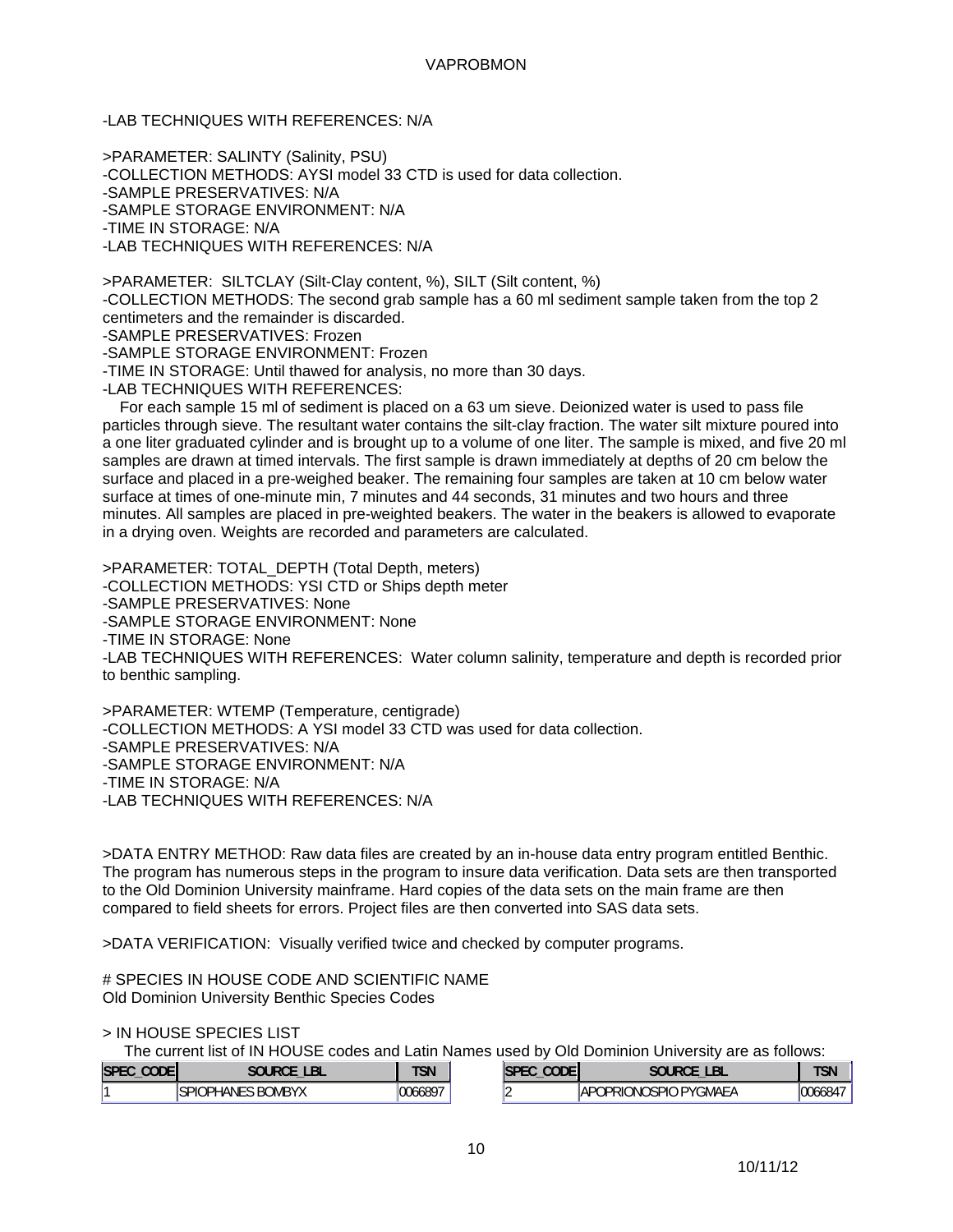| SPEC_CODE | <b>SOURCE LBL</b>           | <b>TSN</b> |
|-----------|-----------------------------|------------|
| 3         | NEPHTYS PICTA               | 0066030    |
| 4         | POLYGORDIUS SPP.            | 0068419    |
| 5         | <b>ARICIDEA WASSI</b>       | 0066673    |
| 6         | ARICIDEA CATHERINAE         | 0066765    |
| 7         | OLIGOCHAETA SPP.            | 0068422    |
| 8         | CIRRATULIDAE SPP.           | 0067116    |
| 9         | SPIO SETOSA                 | 0066868    |
| 10        | MAGELONA SP.                | 0067043    |
| 11        | AMASTIGOS CAPERATUS         | BAY0003    |
| 12        | <b>TELLINA AGILIS</b>       | 0081088    |
| 13        | AMPELISCA VERRILLI          | 0093331    |
| 14        | PROTOHAUSTORIUS SPP.        | 0094008    |
| 15        | SPISULA SOLIDISSIMA         | 0080944    |
| 16        | NEMERTEA SPP.               | 0057411    |
| 17        | NASSARIUS TRIVITTATUS       | 0074109    |
| 18        | PROTODORVILLEA KEFERSTEINI  | 0066496    |
| 19        | SCHISTOMERINGOS CAECA       | 0066527    |
| 20        | ANTHOZOA SPP.               | 0051938    |
| 21        | TURBELLARIA SPP.            | 0053964    |
| 22        | AMPHARETE ACUTIFRONS        | 0067735    |
| 23        | AMPHARETE AMERICANA         | 0067738    |
| 24        | ASABELLIDES OCULATA         | 0067786    |
| 25        | AMPHINOMIDAE SP.            | 0065164    |
| 26        | ARABELLIDAE SPP.            | 0066422    |
| 27        | DRILONEREIS LONGA           | 0066426    |
| 28        | DRILONEREIS MAGNA           | 0066431    |
| 29        | CAPITELLA CAPITATA          | 0067415    |
| 30        | CAPITELLA SPP.              | 0067414    |
| 31        | CAPITELLIDAE SPP.           | 0067413    |
| 32        | MEDIOMASTUS AMBISETA        | 0067439    |
| 33        | NOTOMASTUS HEMIPODUS        | 0067431    |
| 34        | NOTOMASTUS LATERICEUS       | 0067429    |
| 35        | SPIOCHAETOPTERUS COSTARUM   | 0067107    |
| 36        | SCHISTOMERINGOS RUDOLPHI    | 0066523    |
| 37        | <b>MARPHYSA BELLI</b>       | 0066302    |
| 38        | PHERUSA EHLERSI             | 0067248    |
| 39        | <b>GLYCERA AMERICANA</b>    | 0066106    |
| 40        | <b>GLYCERA CAPITATA</b>     | 0066103    |
| 41        | <b>GLYCERA DIBRANCHIATA</b> | 0066107    |
| 42        | <b>GLYCERA ROBUSTUS</b>     | 0066108    |
| 43        | <b>GLYCERA SPP.</b>         | 0066102    |
| 44        | <b>HEMIPODUS ROSEUS</b>     | 0066124    |
| 45        | <b>GONIADELLA GRACILIS</b>  | 0066148    |
| 46        | MICROPHTHALMUS SCZELKOWII   | 0065477    |
| 47        | LUMBRINERIDES ACUTA         | 0066408    |
| 48        | LUMBRINERIS FRAGILIS        | 0066338    |
| 49        | <b>LUMBRINERIS TENUIS</b>   | 0066351    |

| 50<br>NINOE NIGRIPES<br>51<br>CLYMENELLA TOROUATA<br>52<br>CLYMENELLA SPP.<br>53<br>MACROCLYMENE ZONALIS<br>54<br>AGLAOPHAMUS CIRCINATA<br>55<br>AGLAOPHAMUS VERRILLI<br>56<br><b>WEBSTERNEREIS TRIDENTATA</b><br>57<br>DIOPATRA CUPREA<br>58<br>ONUPHIS EREMITA<br>59<br>OPHELIA SP.<br><b>TRAVISIA PARVA</b><br>60<br>61<br>LEITOSCOLOPLOS FRAGILIS<br>62<br>LEITOSCOLOPLOS ROBUSTUS<br>63<br><b>SCOLOPLOS RUBRA</b><br>64<br>SCOLOPLOS SPP.<br>65<br><b>OWENIA FUSIFORMIS</b> | 0066405<br>0067528<br>0067526<br>0067632<br>0066053<br>0066052<br>0065972<br>0066180<br>0066164<br>0067353<br>0067372<br>0066656 |
|----------------------------------------------------------------------------------------------------------------------------------------------------------------------------------------------------------------------------------------------------------------------------------------------------------------------------------------------------------------------------------------------------------------------------------------------------------------------------------|----------------------------------------------------------------------------------------------------------------------------------|
|                                                                                                                                                                                                                                                                                                                                                                                                                                                                                  |                                                                                                                                  |
|                                                                                                                                                                                                                                                                                                                                                                                                                                                                                  |                                                                                                                                  |
|                                                                                                                                                                                                                                                                                                                                                                                                                                                                                  |                                                                                                                                  |
|                                                                                                                                                                                                                                                                                                                                                                                                                                                                                  |                                                                                                                                  |
|                                                                                                                                                                                                                                                                                                                                                                                                                                                                                  |                                                                                                                                  |
|                                                                                                                                                                                                                                                                                                                                                                                                                                                                                  |                                                                                                                                  |
|                                                                                                                                                                                                                                                                                                                                                                                                                                                                                  |                                                                                                                                  |
|                                                                                                                                                                                                                                                                                                                                                                                                                                                                                  |                                                                                                                                  |
|                                                                                                                                                                                                                                                                                                                                                                                                                                                                                  |                                                                                                                                  |
|                                                                                                                                                                                                                                                                                                                                                                                                                                                                                  |                                                                                                                                  |
|                                                                                                                                                                                                                                                                                                                                                                                                                                                                                  |                                                                                                                                  |
|                                                                                                                                                                                                                                                                                                                                                                                                                                                                                  |                                                                                                                                  |
|                                                                                                                                                                                                                                                                                                                                                                                                                                                                                  | 0182728                                                                                                                          |
|                                                                                                                                                                                                                                                                                                                                                                                                                                                                                  | 0066603                                                                                                                          |
|                                                                                                                                                                                                                                                                                                                                                                                                                                                                                  | 0066594                                                                                                                          |
|                                                                                                                                                                                                                                                                                                                                                                                                                                                                                  | 0067647                                                                                                                          |
| 66<br>BHAWANIA HETEROSETA                                                                                                                                                                                                                                                                                                                                                                                                                                                        | 0065159                                                                                                                          |
| 67<br>AEDICIRA SP.                                                                                                                                                                                                                                                                                                                                                                                                                                                               | 0066660                                                                                                                          |
| 68<br>ARICIDEA FRAGILIS                                                                                                                                                                                                                                                                                                                                                                                                                                                          | 0066678                                                                                                                          |
| 69<br><b>CIRROPHORUS FURCATUS</b>                                                                                                                                                                                                                                                                                                                                                                                                                                                | 0066714                                                                                                                          |
| 70<br>PARADONEIS LYRA                                                                                                                                                                                                                                                                                                                                                                                                                                                            | 0066743                                                                                                                          |
| 71<br>PARAONIS FULGENS                                                                                                                                                                                                                                                                                                                                                                                                                                                           | 0066697                                                                                                                          |
| 72<br>PARAONIS PYGOENIGMATICA                                                                                                                                                                                                                                                                                                                                                                                                                                                    | 0066699                                                                                                                          |
| 73<br>PARAONIDAE SPP.                                                                                                                                                                                                                                                                                                                                                                                                                                                            | 0066659                                                                                                                          |
| 74<br>PECTINARIA GOULDII                                                                                                                                                                                                                                                                                                                                                                                                                                                         | 0067709                                                                                                                          |
| 75<br>ETEONE HETEROPODA                                                                                                                                                                                                                                                                                                                                                                                                                                                          | 0065266                                                                                                                          |
| 76<br>ETEONE LACTEA                                                                                                                                                                                                                                                                                                                                                                                                                                                              | 0065267                                                                                                                          |
| 77<br>ETEONE LONGA                                                                                                                                                                                                                                                                                                                                                                                                                                                               | 0065263                                                                                                                          |
| 78<br>EUMIDA SANGUINEA                                                                                                                                                                                                                                                                                                                                                                                                                                                           | 0065343                                                                                                                          |
| 79<br>PARANAITIS POLYNOIDES                                                                                                                                                                                                                                                                                                                                                                                                                                                      | 0065324                                                                                                                          |
| PARANAITIS SPECIOSA<br>80                                                                                                                                                                                                                                                                                                                                                                                                                                                        | 0065321                                                                                                                          |
| 81<br>PHYLLODOCE ARENAE                                                                                                                                                                                                                                                                                                                                                                                                                                                          | 0065366                                                                                                                          |
| 82<br>PHYLLODOCE CASTANEA                                                                                                                                                                                                                                                                                                                                                                                                                                                        | 0065319                                                                                                                          |
| PHYLLODOCE MUCOSA<br>83                                                                                                                                                                                                                                                                                                                                                                                                                                                          | 0065239                                                                                                                          |
| ANCISTROSYLLIS HARTMANAE<br>84                                                                                                                                                                                                                                                                                                                                                                                                                                                   | 0065543                                                                                                                          |
| 85<br>SIGAMBRA BASSI                                                                                                                                                                                                                                                                                                                                                                                                                                                             | 0065554                                                                                                                          |
| 86<br>SIGAMBRA TENTACULATA                                                                                                                                                                                                                                                                                                                                                                                                                                                       | 0065552                                                                                                                          |
| 87<br>PISIONE REMOTA                                                                                                                                                                                                                                                                                                                                                                                                                                                             | 0065143                                                                                                                          |
| <b>ANTINOELLA SARSI</b><br>88                                                                                                                                                                                                                                                                                                                                                                                                                                                    | 0064411                                                                                                                          |
| 89<br>HARMOTHOE EXTENUATA                                                                                                                                                                                                                                                                                                                                                                                                                                                        | 0064509                                                                                                                          |
| 90<br>SABELLARIA VULGARIS                                                                                                                                                                                                                                                                                                                                                                                                                                                        | 0067671                                                                                                                          |
| 91<br>POTAMILLA SPP.                                                                                                                                                                                                                                                                                                                                                                                                                                                             | 0068126                                                                                                                          |
| 92<br>SCALIBREGMA INFLATUM                                                                                                                                                                                                                                                                                                                                                                                                                                                       | 0067313                                                                                                                          |
| 93<br>PHOLOE MINUTA                                                                                                                                                                                                                                                                                                                                                                                                                                                              | 0065074                                                                                                                          |
| 94<br>SIGALION ARENICOLA                                                                                                                                                                                                                                                                                                                                                                                                                                                         | 0065094                                                                                                                          |
| 95<br>STHENELAIS BOA                                                                                                                                                                                                                                                                                                                                                                                                                                                             |                                                                                                                                  |
| STHENELAIS LIMICOLA<br>96<br>0065086                                                                                                                                                                                                                                                                                                                                                                                                                                             | 0065084                                                                                                                          |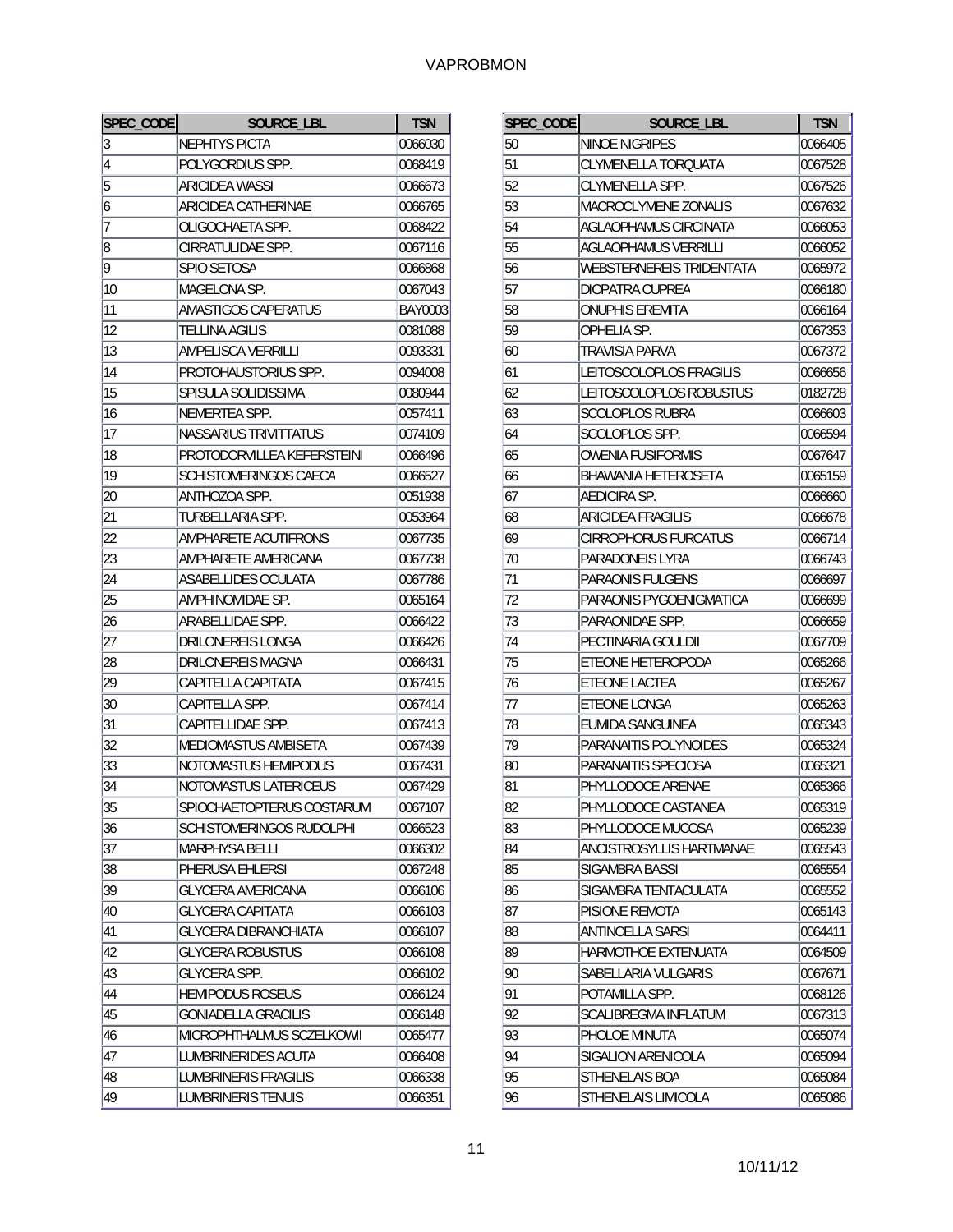| SPEC_CODE | SOURCE_LBL                     | <b>TSN</b> |
|-----------|--------------------------------|------------|
| 97        | <b>BOCCARDIA SP.</b>           | 0066878    |
| 98        | MINUSPIO CIRRIFERA             | 0067027    |
| 99        | PARAPRIONOSPIO PINNATA         | 0066937    |
| 100       | POLYDORA COMMENSALIS           | 0066800    |
| 101       | POLYDORA CORNUTA               | 0204501    |
| 102       | POLYDORA SOCIALIS              | 0066791    |
| 103       | <b>SCOLELEPIS BOUSFIELDI</b>   | 0066944    |
| 104       | SCOLELEPIS SOUAMATA            | 0066943    |
| 105       | STREBLOSPIO BENEDICTI          | 0066939    |
| 106       | <b>AUTOLYTUS SPP.</b>          | 0065588    |
| 107       | <b>BRANIA PUSILLA</b>          | 0065765    |
| 108       | PARAPIONOSYLLIS LONGICIRRATA   | 0065824    |
| 109       | PIONOSYLLIS SP.                | 0065616    |
| 110       | PROCERAEA SP.                  | 0065589    |
| 111       | STREPTOSYLLIS PETTIBONEAE      | 0065822    |
| 112       | SYLLIDES CONVOLUTA             | 0065807    |
| 113       | PISTA PALMATA                  | 0067947    |
| 114       | POLYCIRRUS EXIMIUS             | 0067963    |
| 115       | TEREBELLIDAE SPP.              | 0067899    |
| 116       | RICTAXIS PUNCTOSTRIATUS        | 0076083    |
| 117       | HAMINOEA SOLITARIA             | 0076258    |
| 118       | CREPIDULA FORNICATA            | 0072623    |
| 119       | <b>CREPIDULA PLANA</b>         | 0072627    |
| 120       | <b>ANACHIS LAFRESNAYI</b>      | 0073631    |
| 121       | MITRELLA LUNATA                | 0073552    |
| 122       | HYALINA SP.                    | 0074415    |
| 123       | MARGINELLA ROSCIDA             | 0074408    |
| 124       | <b>LUNATIA HEROS</b>           | 0072924    |
| 125       | NATICA PUSILLA                 | 0072888    |
| 126       | POLINICES DUPLICATUS           | 0072918    |
| 127       | PLEUROBRANCHAEA TARDA          | 0078130    |
| 128       | ODOSTOMIA SP. A                | 0075447    |
| 129       | ODOSTOMIA SP. B                | 0075447    |
| 130       | TURBONILLA INTERRUPTA          | 0075687    |
| 131       | <b>CYLICHNELLA BIDENTATA</b>   | 0076141    |
| 132       | MANGELIA CERINA                | 0074567    |
| 133       | TURRIDAE SPP.                  | 0074555    |
| 134       | ANADARA TRANSVERSA             | 0079340    |
| 135       | <b>CERASTODERMA PINNULATUM</b> | 0080900    |
| 136       | PARVILUCINA MULTILINEATA       | 0080388    |
| 137       | LYONSIA HYALINA                | 0081926    |
| 138       | <b>CRASSINELLA LUNULATA</b>    | 0080851    |
| 139       | MULINIA LATERALIS              | 0080959    |
| 140       | <b>MYSELLA PLANULATA</b>       | 0080661    |
| 141       | <b>MYTILUS EDULIS</b>          | 0079454    |
| 142       | YOLDIA LIMATULA                | 0079273    |
| 143       | YOLDIA SP.                     | 0079258    |

| SPEC_CODE | SOURCE_LBL                              | <b>TSN</b>     |
|-----------|-----------------------------------------|----------------|
| 144       | <b>NUCULA PROXIMA</b>                   | 0079132        |
| 145       | CRASSOSTREA VIRGINICA                   | 0079872        |
| 146       | PANDORA BUSHIANA                        | 0081900        |
| 147       | PANDORA GOULDIANA                       | 0081896        |
| 148       | PANDORA TRILINEATA                      | 0081895        |
| 149       | <b>ENSIS DIRECTUS</b>                   | 0081022        |
| 150       | SILIQUA COSTATA                         | 0081012        |
| 151       | MACOMA TENTA                            | 0081055        |
| 152       | GEMMA GEMMA                             | 0081511        |
| 153       | MERCENARIA MERCENARIA                   | 0081496        |
| 154       | AMPELISCA VADORUM                       | 0093330        |
| 155       | <b>BYBLIS SERRATA</b>                   | 0093364        |
| 156       | <b>LEMBOS WEBSTERI</b>                  | 0093459        |
| 157       | PSEUDUNCIOLA OBLIQUUA                   | 0093640        |
| 158       | <b>UNCIOLA DISSIMILIS</b>               | 0093635        |
| 159       | UNCIOLA SERRATA                         | 0093633        |
| 160       | UNCIOLA SPP.                            | 0093629        |
| 161       | <b>BATEA CATHARINENSIS</b>              | 0093528        |
| 162       | CAPRELLIDAE SPP.                        | 0095375        |
| 163       | COROPHIUM SPP.                          | 0093589        |
| 164       | <b>ERICHTHONIUS BRASILIENSIS</b>        | 0093613        |
| 165       | ACANTHOHAUSTORIUS MILLSI                | 0093982        |
| 166       | BATHYPOREIA PARKERI                     | 0193514        |
| 167       | <b>BATHYPOREIA SP.</b>                  | 0093990        |
| 168       | HAUSTORIUS CANADENSIS                   | 0094019        |
| 169       | LILJEBORGIA SP.                         | 0094209        |
| 170       | LISTRIELLA BARNARDI                     | 0094213        |
| 171       | LISTRIELLA CLYMENELLAE                  | 0094214        |
| 172       | AMEROCULODES SPECIES COMPLEX            | 0656551        |
| 173       | SYNCHELIDIUM AMERICANUM                 | 0094567        |
| 174       | GAMMEROPSIS SP. CF. SUTHERLANDI 0656919 |                |
| 175       | MICROPROTOPUS RANEYI                    | 0094122        |
| 176       | RHEPOXYNIUS EPISTOMUS                   | 0094728        |
| 177       | TRICHOPHOXUS FLORIDANUS                 | 0094701        |
| 178       | PARAMETOPELLA STELLERI                  | 0094926        |
| 179       | STENOTHOE MINUTA                        | 0094936        |
| 180       | SYNOPIIDAE. SP.                         | 0094989        |
| 181       | CYATHURA SPP.                           | 0092148        |
| 182       | PTILANTHURA TENUIS                      | 0092155        |
| 183       | <b>EDOTEA TRILOBA</b>                   | 0092627        |
| 184       | PSEUDOLEPTOCUMA MINOR                   | 0091040        |
| 185       | DIASTYLIS SP.                           | 0090836        |
| 186       | <b>OXYUROSTYLIS SMITHI</b>              | 0090923        |
| 187       | EUDORELLA TRUNCATULA                    | 0090803        |
| 188       | EUDORELLA SPP.                          | 0090799        |
| 189       | LEPTOGNATHA CAECA                       | <b>BAY0138</b> |
| 190       | ALBUNEA PARETTI                         | 0098122        |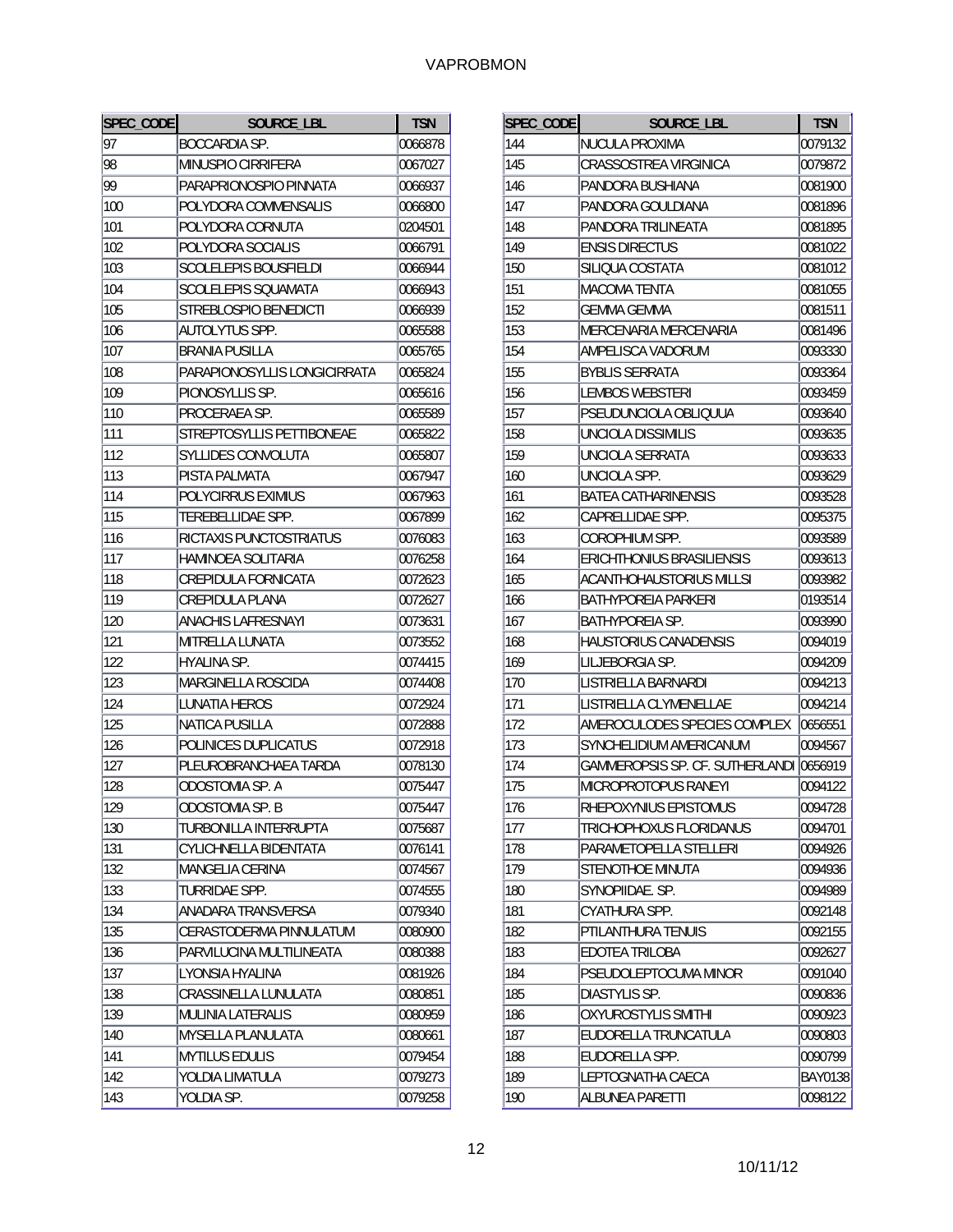| SPEC_CODE | <b>SOURCE LBL</b>            | <b>TSN</b> |
|-----------|------------------------------|------------|
| 191       | <b>CANCER IRRORATUS</b>      | 0098679    |
| 193       | LIBINIA EMARGINATA           | 0098455    |
| 194       | <b>MAJIDAE SPP.</b>          | 0098417    |
| 195       | PAGURUS SPP.                 | 0097775    |
| 196       | MYSIDOPSIS BIGELOWI          | 0090139    |
| 197       | PHASCOLION STROMBI           | 0154734    |
| 198       | PHORONIS SPP.                | 0155462    |
| 199       | <b>ASTERIAS FORBESII</b>     | 0157217    |
| 200       | ECHINARACHNIUS PARMA         | 0158016    |
| 201       | MELLITA QUINQUIESPERFORATA   | 0158020    |
| 202       | LEPTOSYNAPTA INHAERENS       | 0158431    |
| 203       | BRANCHIOSTOMA VIRGINIAE      | 0206924    |
| 204       | <b>BIVALVIA SPP.</b>         | 0079118    |
| 205       | SPIONIDAE SPP.               | 0066781    |
| 206       | DRILONEREIS SPP.             | 0066423    |
| 207       | PHYLLODOCIDAE SPP.           | 0065228    |
| 208       | STHENELAIS SPP.              | 0065082    |
| 209       | <b>CERIANTHUS AMERICANUS</b> | 0051987    |
| 210       | CHAETOGNATHA SPP.            | 0158650    |
| 211       | UNCIOLA IRRORATA             | 0093632    |
| 212       | NOTOCIRRUS SPINIFERUS        | 0066450    |
| 213       | SPHAERODOROPSIS SP.          | 0066073    |
| 214       | MICROPHTHALMUS FRAGILIS      | 0204411    |
| 215       | SACCOGLOSSUS SPP.            | 0158624    |
| 216       | CAUDINA ARENATA              | 0158527    |
| 217       | GASTROPODA SPP.              | 0069459    |
| 218       | CHIRODOTEA SPP.              | 0092637    |
| 219       | LISTRIELLA SP.               | 0094212    |
| 220       | PARAMETOPELLA CYPRIS         | 0094927    |
| 221       | AMPHARETE PARVIDENTATA       | 0067739    |
| 222       | AMPHARETIDAE SPP.            | 0067718    |
| 223       | AMPHARETE ARCTICA            | 0067728    |
| 224       | <b>SCOLELEPIS SP.</b>        | 0066942    |
| 225       | DIADUMENE LEUCOLENA          | 0052749    |
| 226       | SYLLIDAE SPP.                | 0065587    |
| 227       | NEREIDAE SPP.                | 0065870    |
| 228       | PISTA CRISTATA               | 0067941    |
| 229       | <b>SOLEMYA VELUM</b>         | 0079316    |
| 230       | <b>CYCLASPIS VARIANS</b>     | 0091033    |
| 231       | <b>NEPHTYS INCISA</b>        | 0066028    |
| 232       | POLYDORA WEBSTERI            | 0066802    |
| 233       | NEPHTYS BUCERA               | 0066027    |
| 234       | OPHIUROIDEA SPP.             | 0157325    |
| 235       | ARBACIA PUNCTUATA            | 0157906    |
| 236       | CHAETOPLEURA APICULATA       | 0078958    |
| 237       | ASTEROIDEA SPP.              | 0156862    |
| 238       | CRENELLA DECUSSATA           | 0079459    |

| SPEC_CODE | SOURCE LBL                  | <b>TSN</b>     |
|-----------|-----------------------------|----------------|
| 239       | SIGAMBRA SPP.               | 0065551        |
| 240       | POLYDORA SPP.               | 0066789        |
| 241       | DORVILLEIDAE SPP.           | 0066478        |
| 242       | <b>PSEUDEURYTHOE</b>        | 0065176        |
|           | PAUCIBRANCHIATA             |                |
| 243       | <b>NEREIS ACUMINATA</b>     | 0065926        |
| 244       | <b>SYLLIDES FULVA</b>       | 0065811        |
| 245       | BRANIA WELFLEETENSIS        | 0065762        |
| 246       | <b>SYLLIDES JAPONICA</b>    | 0065804        |
| 247       | SHAEROSYLLIS SP.            | <b>BAY0250</b> |
| 248       | NEPHTYIDAE SPP.             | 0066010        |
| 249       | SCAPHOPODA SP.              | 0082115        |
| 250       | ABRA SPP.                   | 0081301        |
| 251       | PISTA QUADRILOBATA          | 0067951        |
| 252       | PERIPLOMA SPP.              | 0081941        |
| 253       | <b>ACANTHODORIS PILOSA</b>  | 0078359        |
| 254       | SPHAEROSYLLIS HYSTRIX       | 0065739        |
| 255       | <b>SYLLIDES PAPILLOSA</b>   | BAY0262        |
| 256       | <b>OVALIPES OCELLATUS</b>   | 0098714        |
| 257       | EUCERAMUS PRAELONGUS        | 0098081        |
| 258       | ACTEOCINA CANALICULATA      | 0076117        |
| 259       | PINNOTHERES OSTREUM         | 0098976        |
| 260       | DISSODACTYLUS MELLITAE      | 0098966        |
| 261       | GAMMARUS DAIBERI            | 0093779        |
| 262       | SABACO ELONGATUS            | BAY0341        |
| 263       | HIRUDINEA SP.               | 0069290        |
| 264       | PODARKEOPSIS LEVIFUSCINA    | 0555698        |
| 265       | LEPIDONOTUS SUBLEVIS        | 0064610        |
| 266       | POLYDORA CAULLERYI          | 0066794        |
| 267       | CIROLINA POLITA             | 0092231        |
| 268       | <b>EXOGONE HEBES</b>        | 0065730        |
| 269       | ONUPHIDAE SPP.              | 0066157        |
| 270       | DORIDELLA OBSCURA           | 0078439        |
| 271       | <b>NEOMYSIS AMERICANA</b>   | 0090062        |
| 272       | PODARKE OBSCURA             | 0065517        |
| 273       | THOR FLORIDANUS             | 0096918        |
| 274       | <b>ONCHIDORIS ASPERA</b>    | 0078377        |
| 275       | MALDANIDAE SPP.             | 0067515        |
| 276       | <b>LEMBOS SMITHI</b>        | 0093458        |
| 277       | RILDARDANUS SPP.            | 0093490        |
| 278       | <b>ASYCHIS CAROLINAE</b>    | 0067524        |
| 279       | <b>EPITONIUM HUMPHREYSI</b> | 0072259        |
| 280       | PANDORA SPP.                | 0081889        |
| 281       | <b>CYCLASPIS PUSTULATA</b>  | 0091032        |
| 282       | <b>MELITA SPP.</b>          | 0093806        |
| 283       | HYPERIIDAE SPP.             | 0095108        |
| 284       | MICROPHTHALMUS SIMILIS      | 0065480        |
|           |                             |                |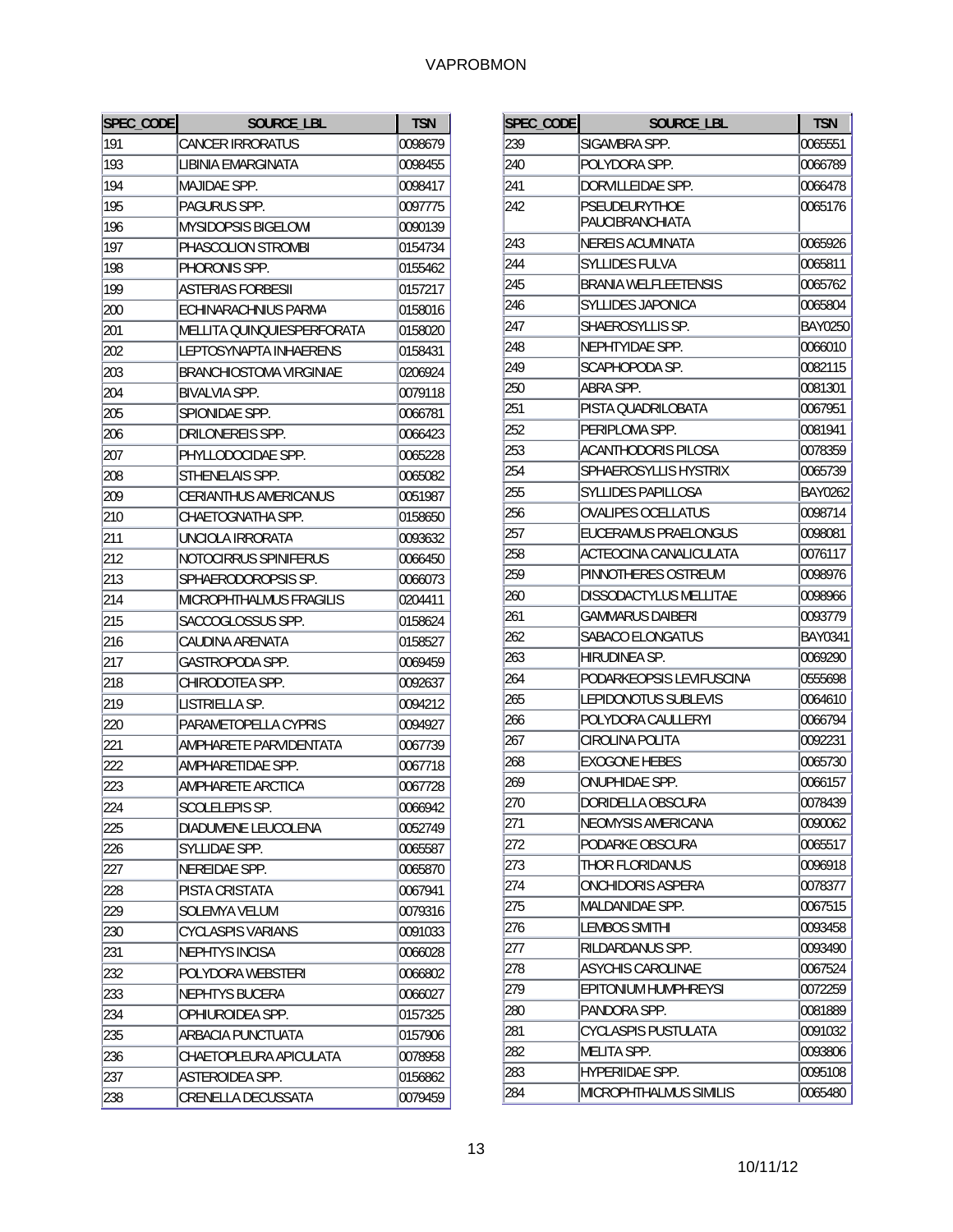| SPEC_CODE | SOURCE LBL                     | <b>TSN</b> |
|-----------|--------------------------------|------------|
| 285       | ARMANDIA MACULATA              | 0067347    |
| 286       | NUDIBRANCHIA SPP.              | 0078156    |
| 287       | <b>ELASMOPUS LEVIS</b>         | 0093761    |
| 288       | TURBONILLA SPP.                | 0075676    |
| 289       | LUMBRINERIDAE SPP.             | 0066335    |
| 290       | ANCINUS DEPRESSUS              | 0092334    |
| 291       | BATHYPOREIA QUODDYENSIS        | 0093991    |
| 292       | PARAPHOXUS SPINOSUS            | 0094756    |
| 293       | EUPLEURA CAUDATA               | 0073300    |
| 294       | OPHELIA DENTICULATA            | 0067358    |
| 295       | NANNOSQUILLA GRAYI             | 0099156    |
| 296       | POTAMILLA RENIFORMIS           | 0068136    |
| 297       | LOIMIA MEDUSA                  | 0068015    |
| 298       | <b>GLYCINDE SOLITARIA</b>      | 0066132    |
| 299       | <b>HETEROMASTUS FILIFORMIS</b> | 0067420    |
| 300       | <b>BRANIA CLAVATA</b>          | 0065761    |
| 301       | <b>SYLLIDES VERRILLI</b>       | 0065813    |
| 302       | <b>HYDROIDES DIANTHUS</b>      | 0068282    |
| 303       | CAPITOMASTUS ACICULATUS        | 0204558    |
| 304       | PHERUSA SP.                    | 0067241    |
| 305       | <b>MARENZELLERIA VIRIDIS</b>   | 0573739    |
| 306       | MICROPHTHALMUS SP.             | 0065476    |
| 307       | POTAMILLA NEGLECTA             | 0068127    |
| 308       | <b>GYPTIS VITTATA</b>          | 0065470    |
| 309       | PARAHESIONE LUTEOLA            | 0065493    |
| 310       | POLYNOIDAE SP.                 | 0064397    |
| 311       | ANACHIS OBESA                  | 0073622    |
| 312       | <b>NASSARIUS VIBEX</b>         | 0074107    |
| 313       | <b>CYCLOSTREMISCUS BEAII</b>   | 0071115    |
| 314       | EPITONIUM SP.                  | 0072233    |
| 315       | EPITONIUM MULTISTRIATUM        | 0072247    |
| 316       | EPITONIUM RUPICOLA             | 0072249    |
| 317       | <b>BUSYCON CARICA</b>          | 0074071    |
| 318       | CORYPHELLA SP.                 | 0078645    |
| 319       | POLYCERA SP.                   | 0078312    |
| 320       | <b>MACOMA BALTHICA</b>         | 0081052    |
| 321       | <b>MACOMA MITCHELLI</b>        | 0081054    |
| 322       | <b>MYA ARENARIA</b>            | 0081692    |
| 323       | CHIONE CANCELLATA              | 0081523    |
| 324       | ALIGENA ELEVATA                | 0080685    |
| 325       | ANADARA OVALIS                 | 0079342    |
| 326       | <b>ISCHADIUM RECURVUM</b>      | 0079561    |
| 327       | EUCRASSATELLA SPECIOSA         | 0080856    |
| 328       | PYCNOGONIDA SPP.               | 0083545    |
| 329       | CYATHURA POLITA                | 0092149    |
| 330       | ERICHSONELLA FILIFORMIS        | 0092619    |
| 331       | AMPELISCA ABDITA               | 0093329    |

| SPEC_CODE | SOURCE_LBL                       | <b>TSN</b>     |
|-----------|----------------------------------|----------------|
| 332       | <b>MELITA NITIDA</b>             | 0093812        |
| 333       | MELITA APPENDICULATA             | 0093813        |
| 334       | PARAPLEUSTES AESTUARIUS          | <b>BAY0199</b> |
| 335       | PLEUSTIDAE SP.                   | 0094768        |
| 336       | LEPTOCHEIRUS PLUMULOSUS          | 0093486        |
| 337       | <b>CERAPUS TUBULARIS</b>         | 0093587        |
| 338       | <b>GAMMARUS MUCRONATUS</b>       | 0093783        |
| 339       | PHOTIS MACROCOXA                 | 0094069        |
| 340       | STENOTHOE SP.                    | 0094934        |
| 341       | <b>LEUCON AMERICANUS</b>         | 0090790        |
| 342       | DECAPODA SPP.                    | 0095599        |
| 343       | PINNIXA SAYANA                   | 0099002        |
| 344       | PINNIXA CHAETOPTERANA            | 0098998        |
| 345       | PINNOTHERIDAE SPP.               | 0098964        |
| 346       | <b>PANOPEUS HERBSTII</b>         | 0098778        |
| 347       | <b>HEXAPANOPEUS ANGUSTIFRONS</b> | 0098764        |
| 348       | PINNIXA CRISTATA                 | 0099004        |
| 349       | <b>CALLINECTES SAPIDUS</b>       | 0098696        |
| 350       | <b>UPOGEBIA AFFINIS</b>          | 0098209        |
| 351       | OGYRIDES ALPHAEROSTRIS           | 0096737        |
| 352       | XANTHIDAE SPP.                   | 0098748        |
| 353       | CNEMIDOCARPA MOLLIS              | 0159254        |
| 354       | <b>ECHIURA SPP.</b>              | 0154972        |
| 355       | PRIAPULIDA SPP.                  | 0155153        |
| 356       | NEANTHES SUCCINEA                | 0065918        |
| 357       | EPITONIUM ANGULATUM              | 0072252        |
| 358       | GAMMARUS SP.                     | 0093773        |
| 359       | <b>FLABELLIGERA SP.</b>          | 0067236        |
| 360       | SPHAEROSYLLIS SP.                | 0065735        |
| 361       | <b>DIASTYLIS POLITA</b>          | 0090858        |
| 362       | SABELLIDAE SP.                   | 0068076        |
| 363       | CHIRODOTEA STENOPS               | <b>BAY0068</b> |
| 364       | HESSIONURA ELONGATA              | 0065334        |
| 365       | POLYCHAETA SP. JUVENILE          | 0064358        |
| 366       | PERIPLOMA SP. JUVENILE           | 0081941        |
| 367       | ARICIDEA CERRUTII                | 0066749        |
| 368       | <b>FLABELLIGERA AFFINIS</b>      | 0067238        |
| 369       | HOLOTHUROIDEA SPP.               | 0158140        |
| 370       | NEPHTYS SP.                      | 0066011        |
| 371       | LEPIDAMETRIA COMMENSALIS         | 0064703        |
| 372       | <b>TUBIFICOIDES SPP</b>          | 0068687        |
| 373       | ODOSTOMIA SPP.                   | 0075447        |
| 374       | CYRTOPLEURA COSTATA              | 0081796        |
| 375       | MONOCOROPHIUM TUBERCULATUM       | 0656762        |
| 376       | SACCOGLOSSUS KOWALEVSKII         | 0158626        |
| 377       | CHAETOPTERUS VARIOPEDATUS        | 0067097        |
| 378       | CIRRIFORMIA GRANDIS              | 0067122        |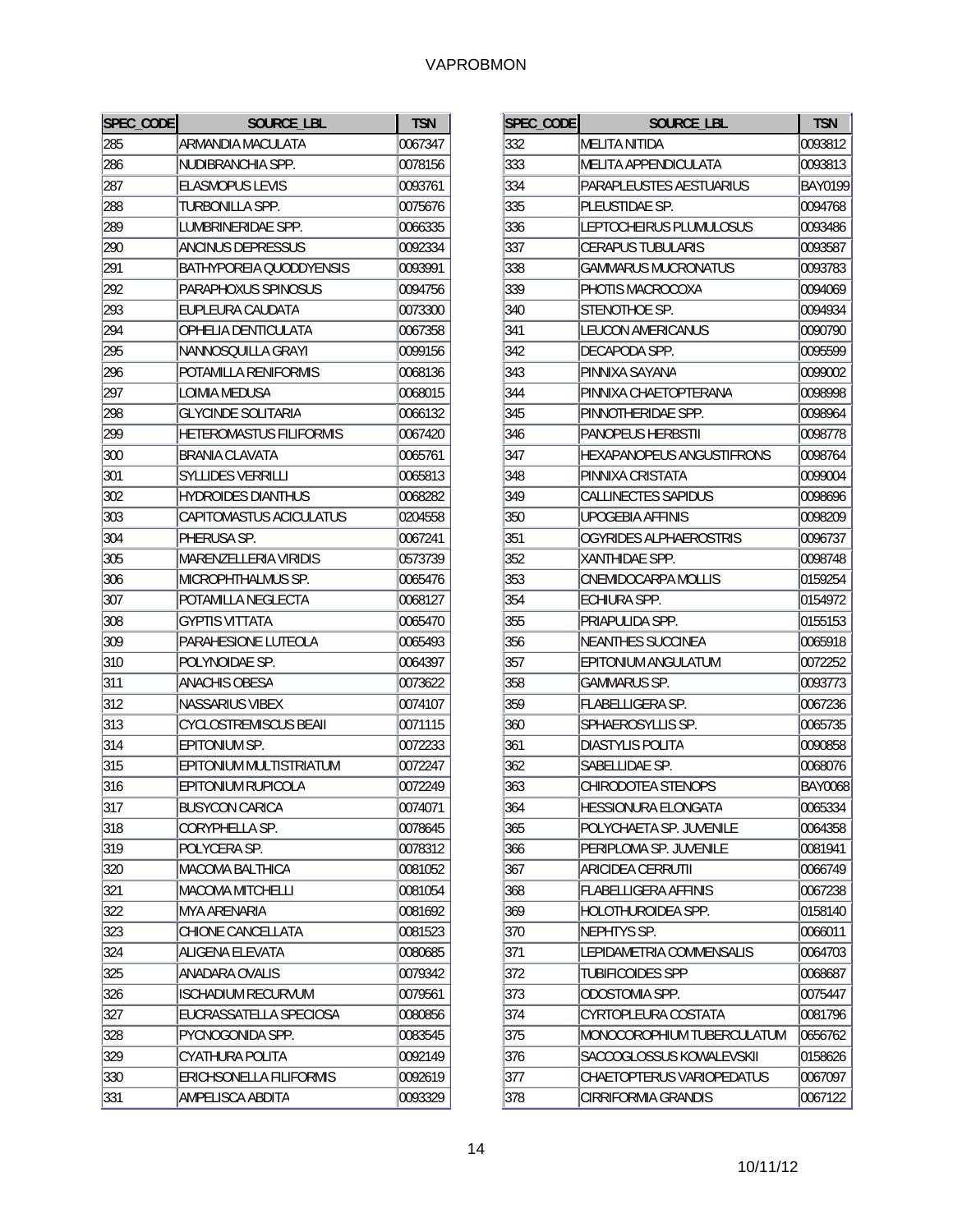| SPEC_CODE | <b>SOURCE_LBL</b>                     | <b>TSN</b> |
|-----------|---------------------------------------|------------|
| 379       | <b>AULODRILUS PIGUETI</b>             | 0068680    |
| 380       | QUISTADRILUS MULTISETOSUS             | 0068794    |
| 381       | OLIGOCHAETA SP. X (NO SETAE)          | 0068422    |
| 382       | CASSIDINIDEA LUNIFRONS                | 0092347    |
| 383       | EURYPANOPEUS DEPRESSUS                | 0098759    |
| 384       | PARACAPRELLA TENUIS                   | 0095434    |
| 385       | MICROPHIOPHOLIS ATRA                  | BAY0346    |
| 386       | <b>EUPLANA GRACILIS</b>               | 0054139    |
| 387       | <b>STYLOCHUS ELLIPTICUS</b>           | 0054089    |
| 388       | TURBELLARIA SP. 1 (PIGMENTED<br>FORM) | 0053964    |
| 389       | AMPHITRITE ORNATA                     | 0067902    |
| 390       | ANCISTROSYLLIS JONESI                 | 0065544    |
| 391       | ARABELLA IRICOLOR                     | 0066441    |
| 392       | CAULLERIELLA KILLARIENSIS             | 0067131    |
| 393       | CHAETOZONE SETOSA                     | 0067157    |
| 394       | <b>EXOGONE DISPAR</b>                 | 0065722    |
| 395       | <b>EXOGONE VERUGERA</b>               | 0065727    |
| 396       | <b>HOBSONIA FLORIDA</b>               | 0067755    |
| 397       | LEVINSENIA GRACILIS                   | 0066729    |
| 398       | MELINNA MACULATA                      | 0067766    |
| 399       | MINUSPIO CIRROBRANCHIATA              | 0067032    |
| 400       | NEREIS SPP.                           | 0065902    |
| 401       | NOTOMASTUS LOBATUS                    | 0067432    |
| 402       | NOTOMASTUS SP. A EWING                | 0067423    |
| 403       | ORBINIID SPP. (JUVENILES)             | 0066570    |
| 404       | PHYLLODOCE SP. (JUVENILES)            | 0065359    |
| 405       | PRIONOSPIO STEENSTRUPI                | 0066845    |
| 406       | DEMONAX MICROPHTHALMUS                | 0068222    |
| 407       | SCOLELEPIS TEXANA                     | 0066949    |
| 408       | MONTICELLINA DORSOBRANCIALIS          | 0204530    |
| 409       | THARYX SETIGERA                       | 0067145    |
| 410       | LIMNODRILUS HOFFMEISTERI              | 0068639    |
| 411       | LIMNODRILUS PROFUNDICOLA              | 0068649    |
| 412       | LIMNODRILUS SP. JUV.                  | 0068638    |
| 413       | <b>NAIS VARIABILIS</b>                | 0068959    |
| 414       | <b>TUBIFICOIDES BENEDENI</b>          | 0068592    |
| 415       | <b>TUBIFICOIDES GABRIELLAE</b>        | 0068590    |
| 416       | TUBIFICOIDES HETEROCHAETUS            | 0068595    |
| 417       | <b>TUBIFICOIDES WASSELLI</b>          | 0068692    |
| 418       | TUBIFICOIDES SP. A                    | 0068687    |
| 419       | TUBIFICOIDES SP. B                    | 0068687    |
| 420       | <b>BUSYCON SP. (JUVENILES)</b>        | 0074070    |
| 421       | <b>ODOSTOMIA BISUTURALIS</b>          | 0075988    |
| 422       | UROSALPINX CINEREA                    | 0073264    |
| 423       | <b>GEUKENSIA DEMISSA</b>              | 0079555    |
| 424       | PISIDIUM SP.                          | 0081400    |

| SPEC_CODE | <b>SOURCE LBL</b>               | <b>TSN</b> |
|-----------|---------------------------------|------------|
| 425       | RANGIA CUNEATA                  | 0080962    |
| 426       | CHIRODOTEA COECA                | 0092640    |
| 427       | CHIRODOTEA NIGRESCENS           | 0092642    |
| 428       | CAPRELLA EQUILIBRA              | 0095410    |
| 429       | CAPRELLA PENANTIS               | 0095419    |
| 430       | COROPHIUM ACHERUSICUM           | 0093590    |
| 431       | COROPHIUM LACUSTRE              | 0093594    |
| 432       | <b>COROPHIUM SIMILE</b>         | 0093595    |
| 433       | IDUNELLA SP.                    | 0094206    |
| 434       | MONOCULODES INTERMEDIUS         | 0094536    |
| 435       | <b>PLEUSYMTES GLABER</b>        | 0094797    |
| 436       | <b>NEOPANOPE SAYI</b>           | 0098775    |
| 437       | PINNIXA RETINENS                | 0099001    |
| 438       | PINNIXA SPP.                    | 0098993    |
| 439       | RHITHROPANOPEUS HARRISII        | 0098790    |
| 440       | ABLABEYMIA PARAJANTA            | 0128112    |
| 441       | <b>CHAOBORUS ALBATUS</b>        | 0125905    |
| 442       | CHAOBORUS PUNCTIPENNIS          | 0125923    |
| 443       | CLINOTANYPUS PINGUIS            | 0127998    |
| 444       | CRYPTOCHIRONOMUS FULVUS         | 0129376    |
| 445       | DICROTENDIPES NERVOSUS          | 0129452    |
| 446       | PROCLADIUS SUBLETTEI            | 0128316    |
| 447       | TANYTARSINI SP.                 | 0129872    |
| 448       | TRICHOPTERA SP.                 | 0115095    |
| 449       | LEPTOSYNAPTA TENUIS             | 0158432    |
| 450       | <b>THYONELLA PERVICAX</b>       | 0158269    |
| 451       | <b>BALANOGLOSSUS AURANTICUS</b> | 0158629    |
| 452       | MOLGULA LUTULENTA               | 0159581    |
| 453       | POLYCHAETE FRAGMENTS            | 0064358    |
| 454       | DOSINIA DISCUS                  | 0081489    |
| 455       | TAGELUS DIVISUS                 | 0081274    |
| 456       | LIMNODRILUS CERVIX              | 0068652    |
| 457       | BRANCHIURA SOWERBYI             | 0068621    |
| 458       | POLYPEDILUM FALLAX              | 0129676    |
| 459       | ARGULUS SP.                     | 0089407    |
| 460       | <b>GAMMARUS PALUSTRIS</b>       | 0093782    |
| 461       | <b>GILVOSSIUS SETIMANUS</b>     | 0552843    |
| 462       | <b>LYSIDICE NINETTA</b>         | 0066320    |
| 463       | CORBICULA FLUMINEA              | 0081387    |
| 464       | <b>CABIRA INCERTA</b>           | 0065565    |
| 465       | HARMOTHOE SP. A                 | 0064502    |
| 466       | NEREIDAE SP. A                  | 0065870    |
| 467       | THALASSEMA SP.                  | 0155118    |
| 468       | ANACHIS TRANSLINATA             | 0073621    |
| 469       | PHOTIS SP.                      | 0094061    |
| 470       | CALLIANASSA BIFORMIS            | 0097744    |
| 471       | <b>CRICOTOPUS SP.</b>           | 0128575    |
|           |                                 |            |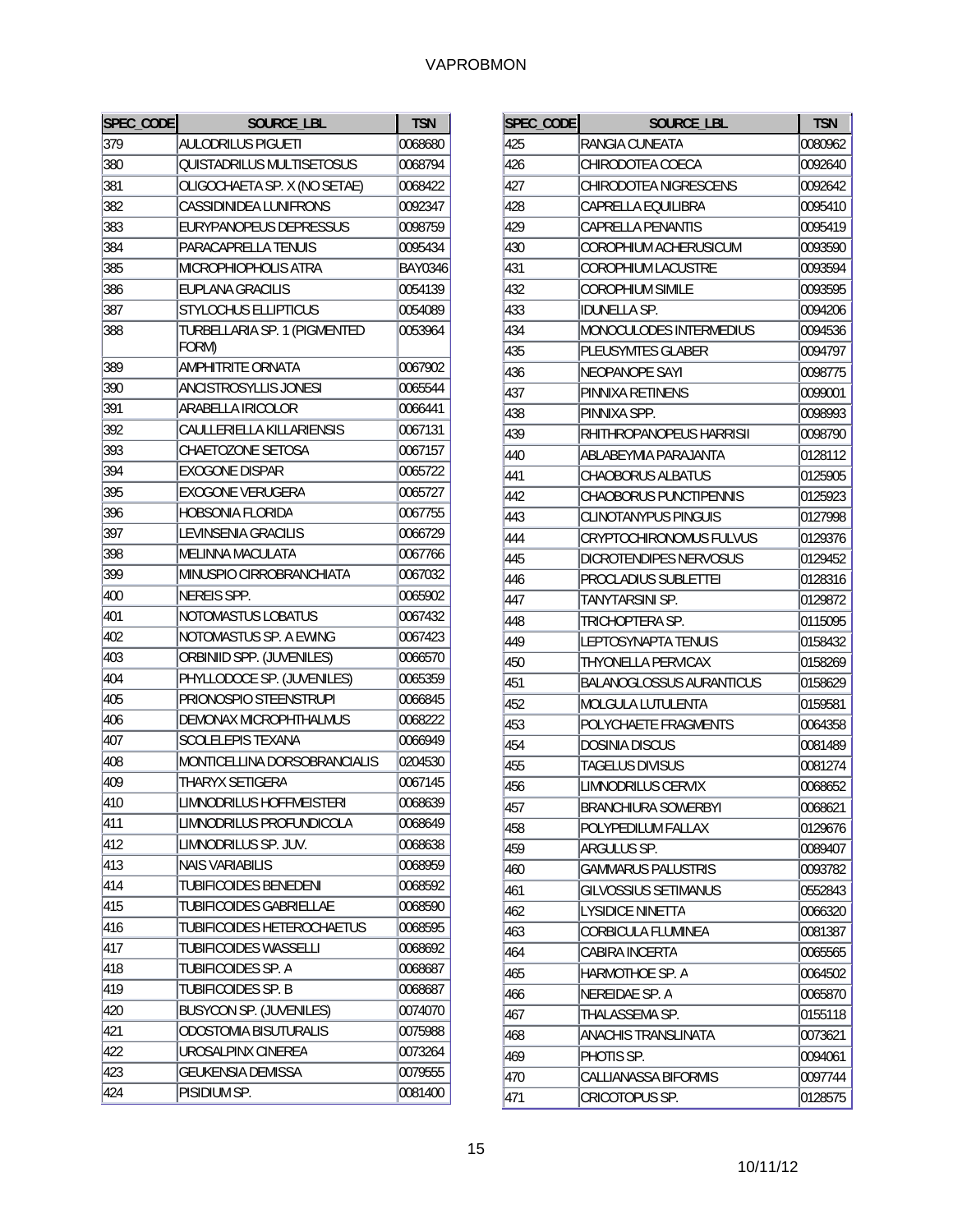| SPEC_CODE | <b>SOURCE LBL</b>                      | <b>TSN</b>     |
|-----------|----------------------------------------|----------------|
| 472       | AMPELISCA SPP. JUVENILES               | 0093321        |
| 473       | <b>BALCIS INTERMEDIA</b>               | 0072453        |
| 474       | PHOTIS REINHARDI                       | 0094063        |
| 475       | <b>MYSTIDES BOREALIS</b>               | 0065307        |
| 476       | CHIRONOMUS DECORUS                     | 0129280        |
| 477       | PARATENDIPES SP.                       | 0129623        |
| 478       | PHYLLODOCE FRAGILIS                    | 0065337        |
| 479       | ANCISTROSYLLIS SPP.                    | 0065541        |
| 480       | <b>SKENEOPSIS PLANORBIS</b>            | 0071217        |
| 481       | ILYANASSA OBSOLETA                     | 0074169        |
| 482       | HALOCLAVA PRODUCTA                     | 0052513        |
| 483       | THALASSINOIDEA SPP.                    | 0097699        |
| 484       | ECHINOIDEA SPP.                        | 0157821        |
| 485       | PAGURUS LONGICARPUS                    | 0097807        |
| 486       | LIBINIA DUBIA                          | 0098454        |
| 487       | <b>SPIO PETTIBONEAE</b>                | 0066870        |
| 488       | POLYPEDILUM CONVICTUM                  | 0129671        |
| 489       | LAEONEREIS CULVERI                     | 0065965        |
| 490       | ARICIDEA SPP.                          | 0066666        |
| 491       | AMPHIPODA SPP.                         | 0093294        |
| 492       | HUTCHINONIELLA MACRACANTHA             | 0083682        |
| 493       | CRANGONIDAE SPP.                       | 0097106        |
| 494       | LEPTALPHEUS FORCEPS                    | 0096732        |
| 495       | <b>MANGELIA PLICOSA</b>                | 0074568        |
| 496       | PRIONOSPIO PERKINSI                    | 0066854        |
| 497       | <b>BOCCARDIA HAMATA</b>                | 0066886        |
| 498       | LEPIDONOTUS VARIABILIS                 | 0064611        |
| 499       | <b>TUBIFICOIDES BROWNAE</b>            | 0068688        |
| 500       | <b>IDUNELLA SMITHI</b>                 | <b>BAY0133</b> |
| 501       | <b>TUBIFICOIDES DIAZI</b>              | 0068689        |
| 502       | HEMICHORDATA SPP.                      | 0158616        |
| 503       | AORIDAE SPP.                           | 0093440        |
| 504       | <b>GYPTIS SPP</b>                      | 0065468        |
| 505       | CHIRONOMUS ATTENUATUS                  | 0129268        |
| 506       | <b>CHIRONOMUS RIPARIUS</b>             | 0129313        |
| 507       | DJALMABETISTA PULCHER                  | 0128272        |
| 508       | <b>CRYPTOCHIRONOMOUS</b><br>PARAFULVUS | 0129382        |
| 509       | ALMYRACUMA PROXIMOCULI                 | 0090979        |
| 510       | LEITOSCOLOPLOS SPP.                    | 0066653        |
| 511       | COROPHIUM ACUTUM                       | 0093602        |
| 512       | <b>ISOCHAETIDES FREYI</b>              | 0068810        |
| 513       | CHIRONOMIDAE SPP. LARVAE               | 0127917        |
| 514       | SQUILLA EMPUSA                         | 0099143        |
| 515       | LIMNODRILUS UDEKEMIANUS                | 0068644        |
| 516       | TUBIFICOIDES SPP. GROUP I              | 0068687        |
| 517       | CRANGON SEPTEMSPINOSA                  | 0097110        |

| SPEC_CODE | <b>SOURCE LBL</b>             | <b>TSN</b> |
|-----------|-------------------------------|------------|
| 518       | TAGELUS PLEBEIUS              | 0081272    |
| 519       | <b>ANOMIA SIMPLEX</b>         | 0079798    |
| 520       | ENCHYTRAEIDAE SPP.            | 0068510    |
| 521       | GLYPTOTENDIPES SPP.           | 0129483    |
| 522       | XENOCHIRONOMUS SPP.           | 0129837    |
| 523       | ETEONE SPP.                   | 0065258    |
| 524       | POTAMOTHRIX VEJDOVSKYI        | 0068790    |
| 525       | PSUEDOCHIRONOMUS FULVIVENTRIS | 0129858    |
| 526       | <b>CAPITELLA JONESI</b>       | 0067450    |
| 527       | NUCULANA MESSANENSIS          | 0079212    |
| 528       | PRISTINELLA JENKINAE          | 0069030    |
| 529       | <b>WAPSA MOBILIS</b>          | 0068866    |
| 530       | COROPHIUM VOLUTATOR           | 0093601    |
| 531       | MACOMA SPP.                   | 0081033    |
| 532       | <b>AMPHICTEIS FLORIDUS</b>    | 0067753    |
| 533       | PSYCHODIDAE SPP.              | 0125351    |
| 534       | PRISTINELLA SIMA              | 0069028    |
| 535       | XENOCHIRONOMUS FESTIVUS       | 0129841    |
| 536       | PILARGIDAE SPP.               | 0065540    |
| 537       | OECETIS INCONSPICUA           | 0116613    |
| 538       | PALPOMYIA SPP.                | 0127859    |
| 539       | CHIRONOMUS SPP.               | 0129254    |
| 540       | SAMYTHELLA ELONGATA           | 0067802    |
| 541       | SABELLIDES OCTOCIRRA          | 0067773    |
| 542       | <b>HYDROIDES PROTULICOLA</b>  | 0068283    |
| 543       | <b>HYDROBIA SPP.</b>          | 0070494    |
| 544       | PRISTINELLA OSBORNI           | 0069026    |
| 545       | <b>GAMMARUS TIGRINUS</b>      | 0093781    |
| 546       | COROPHIUM INSOSIDIUM          | 0093600    |
| 547       | CHIRONOMINI SPP.              | 0129229    |
| 548       | <b>MARPHYSA SANQUINEA</b>     | 0066301    |
| 549       | SABELLARIA GRACILIS           | 0067678    |
| 550       | SERPULIDAE SPP.               | 0068232    |
| 551       | BOCCARDIELLA LIGERICA         | 0067012    |
| 552       | SPHAERIUM SPP.                | 0081391    |
| 553       | EPHEMOPTERA SPP.              | 0100502    |
| 554       | PENTAMERA PULCHERIMA          | 0158230    |
| 555       | PETRICOLA PHOLADIFORMIS       | 0081627    |
| 556       | POLYPEDILUM SPP.              | 0129657    |
| 557       | NAIS SPP.                     | 0068946    |
| 558       | CERITHIOPSIS GREENI           | 0072032    |
| 559       | COELOTANYPUS SPP.             | 0128010    |
| 560       | HARNISCHIA SPP.               | 0129516    |
| 561       | OLIGOCHAETA SP A(SERRATE      | 0068422    |
|           | CHAETAE)                      |            |
| 562       | CAPITELLIDES SPP.             | 0067449    |
| 563       | TELLINA SP. 1                 | 0081074    |
|           |                               |            |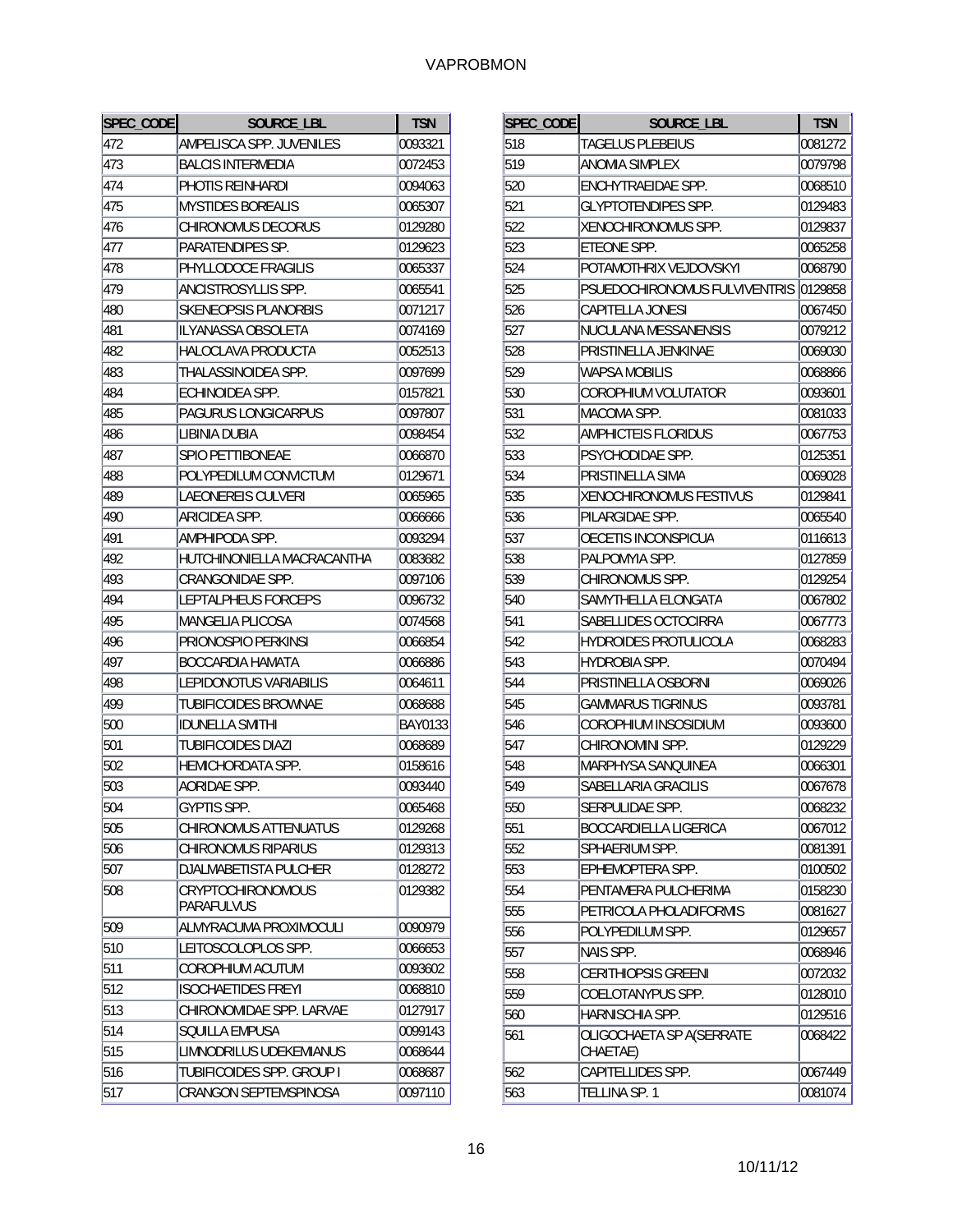| SPEC_CODE | SOURCE LBL                    | <b>TSN</b> |
|-----------|-------------------------------|------------|
| 564       | ARMANDIA AGILIS               | 0067346    |
| 565       | CAULLERIELLA SPP.             | 0067126    |
| 566       | TELLINA SPP.                  | 0081074    |
| 567       | APOPRIONOSPIO DAYI            | 0067024    |
| 568       | TELLINA SP. 2                 | 0081074    |
| 569       | OPHELINA CYLINDRICAUDATA      | 0067387    |
| 570       | PRIONOSPIO SPP.               | 0066838    |
| 571       | PRIONOSPIO CRISTATA           | 0066849    |
| 572       | <b>OLIVELLA MUTICA</b>        | 0074253    |
| 573       | <b>DONAX VARIABLIS</b>        | 0081248    |
| 574       | EXOSPHAEROMA SPP.             | 0092301    |
| 575       | NASSARIUS SPP.                | 0074103    |
| 576       | POLYCIRRUS SPP.               | 0067959    |
| 577       | <b>ODONTOSYLLIS FULGURANS</b> | 0065789    |
| 578       | <b>ANACHIS SPP.</b>           | 0073616    |
| 579       | <b>ANACHIS AVARA</b>          | 0073617    |
| 580       | PARACEREIS CAUDATA            | 0092290    |
| 581       | HIPPOLYTIDAE SPP.             | 0096746    |
| 582       | SIPUNCULA SPP.                | 0154520    |
| 583       | GYRINIDAE SPP.                | 0112653    |
| 584       | TROPISTERNUS SPP.             | 0112938    |
| 585       | PELTODYTES SPP.               | 0111923    |
| 586       | BEROSSUS SPP.                 | 0112812    |
| 587       | LACCOBIUS SPP.                | 0112858    |
| 588       | SCIRTES SPP.                  | 0113929    |
| 589       | <b>HELODIDAE SPP.</b>         | 0113923    |
| 590       | AESHINIDAE SPP.               | BAY0002    |
| 592       | <b>CALLIBAETIS SPP</b>        | 0100903    |
| 593       | ENGALLAGMA SPP.               | BAY0097    |
| 594       | CAENIS SPP.                   | 0101478    |
| 595       | OCHTERUS SPP.(NYMPH)          | 0103788    |
| 596       | TABANUS SPP.                  | 0131527    |
| 598       | PROCLADIUS SPP                | 0128277    |
| 599       | PENTANEURA SPP.               | 0128215    |
| 600       | CERATOPOGONIDAE SPP.          | 0127076    |
| 601       | ERIOPTERA SPP.                | 0120503    |
| 602       | TIPULIDAE SPP. (PUPAE)        | 0118840    |
| 603       | PSILOTRETA SPP. (PUPAE)       | 0116497    |
| 604       | SIGARA SPP.                   | 0103369    |
| 605       | NOTONECTA SPP.                | 0103558    |
| 606       | RANATRA SPP.                  | 0103748    |
| 607       | PELOCARIS FEMORATUS           | 0103667    |
| 608       | PSEUDOSUCCINEA COLUMELLA      | 0076529    |
| 609       | NEOPLANORBIS SPP.             | 0076649    |
| 610       | MYTILOPSIS SPP.               | 0081333    |
| 611       | PALAEOMONETES PUGIO           | 0096390    |
| 612       | DERO SPP.                     | 0068898    |

| SPEC_CODE | SOURCE LBL                      | <b>TSN</b> |
|-----------|---------------------------------|------------|
| 613       | <b>ILYODRILUS TEMPLETONI</b>    | 0068662    |
| 614       | <b>TANYPUS SPP.</b>             | 0128324    |
| 615       | PSECTROTANYPUS SPP.             | 0128048    |
| 616       | <b>HEXAGENIA SPP.</b>           | 0101537    |
| 617       | CIRROPHORUS SPP.                | 0066708    |
| 618       | <b>ALPHEUS HETEROCHAELIS</b>    | 0096602    |
| 619       | AMPITHOIDAE SPP.                | 0093408    |
| 620       | <b>CERATONEREIS IRRITABILIS</b> | 0065874    |
| 621       | SEMELE PURPURASCENS             | 0081295    |
| 622       | CHIRONOMIDAE SPP. PUPAE         | 0127917    |
| 623       | <b>AEGATHOA MEDIALIS?</b>       | 0092440    |
| 624       | SPHAERIIDAE SPP.                | 0112737    |
| 625       | <b>POLYONYX GIBBESI</b>         | 0098083    |
| 626       | ORTHOCLADIINAE SPP.             | 0128457    |
| 627       | TUBIFICIDAE SPP.                | 0068585    |
| 628       | CARAZZIELLA HOBSONAE            | 0067003    |
| 629       | CHIRIDOTEA ALMYRA               | 0092638    |
| 630       | BARNEA TRUNCATA                 | 0081798    |
| 631       | PARANAIS FRICI                  | 0068865    |
| 632       | PAGURUS PUBESCENS               | 0097811    |
| 633       | CRASSISPIRA OSTREARUM           | 0074901    |
| 634       | PROCERAEA CORNUTA               | 0065591    |
| 635       | MODIOLUS AMERICANUS             | 0079506    |
| 636       | <b>ODONATA SPP.</b>             | 0101593    |
| 637       | CIRROPHOROUS LYRIFORMIS         | 0066709    |
| 638       | TANAIDACEA SPP.                 | 0091061    |
| 639       | PROTOHAUSTORIUS DEICHMANNAE     | 0094009    |
| 640       | PARAHAUSTORIUS HOLMESI          | 0094005    |
| 641       | PLATYNEREIS DUMERILII           | 0065950    |
| 642       | <b>LYSIANOPSIS ALBA</b>         | 0094466    |
| 643       | CYATHURA BURBANKI               | 0092150    |
| 644       | <b>GAMMARUS FASCIATUS</b>       | 0093780    |
| 645       | EUPOLYMNIA SPP                  | 0067906    |
| 646       | <b>BUSYCON CANALICULATUM</b>    | 0074097    |
| 647       | AEDICIRA ALBATROSSAE            | 0066663    |
| 648       | HYDRPSYCHE SPP.                 | 0115453    |
| 649       | MALMGRENIELLA TAYLORI           | BAY0335    |
| 650       | MYTILOPSIS LEUCOPHAEATA         | 0081335    |
| 651       | MANAYUNKIA SPECIOSA             | 0068172    |
| 652       | KURTZIELLA ASTROSTYLA           | 0074804    |
| 653       | JASSA FALCATA                   | 0094171    |
| 654       | MICROSPIO PIGMENTATA            | 0066972    |
| 655       | NATARSIA SPP.                   | 0128070    |
| 656       | TELLINIDAE SPP.                 | 0081032    |
| 657       | EPOICOCLADIUS SPP.              | 0128682    |
| 658       | ANCISTROSYLLIS COMMENSALIS      | 0065548    |
| 659       | PARANAIS LITORALIS              | 0068863    |
|           |                                 |            |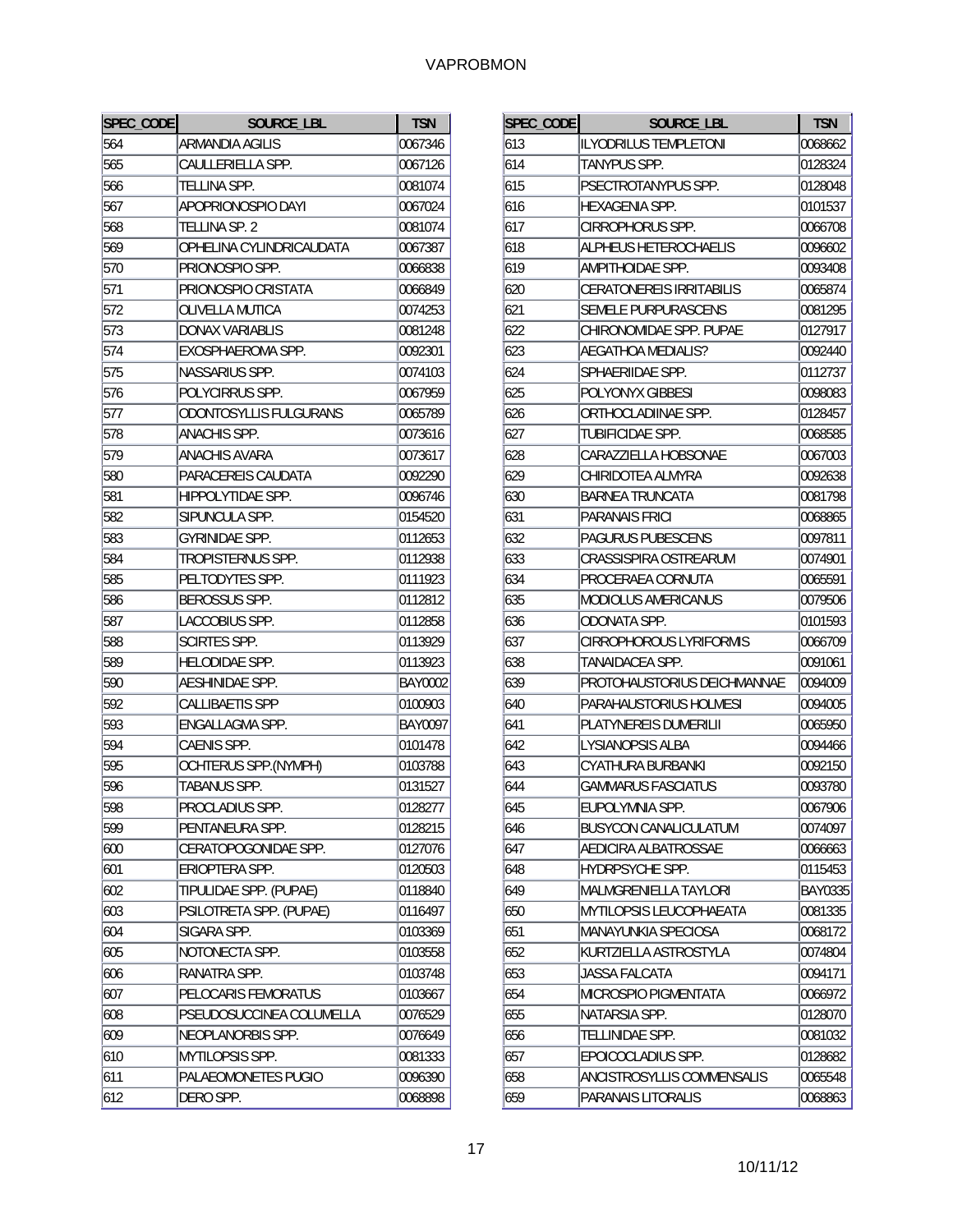| SPEC_CODE | <b>SOURCE LBL</b>           | <b>TSN</b>     |
|-----------|-----------------------------|----------------|
| 660       | TANYSTYLUM ORBICULARE       | 0083618        |
| 661       | <b>IDOTEIDAE SPP.</b>       | 0092564        |
| 662       | DROMOGOMPHUS ARMATUS        | 0101731        |
| 663       | OPTIOSERVUS SPP.            | 0114177        |
| 664       | EDWARDSIA ELEGANS           | 0052489        |
| 665       | <b>NEOTEA PONDEROSA</b>     | BAY0295        |
| 666       | <b>IDUNELLA BOWENAE</b>     | 0094208        |
| 667       | SERPULA SPP.                | 0068243        |
| 668       | <b>PAGURUS ANNULIPES</b>    | 0097804        |
| 669       | PTILANTHURA TRICARINA       | 0092156        |
| 670       | FLABELLIGERIDAE SPP.        | 0067224        |
| 671       | CALLIANASSIDAE SPP.         | 0097732        |
| 672       | GLYCERA SPHYRABRANCHA       | 0066118        |
| 673       | SEILA ADAMSI                | 0072111        |
| 674       | PYRAMIDELLA SPP.            | 0075947        |
| 675       | <b>LOIMIA VIRIDIS</b>       | 0068016        |
| 676       | <b>AUTOLYTUS PROLIFER</b>   | 0065595        |
| 677       | EUNICEA SPP.                | 0052183        |
| 678       | SCLERODACTYLA BRIAREUS      | 0158297        |
| 679       | MELANELLA SPP.              | 0072440        |
| 680       | <b>GLYCERA SP. A</b>        | 0066102        |
| 681       | STEGOPHRYXUS HYPTIUS        | 0093152        |
| 682       | ACANTHOHAUSTORIUS SPINOSUS  | 0093983        |
| 683       | SPIO SPP.                   | 0066864        |
| 684       | LOIMIA SPP.                 | 0068014        |
| 685       | ANOPLODACTYLUS PETIOLATUS   | 0083646        |
| 686       | PIROMIS ROBERTI             | 0067272        |
| 687       | SOLEN VIRIDIS               | 0081017        |
| 688       | PISANIA TINCTA              | 0073844        |
| 689       | PYRAMIDELLA CRENULATA       | 0075950        |
| 690       | LYSILLA SPP.                | 0068002        |
| 691       | ABRA AEQUALIS               | 0081302        |
| 692       | POLYDORA QUADRILOBATA       | 0066798        |
| 693       | MODIOLUS MODIOLUS           | 0079501        |
| 694       | UNCINAIS UNCINATA           | 0068990        |
| 695       | NANOCLADIUS SPP.            | 0128844        |
| 696       | TUBIFEX SPP.                | 0068622        |
| 697       | CAULLERIELLA SP. A          | 0067126        |
| 698       | OLIGOCHAETA SP. M           | 0068422        |
| 699       | PARAHAUSTORIOUS LONGIMERUS  | 0094006        |
| 700       | <b>IDOTEA SPP.</b>          | 0092588        |
| 701       | LEPIDOPA WEBSTERI           | 0098104        |
| 702       | STREPTOSYLLIS ARENAE        | 0065818        |
| 703       | STREPTOSPINIGERA HETEROSETA | <b>BAY0296</b> |
| 704       | MARGINELLA SPP.             | 0074384        |
| 705       | LYSIANASSIDAE SPP.          | 0094224        |
| 706       | ODIOSTOMIA IMPRESSA         | 0075990        |
|           |                             |                |

| SPEC_CODE | SOURCE LBL                    | <b>TSN</b> |
|-----------|-------------------------------|------------|
| 707       | CUMINGIA TELLINOIDES          | 0081317    |
| 708       | BOREOTROPHON SPP.             | 0073330    |
| 709       | <b>CERITHIIDAE SPP.</b>       | 0071975    |
| 710       | <b>COSSURA SOYERI</b>         | 0067210    |
| 711       | DONAX SPP.                    | 0081245    |
| 712       | NUCULANA SPP.                 | 0079188    |
| 713       | STREPTOSYLLIS ARENAE          | 0065818    |
| 714       | CHIRIDOTEA ARENICOLA          | 0092639    |
| 715       | <b>MANCOCUMA STELLIFERA</b>   | 0091030    |
| 716       | LEPIDACTYLUS DYTISCUS         | 0093998    |
| 717       | KIEFFERULUS SPP.              | 0129522    |
| 718       | PRIONOSPIO HETEROBRANCHIA     | 0066843    |
| 719       | AMPITHOE LONGIMANA            | 0093423    |
| 720       | AMPITHOE VALIDA               | 0093424    |
| 721       | SIALIS SPP.                   | 0115002    |
| 722       | PALAEMONETES VULGARIS         | 0096391    |
| 723       | <b>HESIONIDAE SPP.</b>        | 0065467    |
| 724       | AMEROCULODES SPECIES COMPLEX  | 0656551    |
| 725       | <b>SYLLIDES FLORIDANUS</b>    | 0065815    |
| 726       | PROTOHAUSTORIUS WIGLEYI       | 0094010    |
| 727       | <b>TRAVISIA SPP.</b>          | 0067364    |
| 728       | ACANTHOHAUSTORIUS INTERMEDIUS | 0093981    |
| 729       | <b>PSEUDOHAUSTORIUS</b>       | 0094015    |
|           | <b>CAROLINIENSIS</b>          |            |
| 730       | UNIONIDAE SPP.                | 0079913    |
| 731       | POLYMESODA CAROLINIANA        | 0081383    |
| 732       | BRATISLAVIA UNIDENTATA        | 0069023    |
| 733       | SPHAEROSYLLIS TAYLORI         | 0065747    |
| 734       | <b>DERO DIGITATA</b>          | 0068904    |
| 735       | TASSERKIDRILUS HARMANI        | 0068806    |
| 736       | PAGURUS ACADIANUS             | 0097803    |
| 737       | LEUCOTHOIDAE SPP.             | 0094196    |
| 738       | DIPTERA SPP.                  | 0118831    |
| 739       | <b>TEREDO NAVALIS</b>         | 0081862    |
| 740       | BRACHYURA                     | 0098276    |
| 741       | SPHAEROMA QUADRIDENTATUM      | 0092339    |
| 742       | SPHAEROSYLLIS TAYLORI         | 0065747    |
| 743       | CYMADUSA COMPTA               | 0093430    |
| 744       | <b>AUTOMATE EVERMANNI</b>     | 0096679    |
| 745       | ISOPODA SPP                   | 0092120    |
| 746       | LIMNODRILUS SPP.              | 0068638    |
| 747       | GOMPHIDAE SPP.                | 0101664    |
| 748       | STICTOCHIRONOMUS SPP.         | 0129785    |
| 749       | MONOPYLEPHORUS RUBRONIVEUS    | 0068728    |
| 750       | ASELLUS SPP.                  | 0092658    |
| 751       | ANCYLIDAE SPP.                | 0076568    |
| 752       | SYNIDOTEA SPP.                | 0092564    |
|           |                               |            |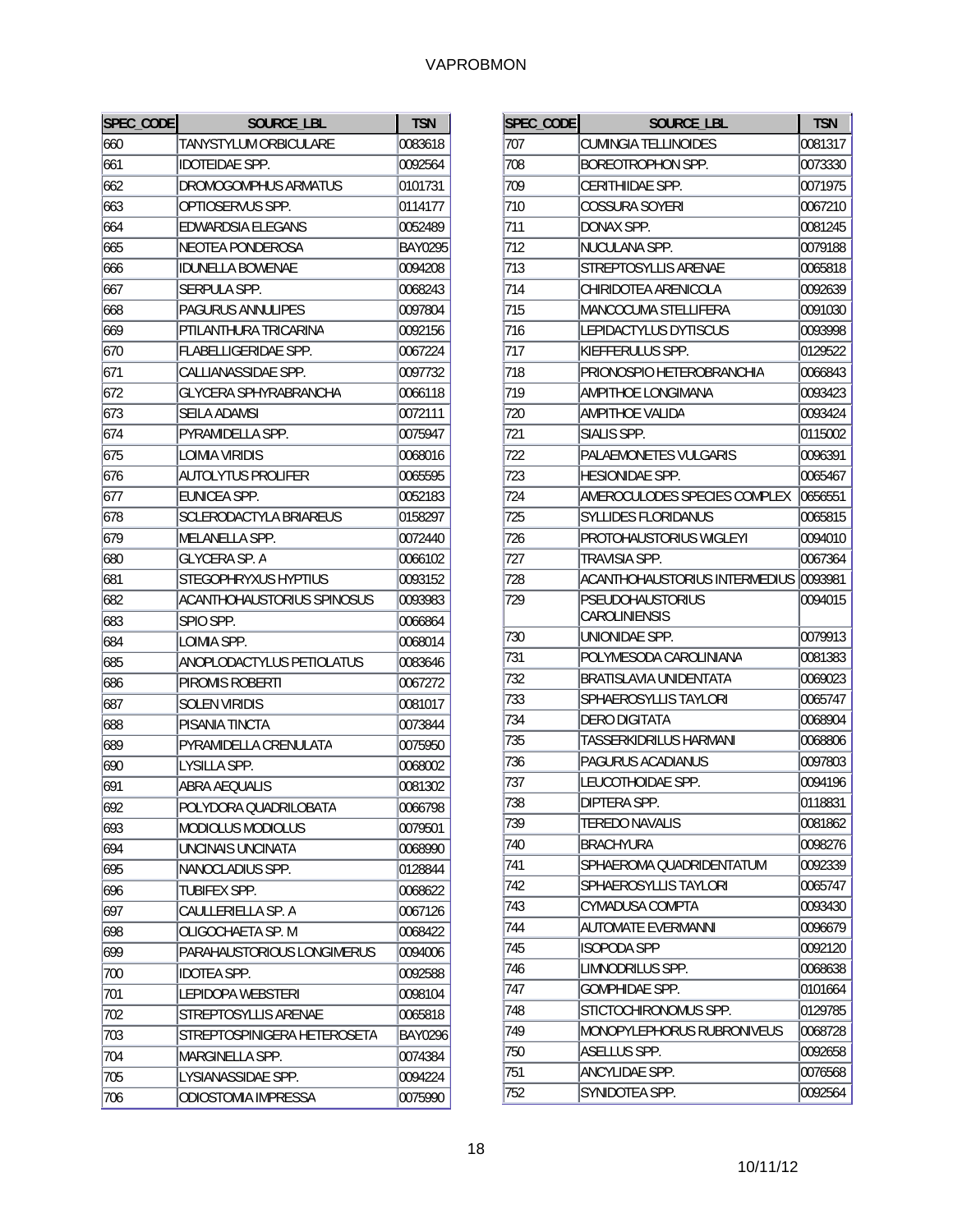| SPEC_CODE | SOURCE LBL                    | <b>TSN</b> |
|-----------|-------------------------------|------------|
| 753       | <b>CYRNELLUS FRATERNUS</b>    | 0117092    |
| 754       | SYLLIDES SPP.                 | 0065803    |
| 755       | <b>BIVALVIA SP. B</b>         | 0079118    |
| 756       | STYLARIA LACUSTRIS            | 0068872    |
| 757       | TEREBRA DISLOCATA             | 0075409    |
| 758       | PLEUROCERA SPP.               | 0071549    |
| 759       | <b>HARGERIA RAPAX</b>         | 0092068    |
| 760       | MARSHALLORA NIGROCINCTA       | 0567862    |
| 761       | <b>NEOHAUSTORIUS SCHMITZI</b> | 0094002    |
| 762       | AULODRILUS LIMNOBIUS          | 0068682    |
| 763       | KURTZIELLA CERINA             | 0074806    |
| 764       | SIMULIUM SPP.                 | 0126774    |
| 765       | COLUMBELLIDAE SPP.            | 0073532    |
| 766       | HIPPOLYTE PLEURACANTHUS       | 0096750    |
| 767       | ODONTOSYLLIS LONGISETA        | 0065791    |
| 768       | HAUCHIELLA SP.                | 0068034    |
| 769       | PINNIXA LUNZI                 | 0099000    |
| 770       | PALAEMONIDAE SPP.             | 0096213    |
| 771       | BITTIOLUM ALTERNATUM          | 0567282    |
| 772       | TRACHYPENAEUS CONSTRICTUS     | 0095648    |

| SPEC_CODE | SOURCE LBL                | <b>TSN</b> |
|-----------|---------------------------|------------|
| 773       | ELMIDAE SPP.              | 0114093    |
| 774       | ERICHSONELLA ATTENUATA    | 0092618    |
| 775       | LYMNAEA SPP               | 0076484    |
| 776       | PENAEIDAE SPP             | 0095602    |
| 777       | METAMYSIDOPSIS MUNDA      | 0090700    |
| 778       | TANYTARSUS SPP.           | 0129978    |
| 779       | GRANDIDIERELLA SPP.       | 0093641    |
| 780       | EXOGONE SPP.              | 0065721    |
| 781       | PARANDALIA TRICUSPIS      | BAY0451    |
| 782       | PARACHIRONOMUS SPP.       | 0129564    |
| 783       | STEPHENSONIANA SPP.       | 0069017    |
| 784       | CLADOTANYTARSUS SPP.      | 0129873    |
| 785       | CIPANGOPALUDINA CHINENSIS | 0070329    |
| 786       | AMYGDALUM PAPYRIUM        | 0079529    |
| 787       | LABRUNDINIA SPP.          | 0128173    |
| 788       | GITANOPSIS SPP.           | 0093397    |
| 999       | NO ORGANISMS FOUND        | BAY0291    |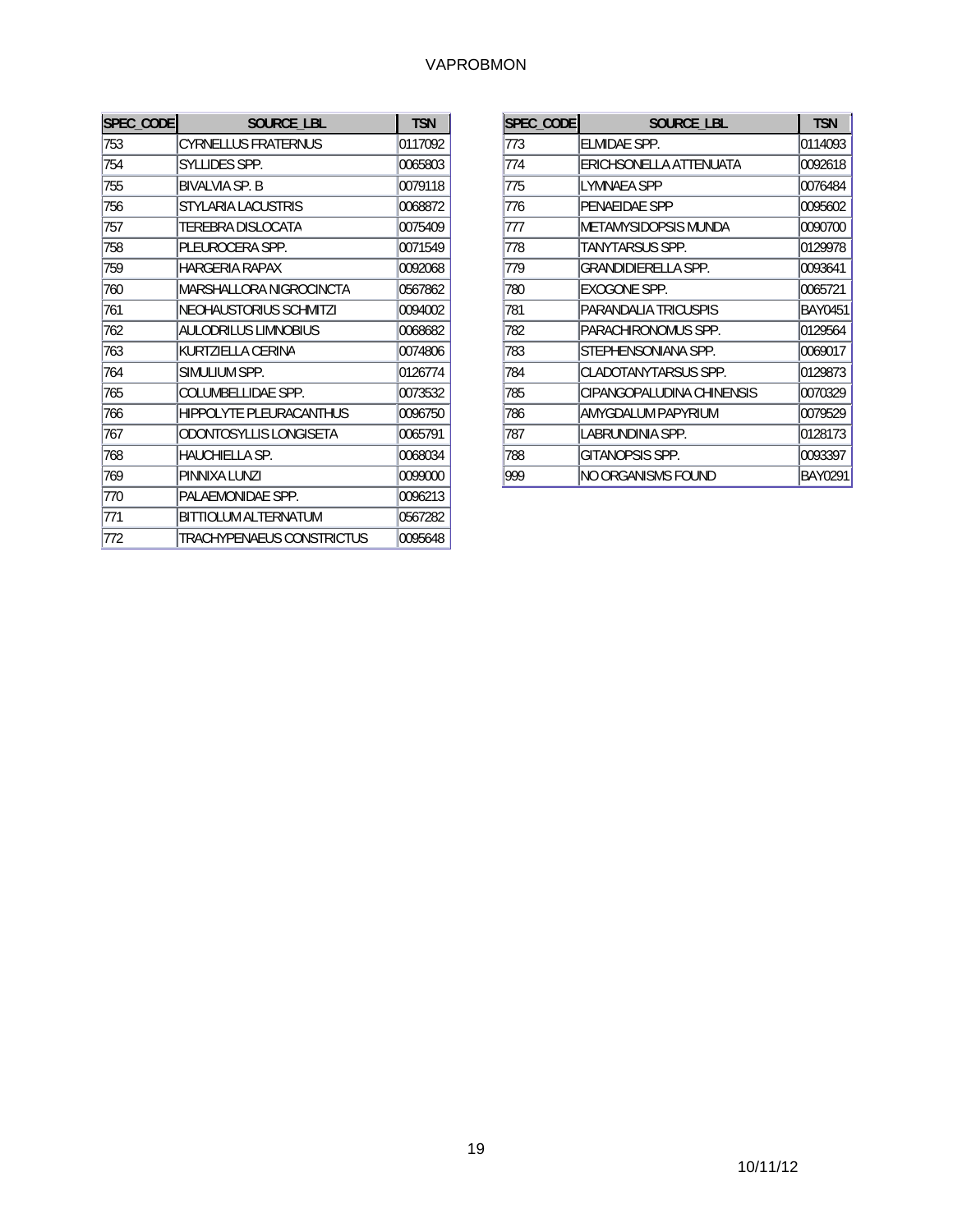# # VARIABLES NAMES AND DESCRIPTIONS FOR DATA FILES Structures for data files on http://www.chesapeakebay.net

# > BENTHIC SURVEY EVENT DATA

| <b>Field Name</b> | Type   | Width | Descriptions                                   |
|-------------------|--------|-------|------------------------------------------------|
| EVENT ID          | Number | 8     | Database Generated Event Identification Number |
| <b>SOURCE</b>     | Text   | 6     | Data Collection Agency                         |
| SAMPLE DATE       | Text   | 8     | Sampling Date (MM/DD/YYYY)                     |
| <b>LATITUDE</b>   | Number | 8.5   | Latitude (Decimal Degrees- NAD83)              |
| <b>LONGITUDE</b>  | Number | 8.5   | Longitude (Decimal Degrees-NAD83)              |
| R DATE            | Text   | 8     | Data Version Date (MM/DD/YYYY)                 |
| <b>SITETYPE</b>   | Text   | 4     | <b>Sampling Site Type</b>                      |
| <b>STATION</b>    | Text   | 15    | <b>Sampling Station</b>                        |
| TOTAL DEPTH       | Number | 8.1   | <b>Total Station Depth (Meters)</b>            |
| SAMPLE TIME       | Text   | 5     | Sample Collection Time (HHMM)                  |

# > BENTHIC WATER QUALITY SURVEYS

| <b>Field Name</b>     | Type   | Width | <b>Descriptions</b>                            |
|-----------------------|--------|-------|------------------------------------------------|
| EVENT ID              | Number | 8     | Database Generated Event Identification Number |
| <b>SOURCE</b>         | Text   | 6     | Data Collection Agency                         |
| SAMPLE TYPE           | Text   | 2     | <b>Sample Collection Type</b>                  |
| <b>STATION</b>        | Text   | 15    | <b>Sampling Station</b>                        |
| SAMPLE DATE           | Text   | 8     | Sampling Date (MM/DD/YYYY)                     |
| SAMPLE DEPTH          | Number | 8.1   | Sampling Depth                                 |
| SAMPLE NUMBER         | Number | 8.0   | Sample Number                                  |
| REPORTED PARAMETER    | Text   | 15    | <b>Sampling Parameter</b>                      |
| REPORTED VALUE        | Number | 8.4   | Sampling Parameter Value                       |
| <b>REPORTED UNITS</b> | Text   | 15    | <b>Reporting Units of Value</b>                |
| WQ METHOD             | Text   | 8     | Chesapeake Bay Program Parameter Analysis Code |
| R DATE                | Text   | 8     | Data Version Date (MM/DD/YYYY)                 |

# >BENTHIC SEDIMENT SURVEY DATA

| Field Name            | Type   | Width | <b>Descriptions</b>                            |
|-----------------------|--------|-------|------------------------------------------------|
| EVENT ID              | Number | 8     | Database Generated Event Identification Number |
| <b>SOURCE</b>         | Text   | 6     | Data Collection Agency                         |
| SAMPLE TYPE           | Text   | 2     | Sample Collection Type                         |
| <b>STATION</b>        | Text   | 15    | <b>Sampling Station</b>                        |
| SAMPLE DATE           | Text   | 8     | Sampling Date (MM/DD/YYYY)                     |
| TOTAL DEPTH           | Number | 8.1   | <b>Total Station Depth</b>                     |
| SAMPLE NUMBER         | Number | 8.0   | Sample Number                                  |
| REPORTED_PARAMETER    | Text   | 15    | <b>Sampling Parameter</b>                      |
| REPORTED VALUE        | Number | 8.4   | <b>Sampling Parameter Value</b>                |
| <b>REPORTED UNITS</b> | Text   | 15    | <b>Reporting Units of Value</b>                |
| R DATE                | Text   | 8     | Data Version Date (MM/DD/YYYY)                 |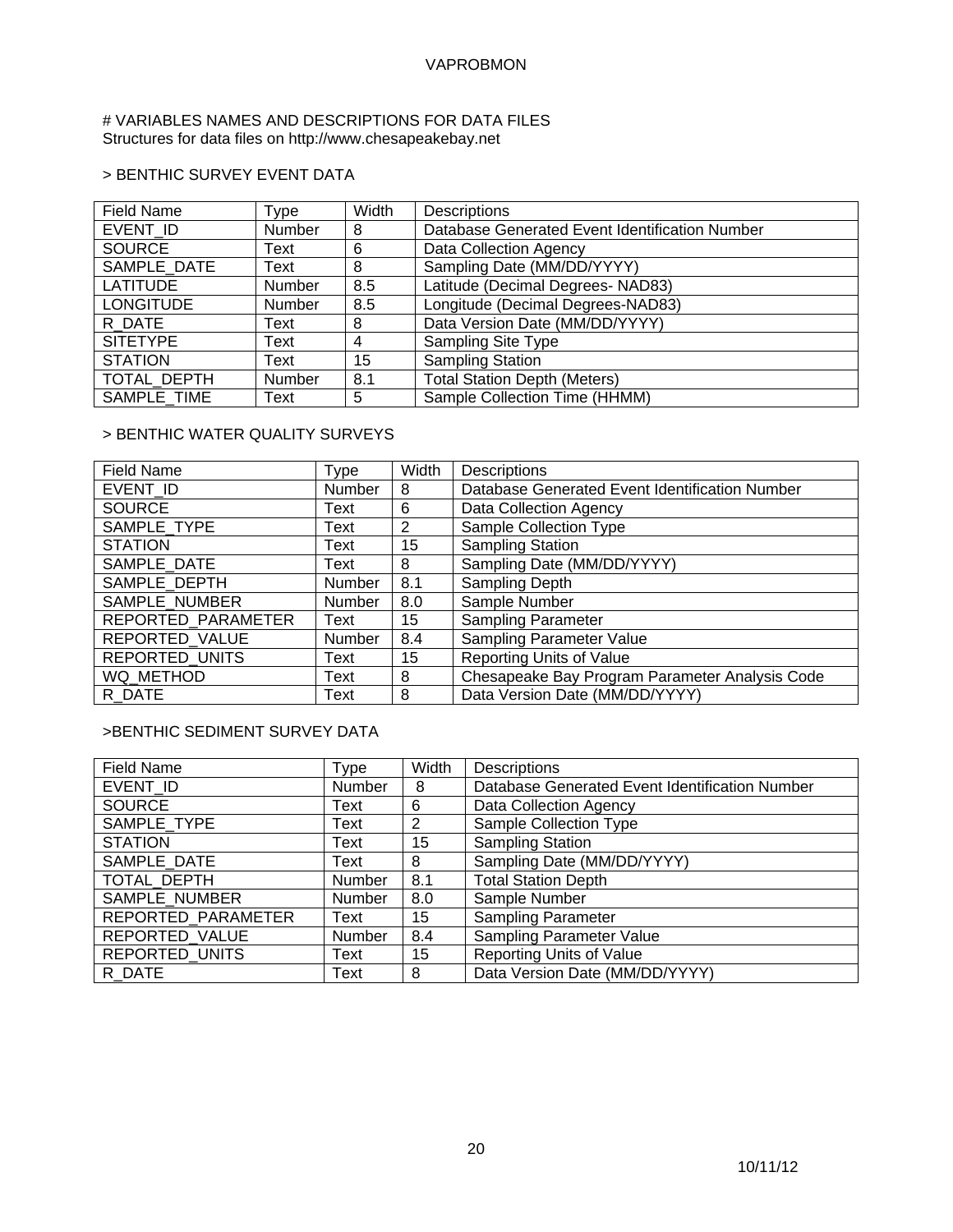# > BENTHIC SURVEY BIOTA EVENT DATA

| <b>Field Name</b>  | <b>Type</b> | Width | Description                                    |
|--------------------|-------------|-------|------------------------------------------------|
| EVENT ID           | Number      | 8     | Database Generated Event Identification Number |
| <b>SOURCE</b>      | Text        | 6     | Data Collection Agency                         |
| SAMPLE DATE        | Date/Time   | 8     | Sampling Date (MM/DD/YYYY)                     |
| <b>LATITUDE</b>    | Number      | 8.5   | Latitude (Decimal Degrees-NAD83)               |
| <b>LONGITUDE</b>   | Number      | 8.5   | Longitude (Decimal Degrees-NAD83)              |
| <b>PENETR</b>      | Number      | 8.4   | Sampling Gear Penetration Depth (cm)           |
| R DATE             | Date/Time   | 8     | Data Version Date (MM/DD/YYYY)                 |
| SAMPLE_NUMBER      | Number      | 8.0   | Sample Number                                  |
| SITE TYPE          | Text        | 10    | Sampling Site Type                             |
| <b>STATION</b>     | Text        | 15    | <b>Sampling Station</b>                        |
| <b>TOTAL DEPTH</b> | Number      | 8.1   | <b>Total Station Depth (Meters)</b>            |
| SAMPLE TIME        | Date/Time   | 8     | Sample Collection Time (HHMM)                  |

# >BENTHIC TAXONOMIC SURVEY DATA

| <b>Field Name</b> | <b>Type</b>   | Width          | Descriptions                                                  |
|-------------------|---------------|----------------|---------------------------------------------------------------|
| EVENT ID          | Number        | 8              | Database Generated Event Identification Number                |
| <b>SOURCE</b>     | Text          | 6              | Data Collection Agency                                        |
| SAMPLE TYPE       | Text          | 7              | <b>Sample Collection Type</b>                                 |
| <b>STATION</b>    | Text          | 15             | <b>Sampling Station</b>                                       |
| SAMPLE DATE       | Date/Time     | 8              | Sampling Date (MM/DD/YYYY)                                    |
| SAMPLE NUMBER     | <b>Number</b> | 8.0            | Sample Number                                                 |
| <b>GMETHOD</b>    | Text          | 3              | Chesapeake Bay Program Gear Method Code                       |
| <b>CONVFACT</b>   | <b>Number</b> | 8.2            | Conversion Factor (# Individual/Sample to # Individuals/Meter |
|                   |               |                | Squared)                                                      |
| NET MESH          | Number        | 8.2            | Screen Mesh Width (Millimeters)                               |
| TSN               | Text          | $\overline{7}$ | <b>ITIS Taxon Serial Number</b>                               |
| LIFE STAGE        | Text          | 45             | Species Life Stage                                            |
| <b>LATIN NAME</b> | Text          | 45             | <b>Species Latin Name</b>                                     |
| REPORTING_VALUE   |               |                |                                                               |
|                   | Number        | 12             | Total Count of Given Taxa in Sample                           |
| REPORTING_UNITS   | Text          | 15             | Reporting Units of Value                                      |
|                   |               |                |                                                               |
| <b>NODCCODE</b>   | Text          | 12             | National Oceanographic Data Center Species Code               |
| SPEC CODE         | Text          | 14             | <b>Agency Species Code</b>                                    |
| <b>SER NUM</b>    | Text          | 12             | Sample Serial Number                                          |
| R DATE            | Date/Time     | 8              | Data Version Date (MM/DD/YYYY)                                |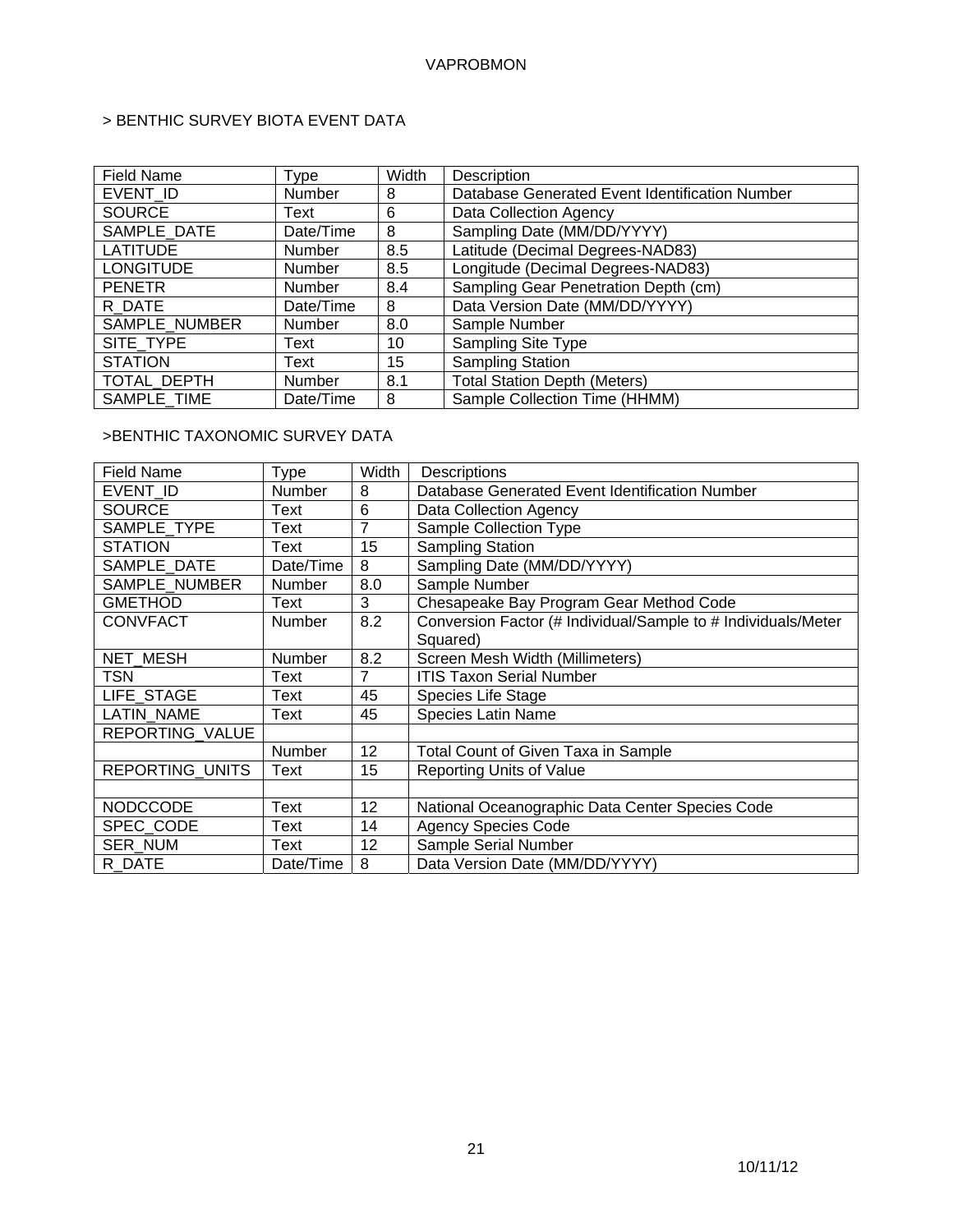# >BENTHIC BIOMASS SURVEY DATA

| <b>Field Name</b> | Type          | Width | Descriptions                                    |
|-------------------|---------------|-------|-------------------------------------------------|
| EVENT ID          | Number        | 8     | Database Generated Event Identification Number  |
| <b>SOURCE</b>     | Text          | 6     | Data Collection Agency                          |
| SAMPLE TYPE       | Text          | 7     | Sample Collection Type                          |
| <b>STATION</b>    | Text          | 15    | <b>Sampling Station</b>                         |
| SAMPLE DATE       | Date/Time     | 8     | Sampling Date (MM/DD/YYYY)                      |
| SAMPLE NUMBER     | <b>Number</b> | 8.0   | Sample Number                                   |
| <b>GMETHOD</b>    | Text          | 3     | Chesapeake Bay Program Gear Method Code         |
| <b>CONVFACT</b>   | <b>Number</b> | 8.2   | Conversion Factor (# Individual/Sample to #     |
|                   |               |       | Individuals/Meter Squared)                      |
| <b>NET MESH</b>   | <b>Number</b> | 8.2   | Screen Mesh Width (Millimeter)                  |
| TSN               | Text          | 7     | <b>ITIS Taxon Serial Number</b>                 |
| <b>LIFESTAGE</b>  | Text          | 45    | Organisms Life Stage                            |
| <b>LATIN NAME</b> | Text          | 45    | <b>Species Latin Name</b>                       |
| <b>VALUE TYPE</b> | Text          | 10    | <b>Actual or Estimated Parameter Value</b>      |
| REPORTING_VALUE   | <b>Number</b> | 8.4   | Taxon Biomass                                   |
| REPORTING_UNITS   | Text          | 15    | Sampling Parameter Reporting Units              |
| <b>NODCCODE</b>   | Text          | 12    | National Oceanographic Data Center Species Code |
| SPEC CODE         | Text          | 14    | <b>Agency Species Code</b>                      |
| <b>SER NUM</b>    | Text          | 12    | <b>Agency Sample Serial Number</b>              |
| R DATE            | Date/Time     | 8     | Data Version Date (MM/DD/YYYY)                  |

# >BENTHIC INDEX OF BIOTIC INTEGRITY DATA

| <b>Field Name</b>    | Type          | Width | Description                                    |
|----------------------|---------------|-------|------------------------------------------------|
| EVENT ID             | Number        | 8     | Database Generated Event Identification Number |
| <b>SOURCE</b>        | Text          | 6     | Data Collection Agency                         |
| SAMPLE DATE          | Date/Time     | 8     | Sampling Date (MM/DD/YYYY)                     |
| <b>LATITUDE</b>      | Number        | 8.5   | Latitude (Decimal Degrees-NAD83)               |
| <b>LONGITUDE</b>     | <b>Number</b> | 8.5   | Longitude (Decimal Degrees-NAD83)              |
| R DATE               | Date/Time     | 8     | Data Version Date (MM/DD/YYYY)                 |
| SITE TYPE            | Text          | 10    | Sampling Site Type                             |
| <b>STATION</b>       | Text          | 15    | <b>Sampling Station</b>                        |
| TOTAL DEPTH          | <b>Number</b> | 8.1   | <b>Total Station Depth (Meters)</b>            |
| SAMPLE TIME          | Date/Time     | 8     | Sample Collection Time (HHMM)                  |
| <b>IBI PARAMETER</b> | Text          | 15    | <b>IBI Parameter</b>                           |
| <b>IBI VALUE</b>     | Number        | 8.4   | <b>Parameter Value</b>                         |
| <b>IBI SCORE</b>     | Number        | 8.0   | <b>Value Reporting Units</b>                   |

> The following fields may also appear in a downloaded data set:

| Name                        | Type | Width | Description                                                 |
|-----------------------------|------|-------|-------------------------------------------------------------|
| <b>BASIN</b>                | Text | 20    | Chesapeake Bay Basin Designation                            |
| HUC <sub>8</sub>            | Text | 8     | USGS Eight Digit Hydrologic Unit Code                       |
| CATALOGING_UNIT_DESCRIPTION | Text | 50    | <b>USGS Cataloging Unit Code Description</b>                |
| <b>FIPS</b>                 | Text | 5     | Federal Information Processing Code                         |
| <b>STATE</b>                | Text |       | Federal Information Processing Code State Designation       |
| <b>COUNTY CITY</b>          | Text | 30    | Federal Information Processing Code City/County Designation |
| CBSEG 2003                  | Text |       | 2003 Chesapeake Bay Segment Designation                     |
| CBSEG 2003 DESCRIPTION      | Text | 50    | 2003 Chesapeake Bay Segment Designation Description         |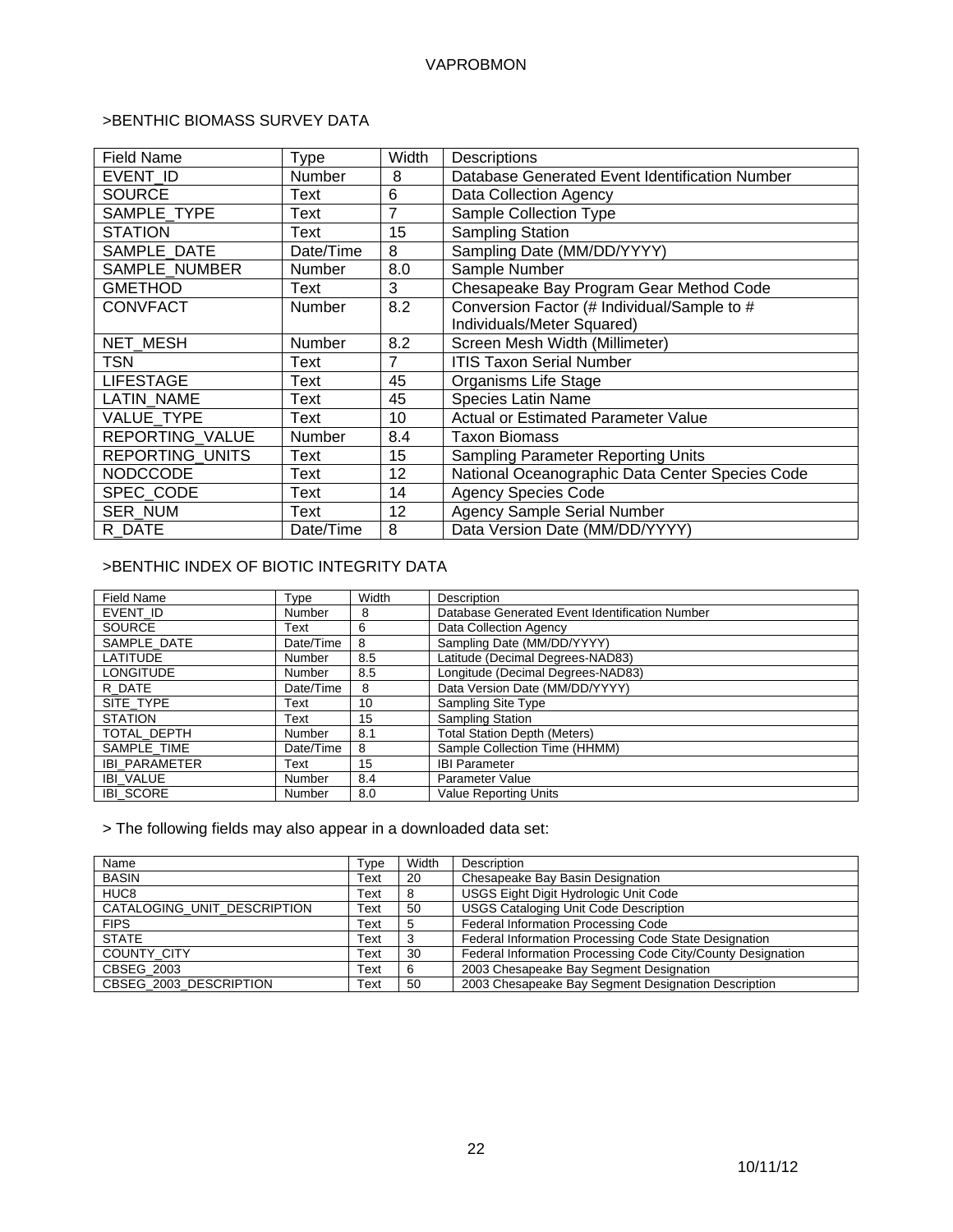# VARIABLE NAMES AND DESCRIPTIONS FOR SPECIES KEY

These tables cross references investigator species codes and spellings with current Integrated Taxonomic Information System (ITIS) and National Oceanographic Data Center taxonomic codes and spellings. Web address: http://www.chesapeakebay.net/

| Name            | Type      | Width | Description                                     |
|-----------------|-----------|-------|-------------------------------------------------|
| <b>SOURCE</b>   | Text      |       | Data Provider Identifier                        |
| <b>SPECCODE</b> | Text      | 14    | Data provider Species Code                      |
| SPEC LBL        | Text      | 45    | <b>SOURCE Species Latin Name</b>                |
| LBL             | Text      | 45    | <b>ITIS Latin Name</b>                          |
| NODC LBL        | Text      | 45    | National Oceanographic Data Center Latin Name   |
| <b>NODCCODE</b> | Text      | 12    | National Oceanographic Data Center Species Code |
| <b>TSN</b>      | Text      |       | <b>ITIS Taxon Serial Number</b>                 |
| R DATE          | Date/Time |       | Version Date of Data (YYYYMMDD)                 |

# REFERENCE CODES IN DATA FILES AND TAXONOMIC KEY See 2012 Users Guide to Chesapeake Bay Program Biological Data for full listing.

- >SOURCE: Data Collection Agency ODU-Old Dominion University
- >A/EAFDW: Actual or Estimated Ash Free Dry Weight A - Acutal Determination of Ash Free Dry Weight
- >COLTYPE: Collection Type D - Discrete Sample
- >GMETHOD- Sampling Gear Codes
	- 20-Box Corer Grab 97-Young Modified Box Core
		- 83- Double Petite Ponar Grab
- >INS\_CODE- Sampling Instrument Codes
	- YSI58- Yellow Springs Instruments, Model 58 Oxygen Meter YSI33- Yellow Springs Instruments, Model 33 CTD
- >REP\_TYPE: Replicate Type FLD - Field Replicate
- >STATION- Station Names-Please See Station Names and Positions for details on name designation.
- >NODCCODE: National Oceanographic Data Center Species Code NOTE: For current listing of Chesapeake Bay species and their codes, see 1998 Chesapeake Bay Basin Species List
- . >SITETYPE- Sampling Station Site Type R- Randomly Selected Site within a habitat area
- >STRATA Sampling Station Tributary or Mainstem Code RAP- Rappahanock River JAM- James River YRK- York River ELZ- Elizabeth River BAY- Chesapeake Bay
	- VACB-Virginia Coastal Bays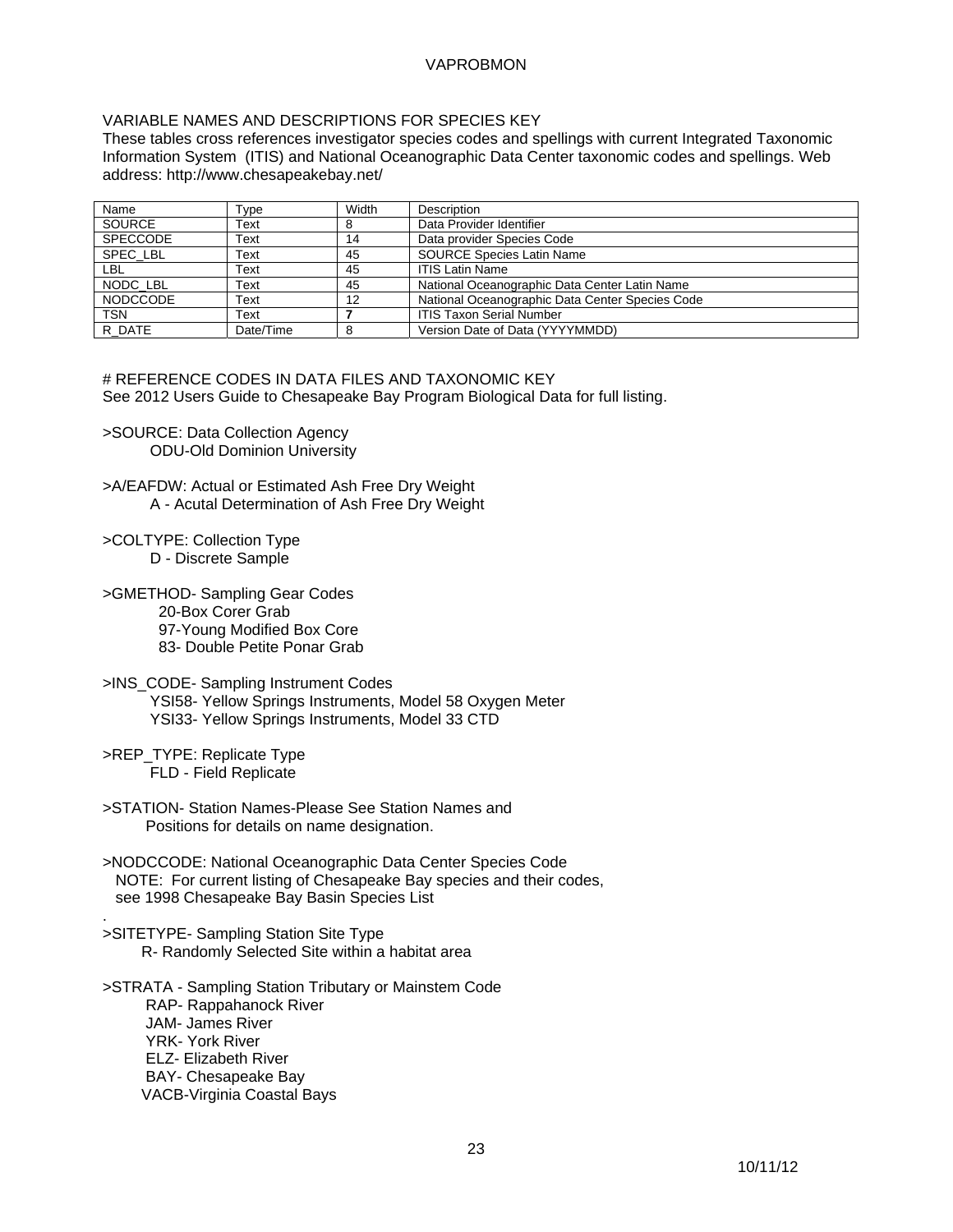>TSN: Interagency Taxonomic Identification System, Taxon Serial Numbers Note for current listing of Chesapeake Bay Program Species and their codes. Organisms without current serial numbers have ALL been assigned TSN of BAYXXXX.

|             | >FIPS: Federal Information Processing Codes |              |
|-------------|---------------------------------------------|--------------|
| <b>FIPS</b> | <b>NAME</b>                                 | <b>STATE</b> |
| 51001       | <b>ACCOMACK</b>                             | VA           |
| 51036       | <b>CHARLES CITY</b>                         | VA           |
| 51057       | <b>ESSEX</b>                                | <b>VA</b>    |
| 51073       | <b>GLOUCESTER</b>                           | <b>VA</b>    |
| 51087       | <b>HENRICO</b>                              | VA           |
| 51093       | <b>ISLE OF WIGHT</b>                        | VA           |
| 51095       | <b>JAMES CITY</b>                           | <b>VA</b>    |
| 51097       | KING AND QUEEN                              | VA           |
| 51099       | <b>KING GEORGE</b>                          | VA           |
| 51101       | <b>KING WILLIAM</b>                         | VA           |
| 51103       | LANCASTER                                   | VA           |
| 51115       | <b>MATHEWS</b>                              | VA           |
| 51119       | MIDDLESEX                                   | <b>VA</b>    |
| 51127       | <b>NEW KENT</b>                             | <b>VA</b>    |
| 51131       | <b>NORTHAMPTON</b>                          | VA           |
| 51133       | NORTHUMBERLAND                              | <b>VA</b>    |
| 51149       | <b>PRINCE GEORGE</b>                        | VA           |
| 51159       | <b>RICHMOND</b>                             | VA           |
| 51181       | <b>SURRY</b>                                | <b>VA</b>    |
| 51193       | WESTMORELAND                                | <b>VA</b>    |
| 51199       | <b>YORK</b>                                 | VA           |
| 51550       | CHESAPEAKE CITY                             | VA           |
| 51650       | HAMPTON CITY                                | <b>VA</b>    |
| 51700       | NEWPORT NEWS CITY                           | VA           |
| 51710       | <b>NORFOLK CITY</b>                         | VA           |
| 51735       | POQOUSON CITY                               | VA           |
| 51800       | <b>SUFFOLK CITY</b>                         | VA           |
| 51810       | <b>VIRGINIA BEACH CITY</b>                  | VA           |

>HUC8: USGS Hydrologic Unit Codes

| HUC <sub>8</sub> | <b>CATALOGING UNIT DESCRIPTION</b> |
|------------------|------------------------------------|
| 02080101         | LOWER CHESAPEAKE BAY               |
| 02080102         | <b>GREAT WICOMICO-PIANKATANK</b>   |
| 02080104         | LOWER RAPPAHANNOCK                 |
| 02080105         | MATTAPONI                          |
| 02080106         | <b>PAMUNKEY</b>                    |
| 02080107         | YORK                               |
| 02080206         | LOWER JAMES                        |
| 02080208         | <b>HAMPTON ROADS</b>               |
| 02060010         | <b>CHINCOTEAQUE</b>                |
| 02080110         | EASTERN LOWER DELMARVA             |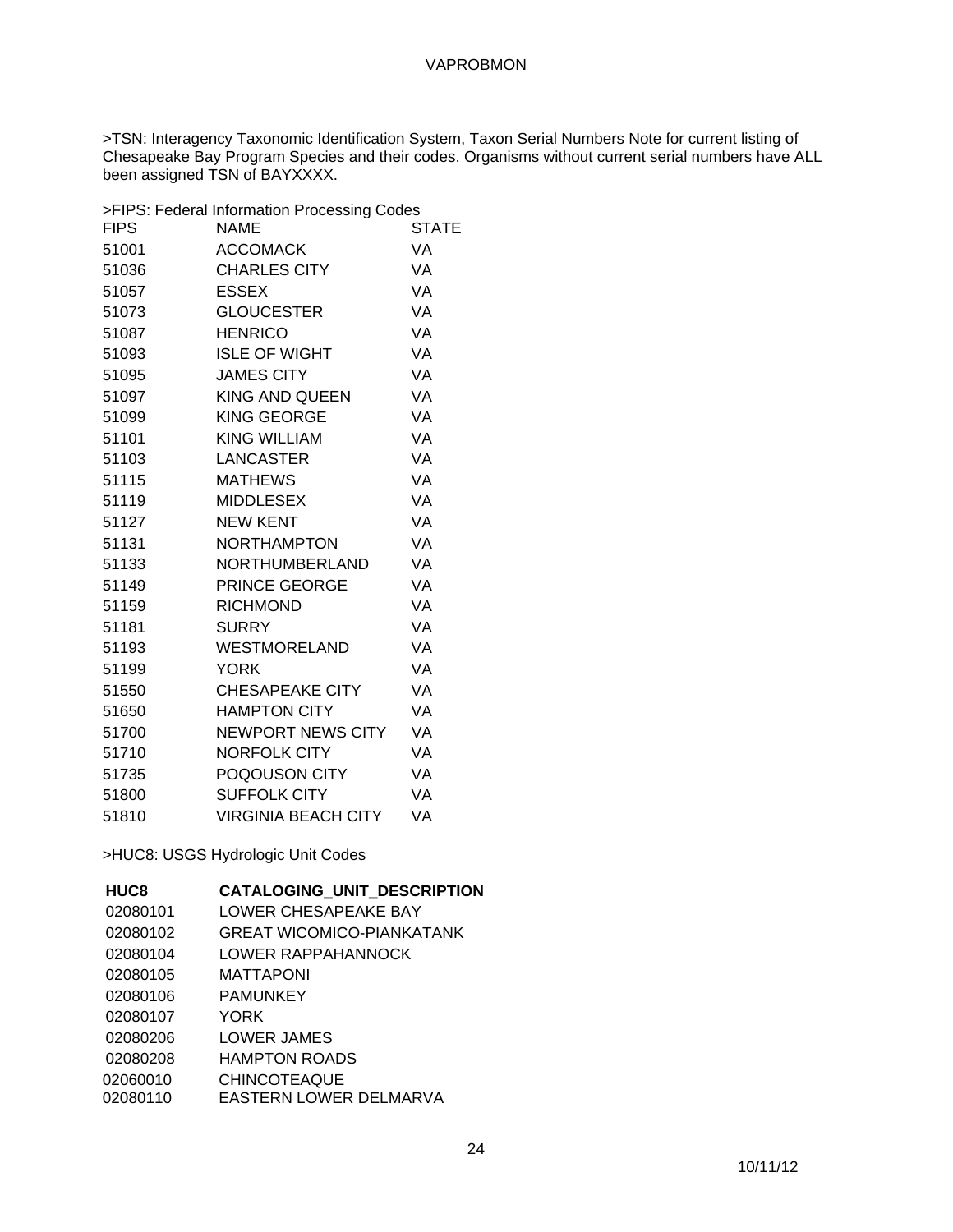### >METHOD: Chesapeake Bay Program Lab Method Code Designation F01 Unspecified Field Method

> CBSEG\_1998: Chesapeake Bay Program Monitoring Segment

| <b>CBSEG 1998</b> | <b>DESCRIPTION</b>                               |
|-------------------|--------------------------------------------------|
| APPTF             | APPOMATTOX RIVER-TIDAL FRESH REGION              |
| CB5MH             | CHESAPEAKE BAY-MESOHALINE REGION                 |
| CB6PH             | CHESAPEAKE BAY-POLYHALINE REGION                 |
| CB7PH             | CHESAPEAKE BAY-POLYHALINE REGION                 |
| CB8PH             | CHESAPEAKE BAY-POLYHALINE REGION                 |
| снкон             | CHICKAHOMINY RIVER-OLIGOHALINE REGION            |
| CHNPH             | CHINCOTEAQUE BAY-POLYHALINE REGION               |
| CRRMH             | CORROTOMAN RIVER-MESOHALINE REGION               |
| EBEMH             | EAST BRANCH ELIZABETH RIVER-MESOHALINE REGION    |
| ELIMH             | ELIZABETH RIVER-MESOHALINE REGION                |
| ELIPH             | ELIZABETH RIVER-POLYHALINE REGION                |
| JMSMH             | JAMES RIVER-MESOHALINE REGION                    |
| JMSOH             | JAMES RIVER-OLIGOHALINE REGION                   |
| JMSPH             | JAMES RIVER-POLYHALINE REGION                    |
| JMSTF             | JAMES RIVER-TIDAL FRESH REGION                   |
| LAFMH             | LAFAYETTE RIVER-MESOHALINE REGION                |
| LYNPH             | LYNNHAVEN RIVER-POLYHALINE REGION                |
| <b>MOBPH</b>      | MOBJACK BAY-POLYHALINE REGION                    |
| MPNOH             | MATTAPONI RIVER-OLIGOHALINE REGION               |
| MPNTF             | MATTAPONI RIVER-TIDAL FRESH REGION               |
| PIAMH             | PIANKATANK RIVER-MESOHALINE REGION               |
| PMKOH             | PAMUNKEY RIVER-OLIGOHALINE REGION                |
| PMKTF             | PAMUNKEY RIVER-TIDAL FRESH REGION                |
| POCMH             | POCOMOKE RIVER-MESOHALINE REGION                 |
| POCOH             | POCOMOKE RIVER-OLIGOHALINE REGION                |
| RPPMH             | RAPPAHANNOCK RIVER-MESOHALINE REGION             |
| RPPOH             | RAPPAHANNOCK RIVER-OLIGOHALINE REGION            |
| RPPTF             | RAPPAHANNOCK RIVER-TIDAL FRESH REGION            |
| SBEMH             | SOUTH BRANCH ELIZABETH RIVER-MESOHALINE REGION   |
| SVCPH             | SOUTHERN VIRGINIA COASTAL BAYS-POLYHALINE REGION |
| TANMH             | TANGIER SOUND-MESOHALINE REGION                  |
| WBEMH             | WEST BRANCH ELIZABETH RIVER-MESOHALINE REGION    |
| YRKMH             | YORK RIVER-MESOHALINE REGION                     |
| YRKPH             | YORK RIVER-POLYHALINE REGION                     |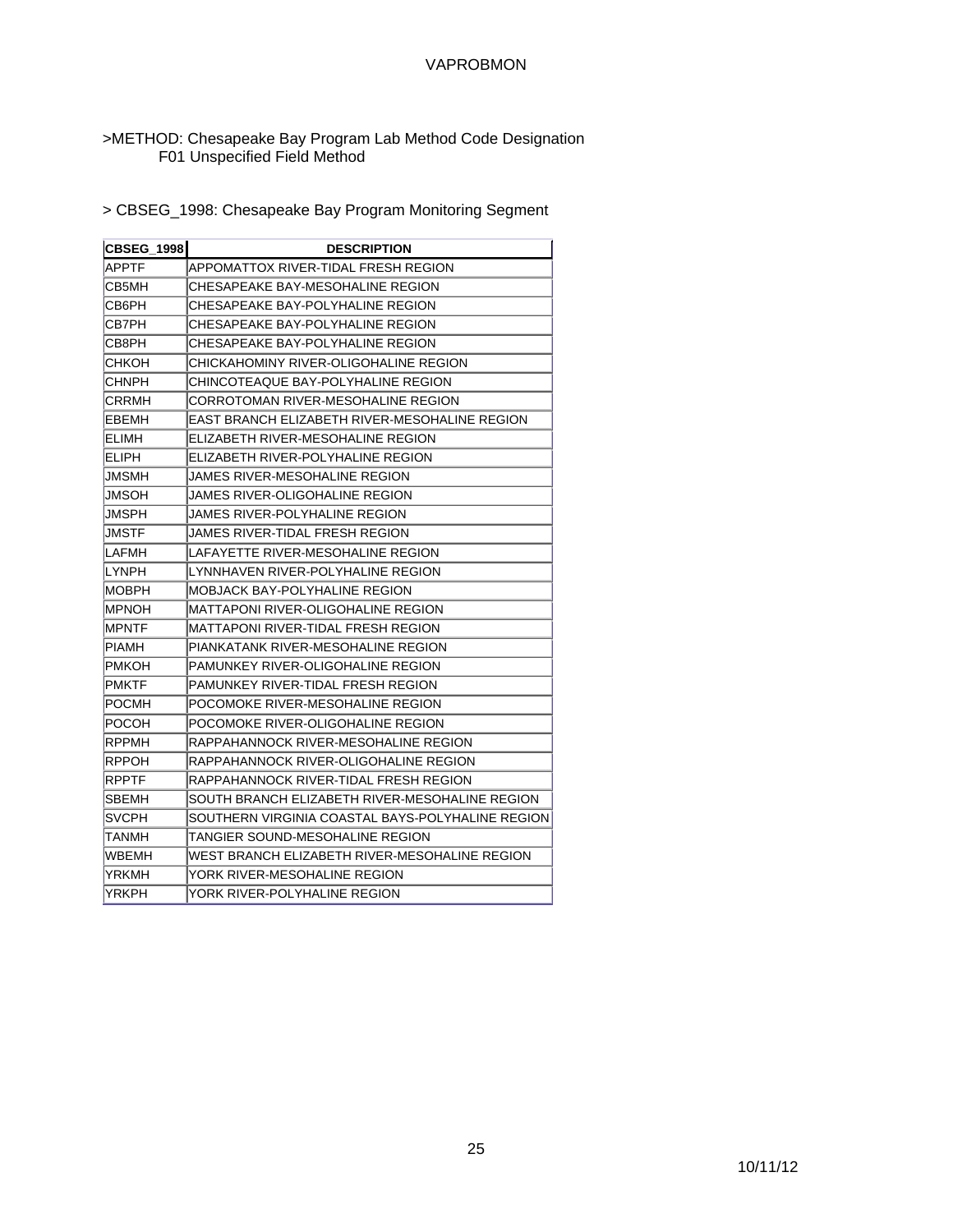>PROGRAM- Chesapeake Bay Program Monitoring Program Designation

PROGRAM PROGRAM\_DESCRIPTION<br>EPA\NCAS EPA EMAP NATIONAL COA EPA EMAP NATIONAL COASTAL ASSESSMENT PROGRAM

> PROJECT - Chesapeake Bay Program Monitoring Project Designation

PROJECT PROJECT\_DESCRIPTION<br>VA/EPMP VADEQ ESTUARINE PROE

VADEQ ESTUARINE PROBABILISTIC MONITORING PROGRAM

>PARAMETER and UNIT: Measured Parameter and reporting units.

| PARAMETER UNITS<br>AFDW_TAX<br><b>CLAY</b><br><b>COUNT</b><br>DO.<br><b>SALINITY</b><br><b>SAND</b><br><b>SECCHI</b><br><b>SILT</b><br><b>SILTCLAY</b><br><b>WTEMP</b> | <b>PERCENT</b><br>MG/L<br><b>PSU</b><br><b>PERCENT</b><br><b>METERS</b><br><b>PERCENT</b><br><b>PERCENT</b><br>DEG C | <b>GRAMS/SAMPLE</b><br>NUMBER/SAMPLE                                                                                                                                                                                                                                                                                                                                          |
|------------------------------------------------------------------------------------------------------------------------------------------------------------------------|----------------------------------------------------------------------------------------------------------------------|-------------------------------------------------------------------------------------------------------------------------------------------------------------------------------------------------------------------------------------------------------------------------------------------------------------------------------------------------------------------------------|
| IBI_PARAMETER<br>GRAND_SCORE<br>PCT BIO DP05                                                                                                                           |                                                                                                                      | <b>DESCRIPTION</b><br>FIXED STATION REPLICATE AVERAGED TOTAL IBI SCORE<br>PERCENT TOTAL BIOMASS FOUNDGREATER THAN 5 CM BELOW SEDIMENT<br><b>WATER INTERFACE</b>                                                                                                                                                                                                               |
| PCT CARN OMN<br>PCT DEPO<br>PCT PI ABUND<br>PCT_PI_BIO<br>PCT_PI_F_ABUND<br>PCT_PI_F_BIO                                                                               |                                                                                                                      | PERCENT CARNIVORES AND OMNIVORES<br>PERCENT DEEP DEPOSIT FEEDERS<br>PERCENT POLLUTION INDICATIVE SPECIES ABUNDANCE<br>PERCENT POLLUTION INDICATIVE SPECIES BIOMASS<br>PERCENT POLLUTION INDICATIVE SPECIES ABUNDANCE-FRESH WATER<br>PERCENT POLLUTION INDICATIVE SPECIES BIOMASS-FRESH WATER                                                                                  |
| PCT_PI_O_ABUND<br>PCT_PI_O_BIO                                                                                                                                         |                                                                                                                      | PERCENT POLLUTION INDICATIVE SPECIES ABUNDANCE-OLIGOHALINE<br>WATER<br>PERCENT POLLUTION INDICATIVE SPECIES BIOMASS- OLIGOHALINE<br><b>WATER</b>                                                                                                                                                                                                                              |
| PCT_PS_ABUND<br>PCT PS BIO<br>PCT PS O ABUND                                                                                                                           |                                                                                                                      | PERCENT POLLUTION SENSITIVE SPECIES ABUNDANCE<br>PERCENT POLLUTION SENSITIVE SPECIES BIOMASS<br>PERCENT POLLUTION SENSITIVE SPECIES ABUNDANCE- OLIGOHALINE<br><b>WATER</b>                                                                                                                                                                                                    |
| PCT PS O BIO<br>PCT TANYPODINI<br>SW<br><b>TOLARANCE</b><br>TOT_ABUND<br>TOT BIOMASS<br>TOT_TXA_DP05                                                                   |                                                                                                                      | PERCENT POLLUTION SENSITIVE SPECIES BIOMASS- OLIGOHALINE WATER<br>PERCENT TANYPODINAE TO CHIRONOMIDAE<br>SHANNON-WEINER SPECIES DIVERSITY INDEX<br>POLLUTION TOLARACE INDEX<br>TOTAL SPECIES ABUNDANCE (NUMBER PER METER SQUARED)<br>TOTAL SPECIES BIOMASS IN (GRAMS PER METER SQUARED)<br>SPECIES ABUNDANCE FOUND GREATER THAN 5 CM BELOW SEDIMENT<br><b>WATER INTERFACE</b> |
| TOTAL_SCORE                                                                                                                                                            |                                                                                                                      | TOTAL BENTHIC IBI SCORE FOR SINGLE SAMPLE                                                                                                                                                                                                                                                                                                                                     |
| Variable<br><b>SAND</b><br><b>SECCHI</b><br><b>SILT</b>                                                                                                                |                                                                                                                      | # VARIABLE NAMES - WARNING AND ERROR BOUNDS<br>Valid Ranges<br>$0 - 100$<br>$0 - 5$<br>$0 - 1000$                                                                                                                                                                                                                                                                             |